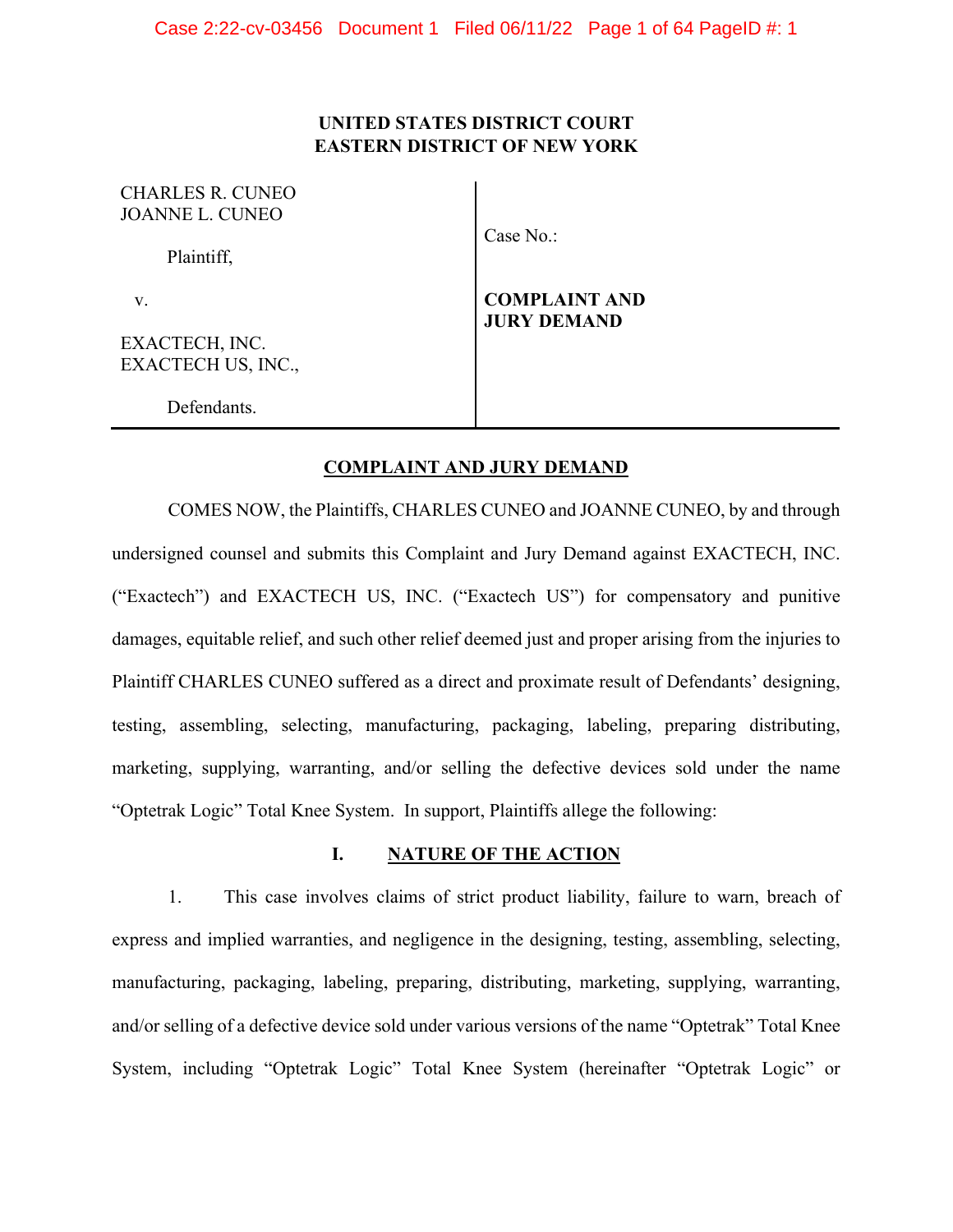### Case 2:22-cv-03456 Document 1 Filed 06/11/22 Page 2 of 64 PageID #: 2

"Optetrak Device" or "Optetrak"), by the Defendants directly or through their agents, apparent agents, servants, and/or employees.

2. For approximately a decade, Defendants touted their knee implants, including the Optetrak Logic, as superior to the competition due to their proprietary polyethylene materials, which they claimed minimized wear and lead to increased longevity.

3. On August 30, 2021, Defendants initiated a partial recall of their Optetrak Comprehensive Knee System because these devices were packaged improperly without an additional oxygen barrier layer, which can lead to expedited wear and minimized longevity. https://www.accessdata.fda.gov/scripts/cdrh/cfdocs/cfRes/res.cfm?ID=189266.

4. Despite knowledge that the Optetrak Device was defective and resulted in premature failures and accompanying complications, Defendants continued to aggressively market and sell the Optetrak Logic and other Exactech knee implants, all the while maintaining that the devices were safe and effective for use in total knee replacements and concealing the true safety information related to these devices.

5. Defendants only first issued a nationwide recall on February 7, 2022 advising the public that "most of our inserts since 2004 were packaged in out-of-specification… vacuum bags that are oxygen resistant but do not contain a secondary barrier layer containing ethylene vinyl alcohol (EVOH) that further augments oxygen resistance." This recall included "all knee and ankle arthroplasty polyethylene inserts packaged in non-conforming bags" since 2004.

6. As a result of Defendants' failure to properly package the Optetrak Device prior to distribution, the polyethylene liner prematurely degraded and Plaintiff required revision surgery due to severe pain, swelling, and instability in the knee and leg. These injuries were caused by early and preventable wear of the polyethylene insert and resulting component loosening and/or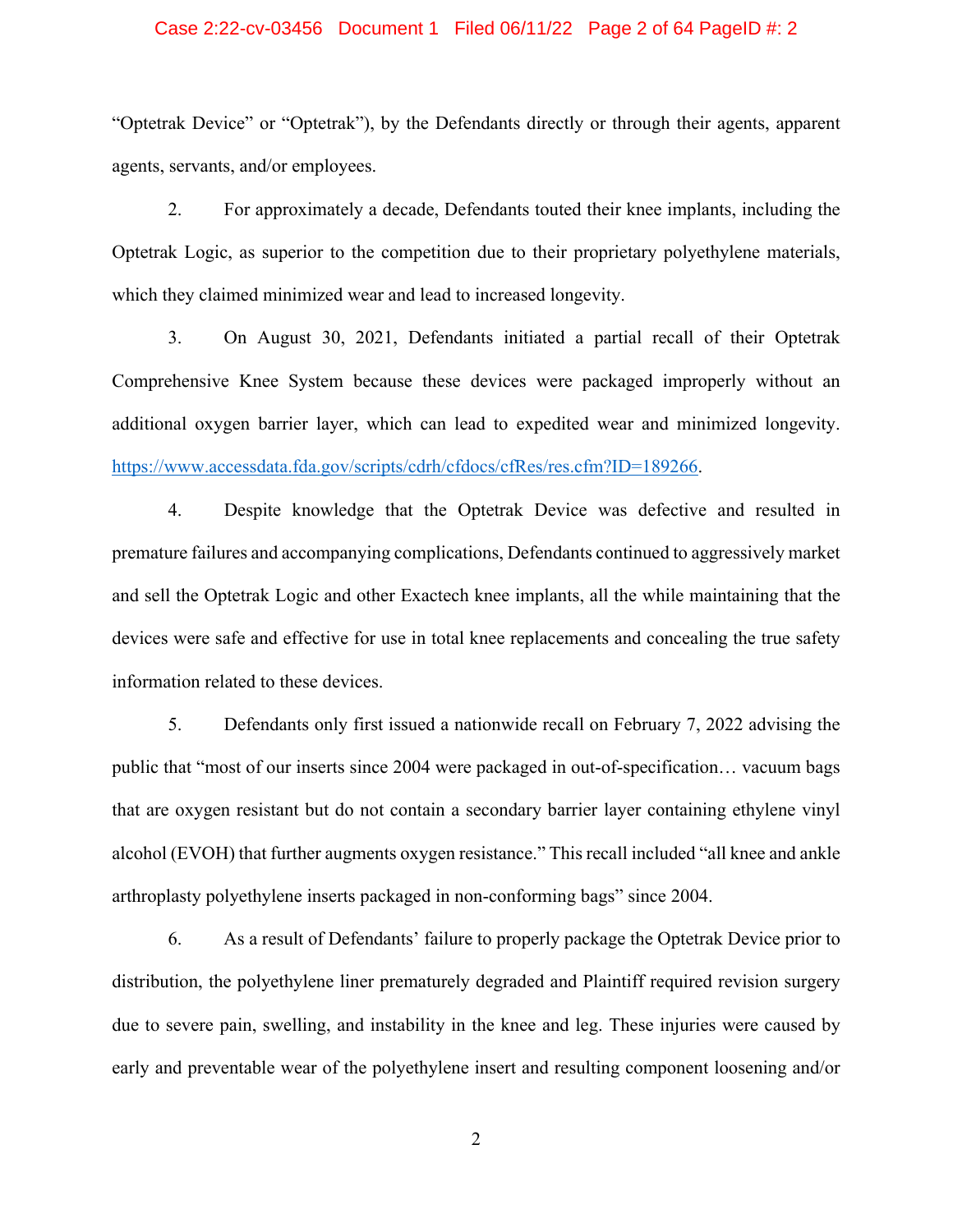### Case 2:22-cv-03456 Document 1 Filed 06/11/22 Page 3 of 64 PageID #: 3

other failures causing serious complications including tissue damage, osteolysis, permanent bone loss and other injuries.

7. Recipients of the Optetrak Device, like the Plaintiff, have been required to undergo revision surgeries well before the estimated life expectancy of a knee implant and at a much higher rate than should reasonably be expected for devices of this kind and have suffered pain and disability leading up to and subsequent to the revision surgery.

 8. As a direct and proximate result of the defective nature of the Defendants' Optetrak Device surgically implanted in Plaintiff which necessitated premature removal, Plaintiff CHARLES CUNEO suffered and will continue to suffer serious personal injuries, including pain, impaired mobility, rehabilitation, medical care, loss of enjoyment of life, and other medical and non-medical sequalae. His wife, JOANNE CUNEO, has likewise suffered injury including the loss of consortium, society and services of her husband as a result of his injuries from the defective device.

 9. Plaintiffs bring this action for personal injuries suffered as a proximate result of failure of the Optetrak Device. Plaintiffs accordingly seek compensatory and punitive damages, and all other available remedies provided to Plaintiffs under the law as a result of injuries CHARLES CUNEO and JOANNE CUNEO sustained due to the Defendants' negligent, reckless and wrongful conduct.

### **II. PARTIES**

10. At all times relevant hereto, Plaintiffs CHARLES CUNEO and JOANNE CUNEO were and are residents and citizens of Lloyd Harbor, New York.

11. At all times relevant hereto, Plaintiff JOANNE CUNEO was and is the lawful and loving spouse of Plaintiff CHARLES CUNEO.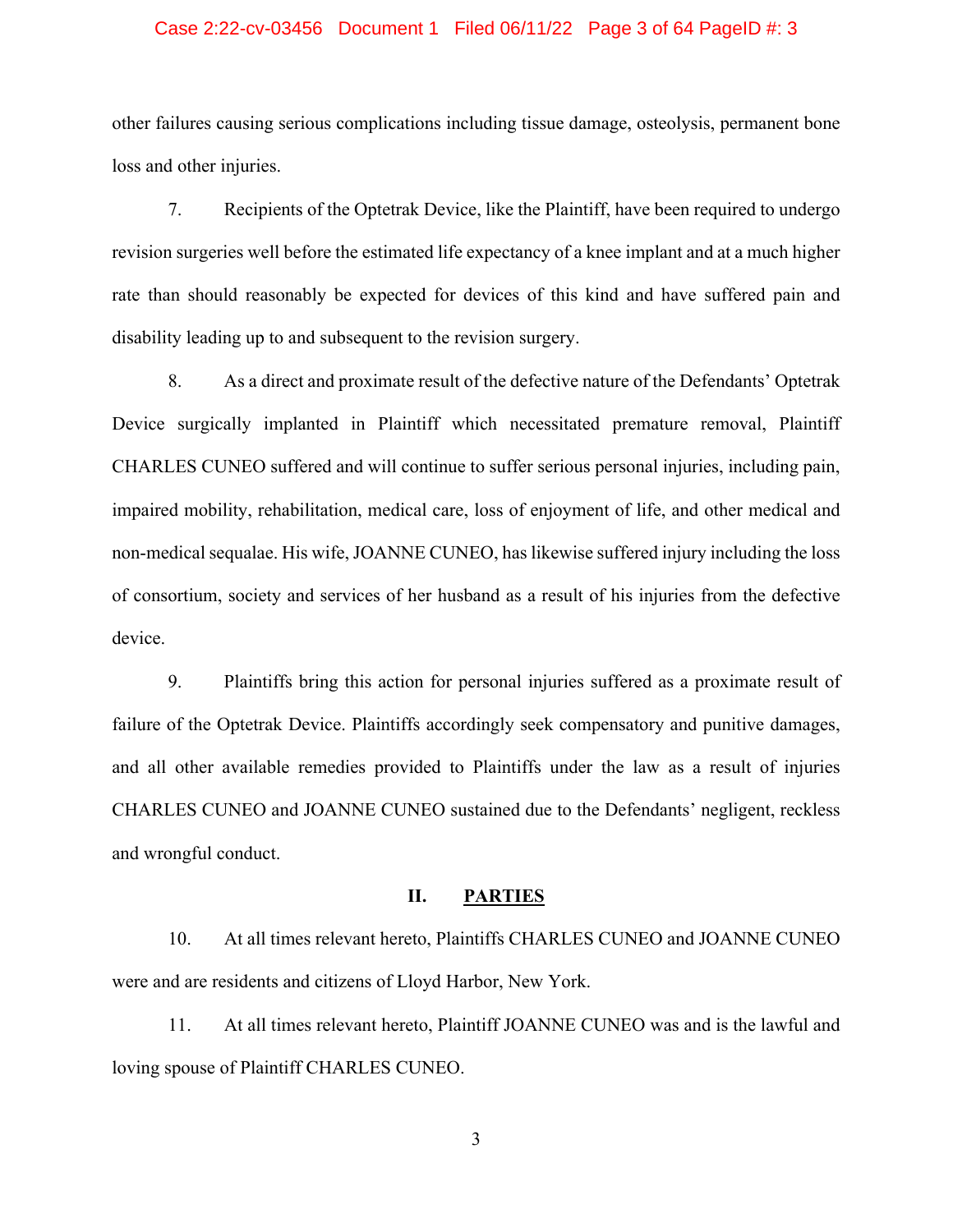### Case 2:22-cv-03456 Document 1 Filed 06/11/22 Page 4 of 64 PageID #: 4

12. Defendant EXACTECH, INC. is a domestic, Florida corporation with its principal place of business at 2320 NW 66th Court, Gainesville, Florida, 32653.

13. Defendant EXACTECH, INC., develops, manufactures, packages, stores, distributes, markets, and sells orthopedic implant devices, including Optetrak Devices and related surgical instrumentation throughout the United States, including in and throughout the United States and the state of New York.

14. Defendant EXACTECH, INC. manufactured the Optetrak Devices implanted in Plaintiff CHARLES CUNEO.

15. At all times relevant to this action, Defendant EXACTECH, INC. tested, studied, researched, designed, formulated, manufactured, inspected, labeled, packaged, promoted, advertised, marketed, distributed, and/or sold the Optetrak Device in interstate commerce and throughout the State of New York and generated substantial revenue as a result.

 16. Defendant EXACTECH US, INC., a wholly owned subsidiary of Defendant Exactech, Inc., is a for-profit Florida corporation with its principal place of business at 2320 NW 66th Court, Gainesville, Florida, 32653.

17. According to public filings, Defendant EXACTECH US, INC. conducts Defendants' sales and distribution activities in the United States.

18. Defendant EXACTECH US, INC. is engaged in the business of designing, developing, testing, assembling, manufacturing, packaging, labeling, preparing, distributing, marketing, supplying, warranting, selling, and introducing Defendants' products, including the Optetrak Devices, into interstate commerce throughout the United States and the state of New York.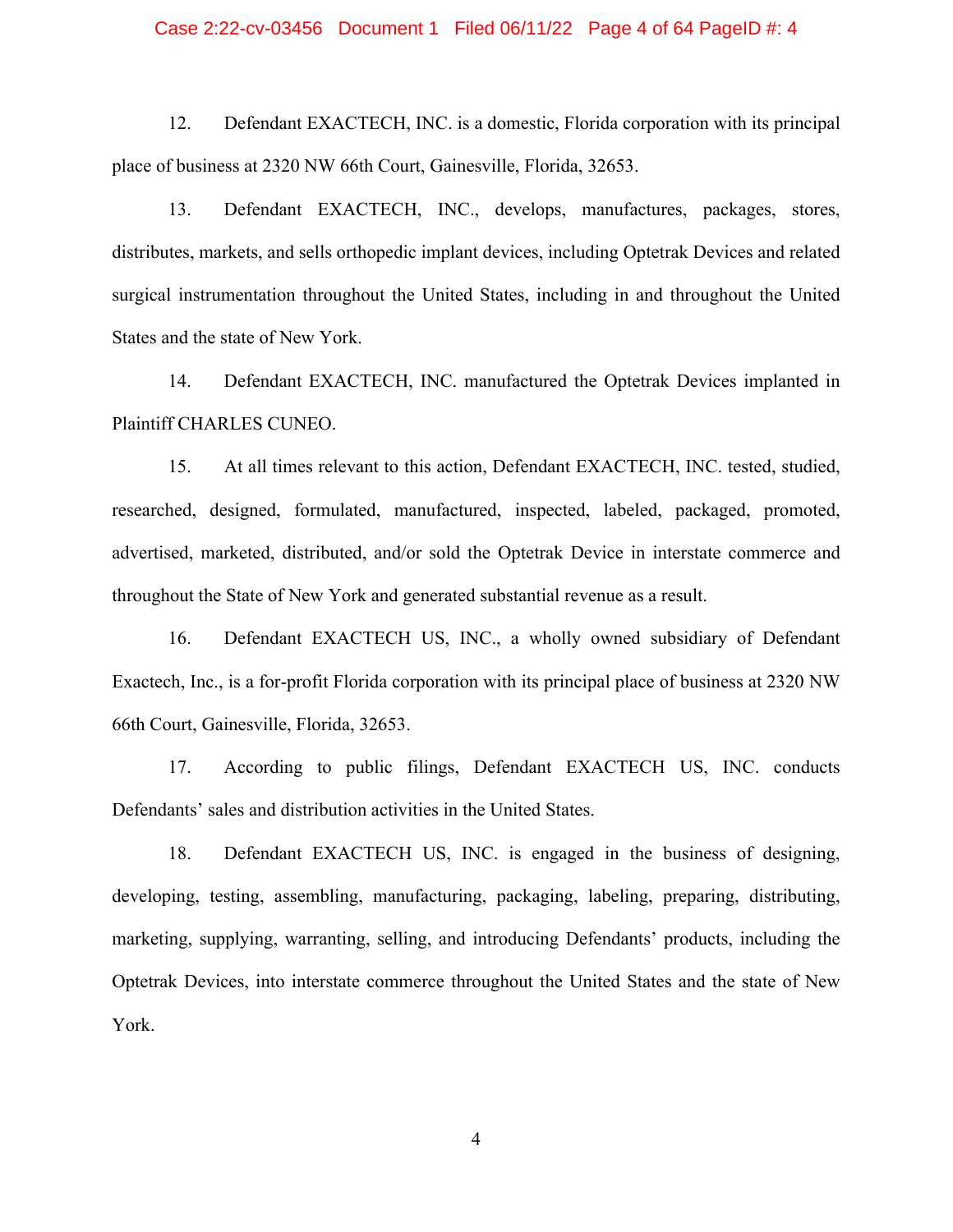### Case 2:22-cv-03456 Document 1 Filed 06/11/22 Page 5 of 64 PageID #: 5

19. Upon information and belief, the Optetrak Devices manufactured by Defendant EXACTECH, INC. were distributed by Defendant EXACTECH US, INC. throughout the United States, including to the Hospital for Special Surgery (HSS) in New York, New York where Plaintiff CHARLES CUNEO received his implants.

20. At all times relevant to this action, Defendant EXACTECH US, INC., tested, studied, researched, designed, formulated, manufactured, inspected, labeled, packaged, stored, promoted, advertised, marketed, distributed, and/or sold the Optetrak Device in interstate commerce and throughout the State of New York and generated substantial revenue as a result.

 21. EXACTECH US, INC. is an agent, representative and/or alter ego of Defendant EXACTECH, INC. Collectively, EXACTECH, INC. and EXACTECH US, INC. are referred to herein as the "Defendants."

 22. At all relevant times to this action, each of the Defendants and their directors and officers acted within the scope of their authority of each Defendant and on behalf of each other. At all times relevant to this action, Defendants possessed a unity of interest between themselves and exercised control over their subsidiaries and affiliates. As such, the Defendants are each individually, as well as jointly and severally, liable to Plaintiffs for Plaintiffs' injuries, losses and damages as described herein.

### **III. JURISDICTION AND VENUE**

23. This Court has jurisdiction over this action pursuant to 28 U.S.C. § 1332 because there is complete diversity of citizenship between Plaintiffs and Defendants, and because the amount in controversy exceeds Seventy-Five Thousand Dollars (\$75,000) exclusive of interest and costs.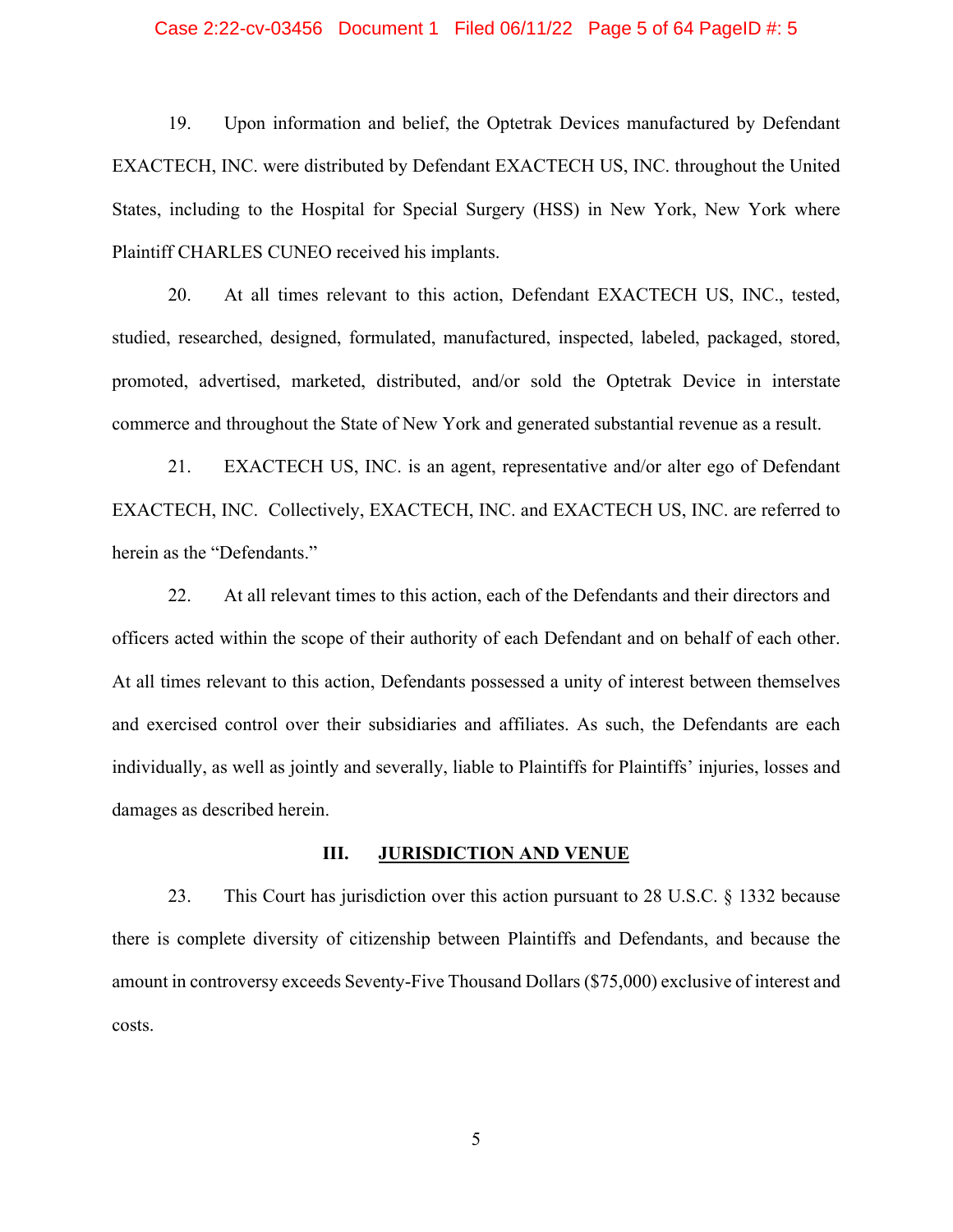### Case 2:22-cv-03456 Document 1 Filed 06/11/22 Page 6 of 64 PageID #: 6

24. The court has personal jurisdiction over Defendants because at all relevant times they have engaged in substantial business activities in the State of New York. At all relevant times Defendants transacted, solicited, and conducted business in New York through their employees, agents, and/or sales representatives, and derived substantial revenue from such business in New York.

 25. Venue is proper in this judicial district pursuant to 28 U.S.C. § 1391 because Plaintiffs are citizens and residents of Suffolk County, New York.

### **IV. FACTS COMMON TO ALL COUNTS**

### **A. Knee Replacement Surgery and Knee Implants**

26. The knee is the largest joint in the human body, consisting of three individual bones: the shin bone (tibia), the thigh bone (femur), and the knee-cap (patella). The knee joint is lined with cartilage to protect the bones from rubbing against each other. This ensures that the joint surfaces can glide easily over one another. The human knee is a complicated joint which supports the entire body weight on four small surfaces through a variety of motions essential to everyday life. It is also the joint most susceptible to arthritis.

27. With the increases in lifespan, people have begun to suffer pain and disability from knee joint arthritis at significant rates. Total knee arthroplasty ("TKA"), also called total knee replacement ("TKR"), are surgeries intended to relieve pain, improve joint function, and replace bones, cartilage and/or tissue that have been compromised by arthritis, other diseases, or trauma. The knee replacement implants designed and cleared in the 1990s met the goals of reducing pain and restoring function with low failure rates. As TKAs became more common, particularly among younger patients who want to maintain a physically active lifestyle, alternative bearing surfaces such as cross-linked polyethylene have been developed to address the issue of wear.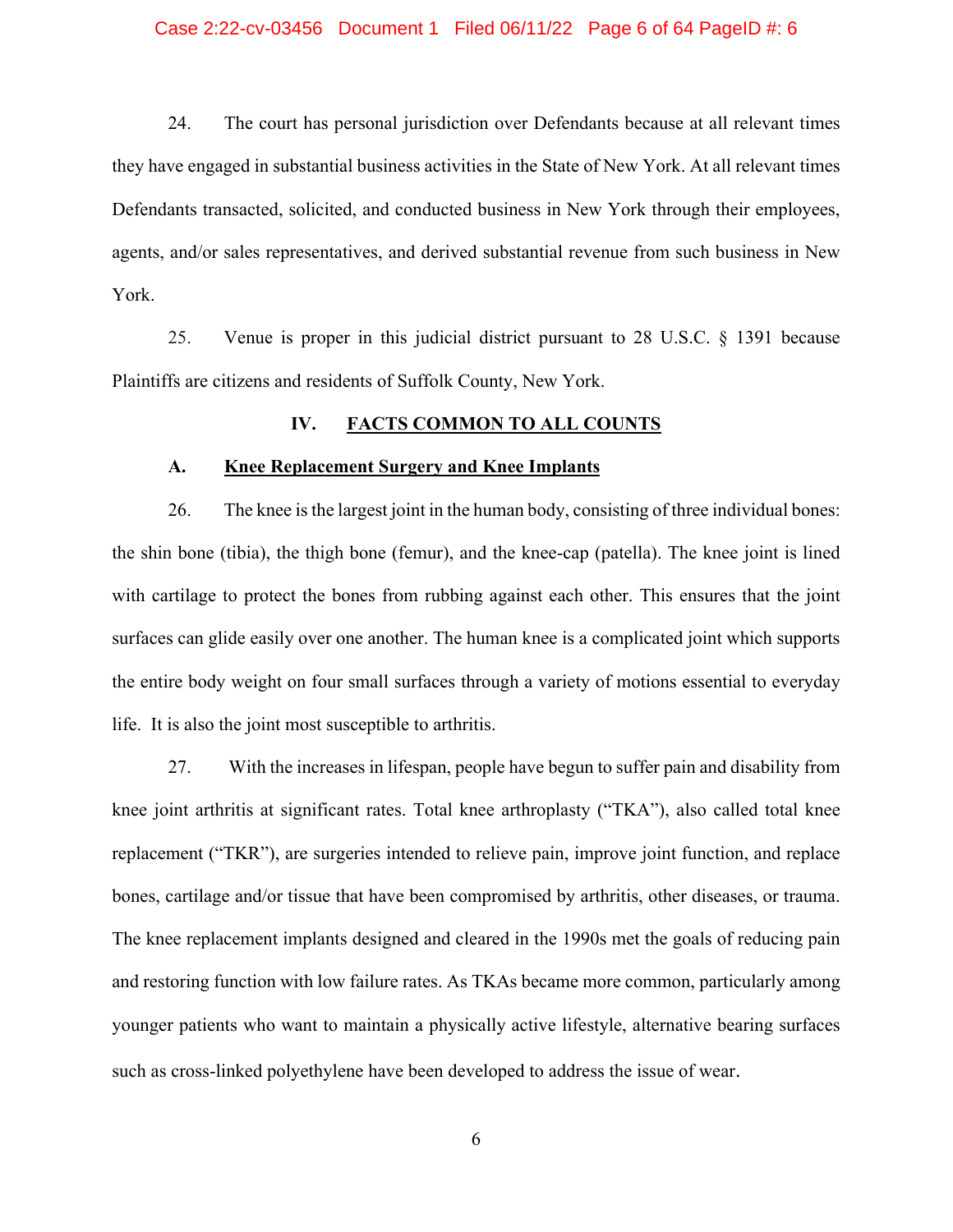### Case 2:22-cv-03456 Document 1 Filed 06/11/22 Page 7 of 64 PageID #: 7

28. During TKA procedures, surgeons replace the joint surfaces and damaged bone and cartilage with artificial materials, such as the Optetrak Logic device. The femoral implant is placed into the distal femur using surgical bone cement. The tibial tray is also placed with surgical bone cement. A polyethylene insert or liner is placed between the femoral implant and tibial try to act as a cushion between the components. The replacement redistributes weight and removes the tissue and/or bone causing inflammation, and thus reduces pain while improving the joint's function. Replacement requires a mechanical connection between the bones and the implant components.

### **B. Defendants' Optetrak Knee Devices**

 29. Upon information and belief, the first Optetrak total knee system was introduced to orthopedic surgeons in the United States in 1994, building upon technology licensed from HSS in New York City.

 30. At all times material hereto, Defendants designed, developed, tested, assembled, selected, manufactured, packaged, labeled, prepared, distributed, marketed, supplied, warranted, and/or sold both the Optetrak Comprehensive Total Knee System and the Optetrak Logic Comprehensive Knee System throughout the United States, including to HSS in New York, New York.

 31. Defendants obtained 510(k) clearance from the United States Food and Drug Administration ("FDA") for various Optetrak total knee system devices and components between 1994-2017, including under the names: Optetrak, Optetrak Logic and Truliant.

 32. 510(k) clearance is distinct from the FDA's pre-market approval ("PMA") process in that clearance does not require clinical confirmation of safety and effectiveness and as such the manufacturer retains all liability for the assertions of safety and effectiveness.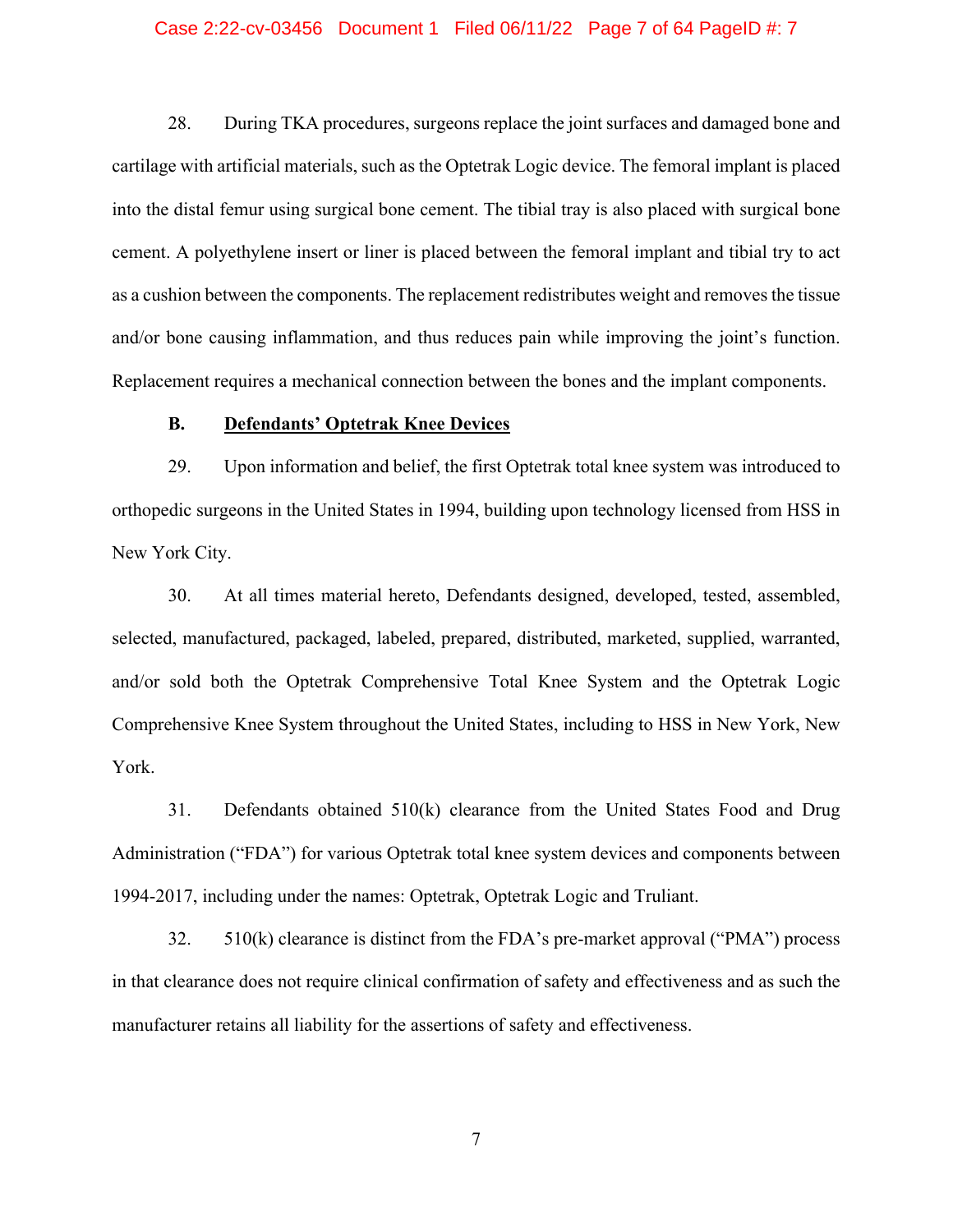### Case 2:22-cv-03456 Document 1 Filed 06/11/22 Page 8 of 64 PageID #: 8

 33. 510(k) clearance only requires the manufacturer to notify the FDA under section 510(k) of the Medical Device Amendments of 1976 to the Food Device Cosmetic Act (MDA) of its intent to market a device at least 90 days prior to the device's introduction on the market, and to explain the device's substantial equivalence to a pre-MDA predicate device. The FDA may then "clear" the new device for sale in the United States.

 34. All the component parts comprising Plaintiff's Optetrak Device were cleared for marketing by the FDA pursuant to 510(k) process or were marketed without receiving either 510(k) clearance or PMA approval by the FDA.

 35. Although they began marketing and selling the Optetrak "Logic" Total Knee System for implantation into patients in 2009, Defendants did not receive 510(k) approval for the Optetrak "Logic" Total Knee System until January 11, 2010.

 36. The Optetrak Total Knee System is classified as a knee joint patellofemorotibial polymer/metal/polymer semi-constrained cemented prosthesis. It features a mix of polyethylene and metal-based components.

 37. According to the Defendants, the device "introduces novel implants and instruments to make the total knee procedure, easier, faster and more consistent, improving patient satisfaction for a more diverse population requiring total knee replacements."

 38. The Optetrak Device is comprised of the following parts: a patellar cap, femoral cap, tibial insert and tibial tray, as shown below.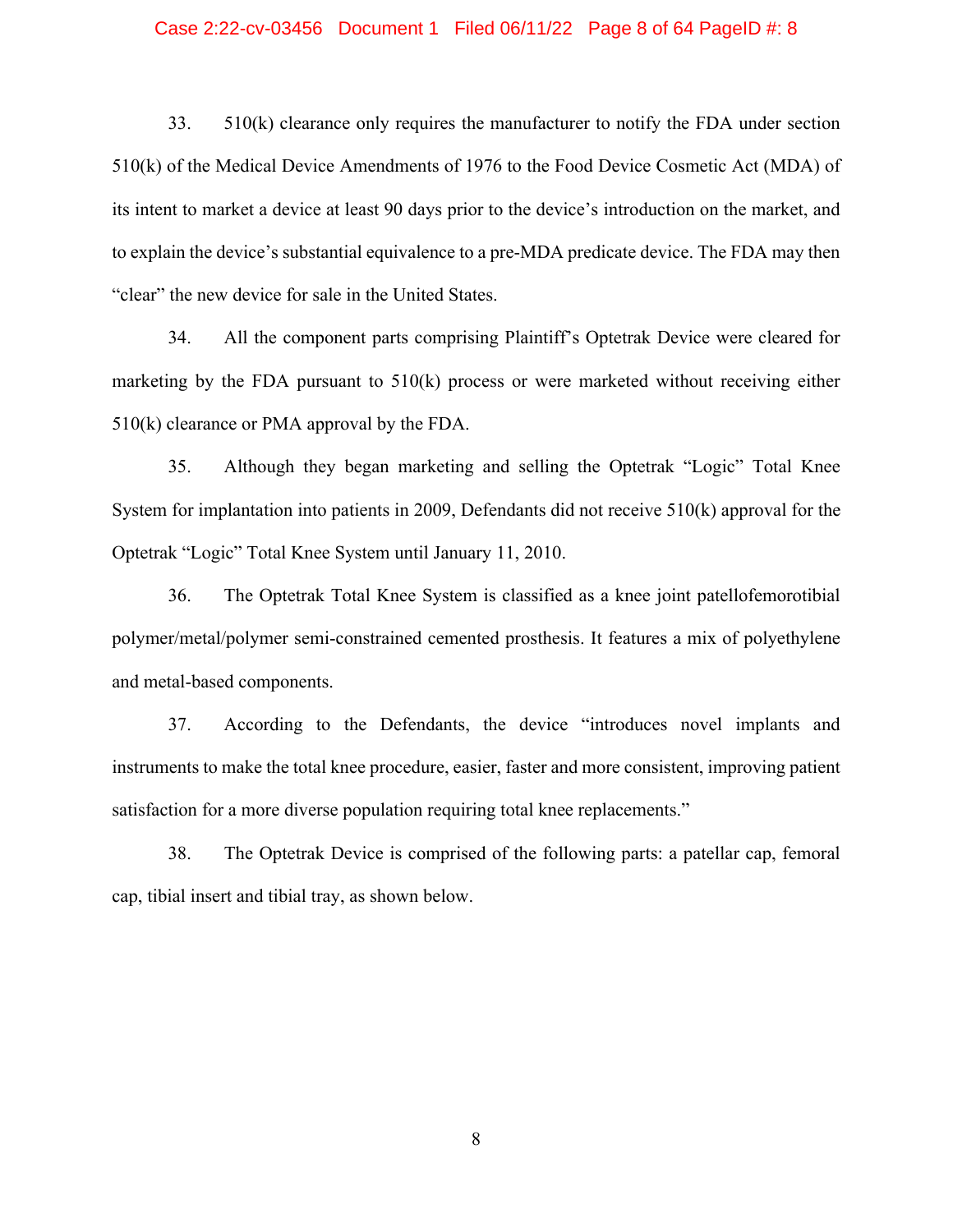

39. The patellar cap and tibial insert are made of polyethylene.

40. As of 2012, the Defendants were utilizing a proprietary Net Compression Molded ("NCM") conventional polyethylene instead of cross-linked polyethylene ("XLPE") in their Optetrak devices, including Optetrak Logic.

 41. The Defendants claim that Optetrak's longevity is a function of using proprietary NCM inserts in the total knee system.

 42. Defendants touted the Optetrak system as being first-in-class in their product brochures.

 43. In their marketing materials, the Defendants promised that, the Optetrak Device had "excellent long-term clinical outcomes" and that "surgeons and patients can have every confidence in the performance and longevity of the Optetrak knee system."

 44. Defendants promoted their Optetrak Devices as a system with nearly three decades of clinical success and proven outcomes for patients around the world because of an improved articular design resulting in low polyethylene stresses.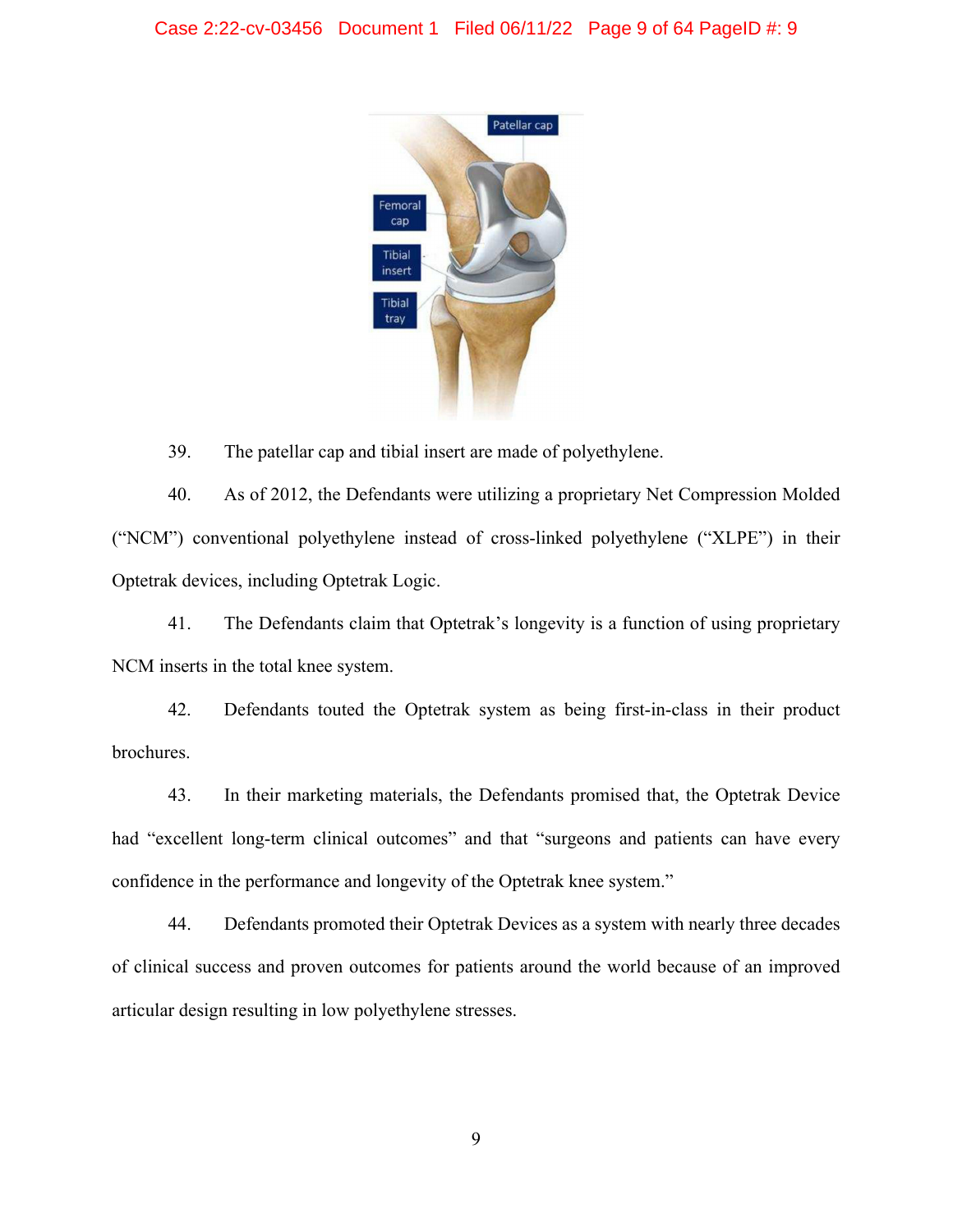### Case 2:22-cv-03456 Document 1 Filed 06/11/22 Page 10 of 64 PageID #: 10

 45. However, in studies published in 2012 and 2016, the Optetrak total knee system performed poorly when compared to its competitors.<sup>1</sup> The Australian Orthopaedic Association, a preeminent, internationally recognized orthopedic implant registry, identified the Optetrak as an implant with a higher-than-expected rate of revision.

 46. According to the 2020 Australian National Joint Replacement Registry, the rate of revision for a total knee replacement utilizing an Optetrak tibial component with a Optetrak-CR femoral component was 8.5% at ten years and 10.2% at ten years when implanted with a Optetrak-PS femoral component which far exceeds international guidelines for accepted revision rates.

 47. Per the recommendations established by the International Benchmarking Working Group and applied by the Australian Orthopaedic Association, the Optetrak Devices do not qualify for a "superiority benchmark" or even a "non-inferiority benchmark."

 48. At all times relevant, Defendants have been aware of a high rate of early failures associated with the Optetrak Device.

 49. Upon information and belief, by 2012, Defendants had further clinical evidence that Optetrak Devices were failing at a rate higher than promoted. Reports in the Manufacturer and User Facility Device Experience (MAUDE) indicate instances of revision due to "loose tibial component", "aseptic loosening", "pain and visible loosening", "polyethylene deformation", "polyethylene worn", and "pain, limited mobility, knee swelling and sensitivity" due to "loose" joint.

50. Upon information and belief, in 2013, complaints continued to be reported. Some examples include revision for "tibial loosening" just two years postoperatively, "revision due to

<sup>&</sup>lt;sup>1</sup> See Thelu, C. et al., Orthopedics and Traumatology 2012; 98:413-420; see also Australian Orthopaedic Association, National Joint Replacement Registry, Hip Knee & Shoulder Arthroplasty, 2016 Annual Report.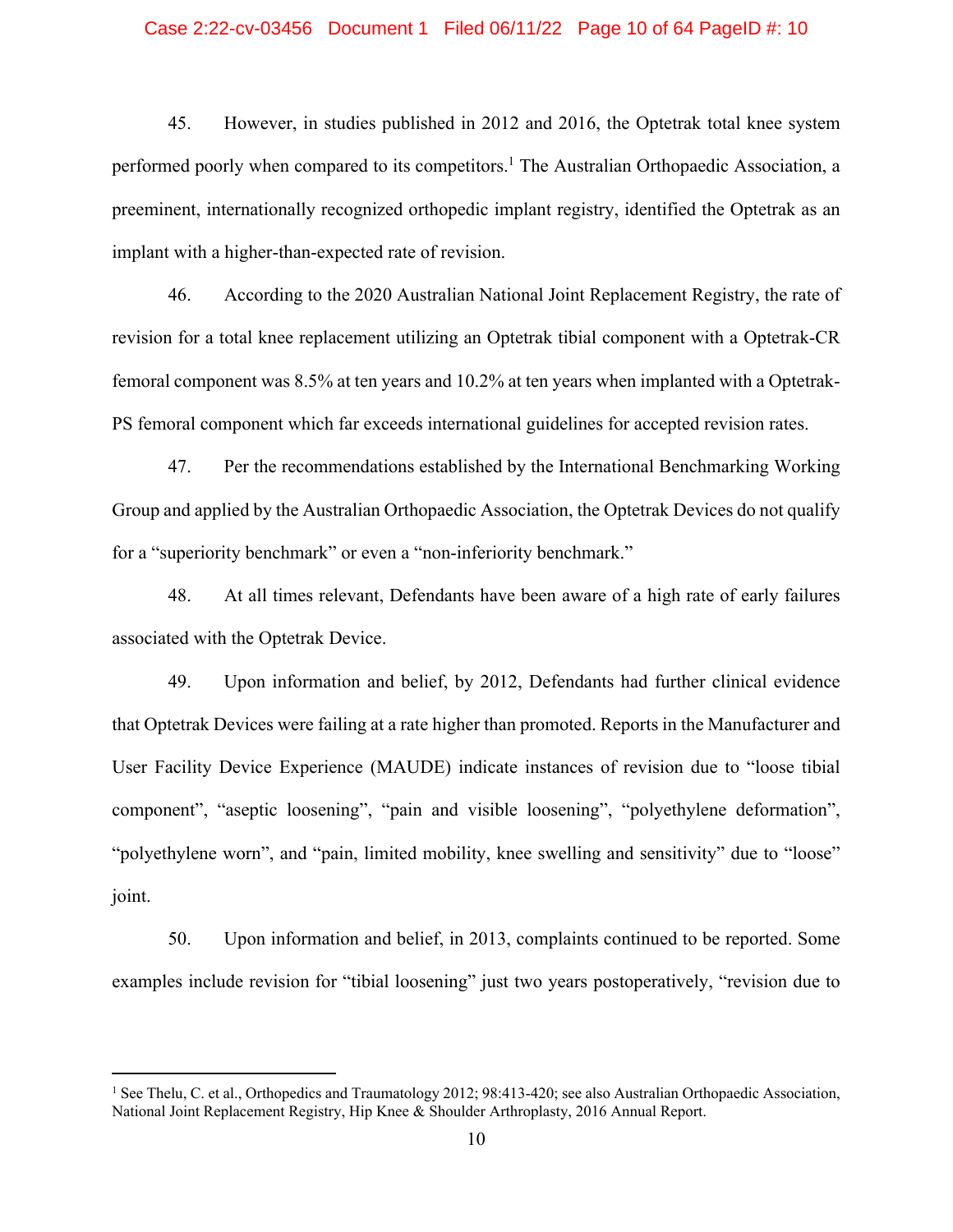### Case 2:22-cv-03456 Document 1 Filed 06/11/22 Page 11 of 64 PageID #: 11

tibial loosening", "during revision, the tibial component was found to be loose and easily removed", "revision of knee component due to loosening", "revision due to pain and loosening."

 51. Upon information and belief, the complaints of early onset failures continued in 2014. Some examples include "revision due to tibial loosening", "tibial loosening", "revision of optetrak knee components due to tibial loosening", "revision due to pain and loosening", "revision of optetrak knee components due to aseptic loosening", several reports described as "revision of knee components due to tibial loosening", and "revision of optetrak knee components reportedly due [to] aseptic loosening".

 52. In the year 2015, Defendants did over \$241 million in sales across all product lines. Defendants state in a 2015 Form 10-K, "to better meet the demand for revision surgeries, we began the initial launch of a new revision knee system in 2015."

53. In 2015, of the more than \$241 million in Defendants' total sales, knee device sales accounted for over \$70 million in sales, or 29.3% of all Defendants' sales in 2015.

 54. In 2016, Defendants' revenue increased by 7% up to \$257.6 million with knee devices sales increasing 4%. Knee device sales for the fourth quarter of 2016 accounted for \$19.8 million of this amount.

 55. According to Exactech's then Chief Executive Officer and President David Petty, the increases in knee device revenue "reflect excellent surgeon acceptance of Exactech innovations, including our three new revision systems." Mr. Petty further stated that he anticipated the "revision knee rollout in the fourth quarter" of 2016 will "carry momentum into 2017."

 56. On February 23, 2017, the Defendants received 510(k) clearance for a new Exactech knee implant, called "Truliant," which is an intentional non-cemented implant system.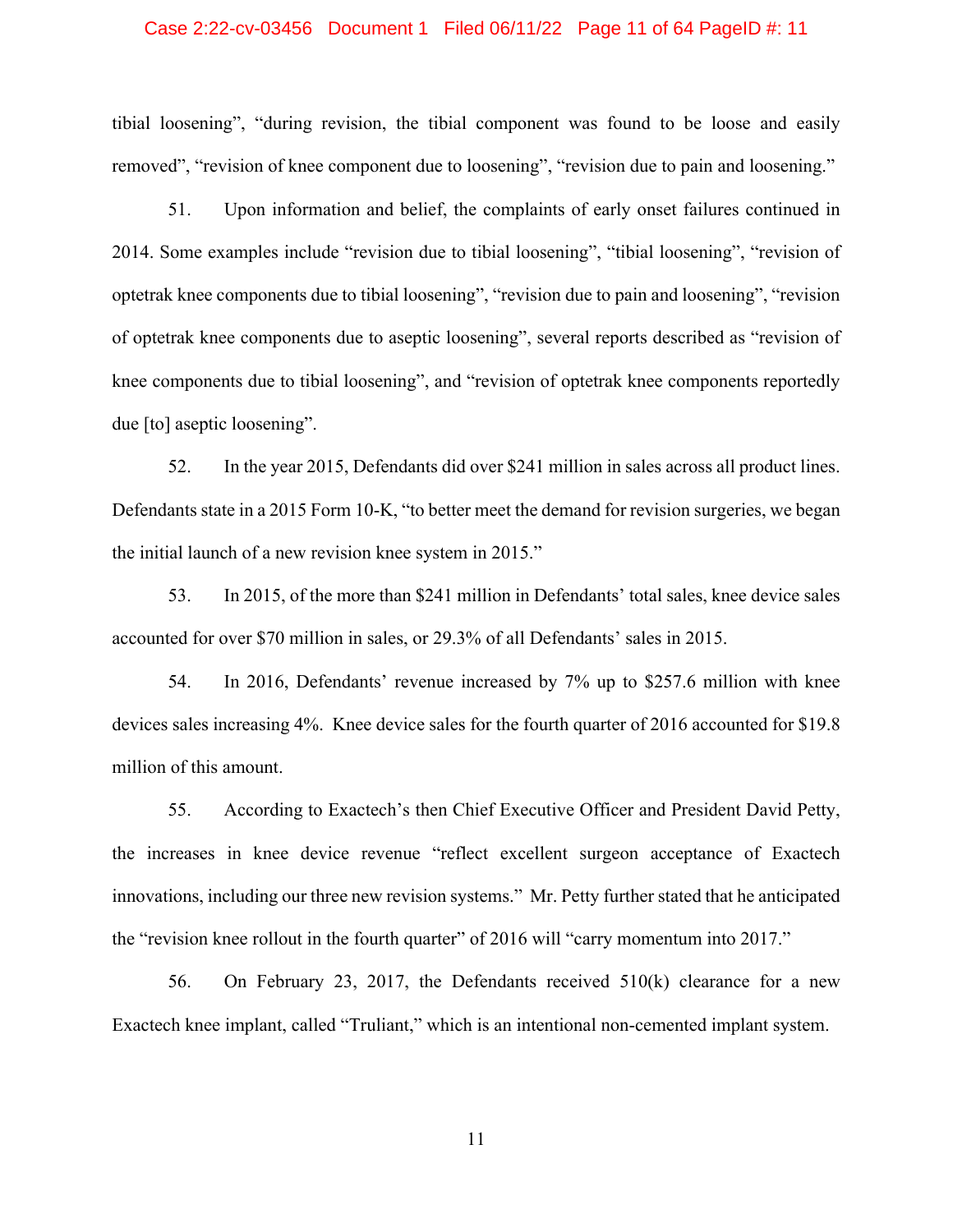### Case 2:22-cv-03456 Document 1 Filed 06/11/22 Page 12 of 64 PageID #: 12

 57. Shortly thereafter in 2017, the Defendants began a pilot program for the Truliant Total Knee System, which they offered as an improved upgrade to the Optetrak Comprehensive Total Knee System.

58. The general practice in orthopedic implant surgeries generally, and with Exactech implants specifically, is for the sale representative of the manufacturer, in this case Exactech's authorized representative and agent, hereinafter "the sales rep", to be present at the time of surgery to provide implant components to the surgeon, relieving the hospital of the responsibility for having on stock all potential sizes and components that may be needed in surgeries. This practice includes the original implant surgery and any revision surgery.

 59. The sales reps of Exactech observed many instances of premature failures of the Optetrak Device with plain evidence upon revision of polyethylene debris that needed to get removed, a/k/a "debrided", visible bone loss or osteolysis and plainly loose components that were easy to remove due to lack of fixation. Often these sales reps would take the component from the surgeon to return to the company for inspection and analysis.

 60. The sales reps of Exactech were under a duty to report these findings to the engineering and medical departments of Exactech who were under a duty to then do an investigation, analyze the removed component when available, also known as "retrieval analysis" and honestly and thoroughly report such findings to the FDA and the surgeons.

 61. Despite Defendants' claims in its promotional materials of over thirty years of successful outcomes with knee devices, Defendants knew, at all times relevant, of an unacceptably high early failure rate of its Optetrak knee implants.

 62. Upon information and belief, Defendants have never conducted a clinical trial on the Optetrak devices, including the Optetrak Logic.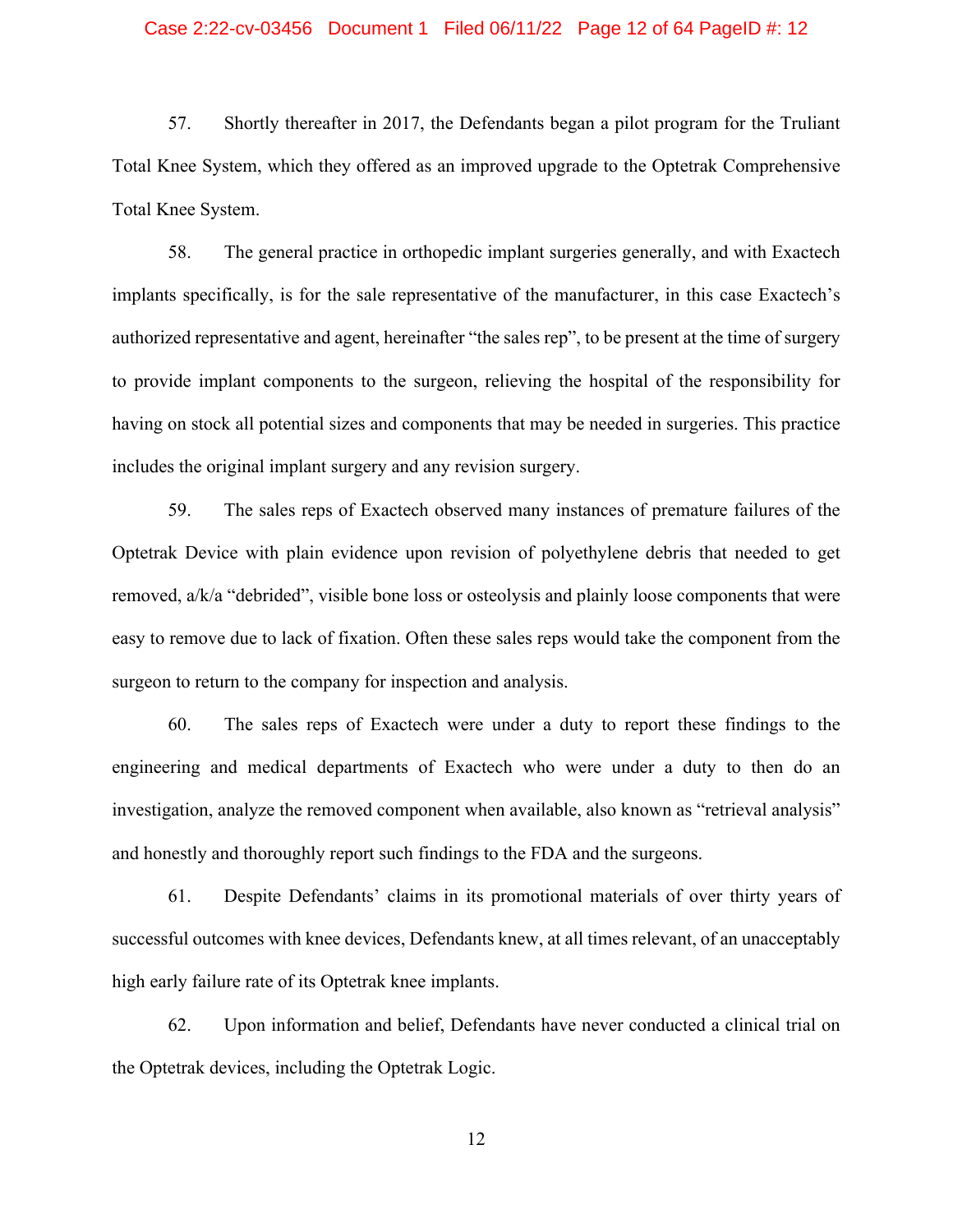### Case 2:22-cv-03456 Document 1 Filed 06/11/22 Page 13 of 64 PageID #: 13

63. Had Defendants conducted clinical trials of the Optetrak Logic before the device was first released on the market, they would have discovered at that time the device's propensity to undergo substantial early polyethylene wear, component loosening and/or other failure causing serious complications including tissue damage, osteolysis, and other injuries as well as the need for revision surgery in patients.

 64. Despite Defendants' knowledge of early onset failures of the Optetrak Device, Defendants continued to manufacture, promote, and distribute the Optetrak Device without alerting surgeons, patients or the FDA of the potential increased risks of early onset failures of the Optetrak Device.

 65. Defendants never changed the labeling, marketing materials or product inserts to adequately and accurately warn patients or physicians of the associated increased risks of early failure due to loosening and/or polyethylene wear.

 66. Not until August 30, 2021 did the Defendants take some action and issue a partial recall of all Optetrak All-polyethylene tibial components, including the OPTETRAK Allpolyethylene CC Tibial Components; OPTETRAK All-polyethylene CR Tibial Components; OPTETRAK All-polyethylene CR Tibial Sloped Components; OPTERAK All-polyethylene PS Tibial Components; OPTETRAK HI-FLEX PS Polyethylene Tibial Components; OPTETRAK Logic All-polyethylene CR Tibial Components; OPTETRAK Logic All-polyethylene CRC Tibial Components; OPTETRAK Logic All-polyethylene PSC Tibial Components; OPTETRAK Logic Modular PS Tibial Components; OPTETRAK Logic RBK PS Tibial Components; TRULIANT CR Tibial Inserts; TRULIANT CRC Tibial Inserts; TRULIANT PS Tibial Inserts; and TRULIANT PSC Tibial Inserts.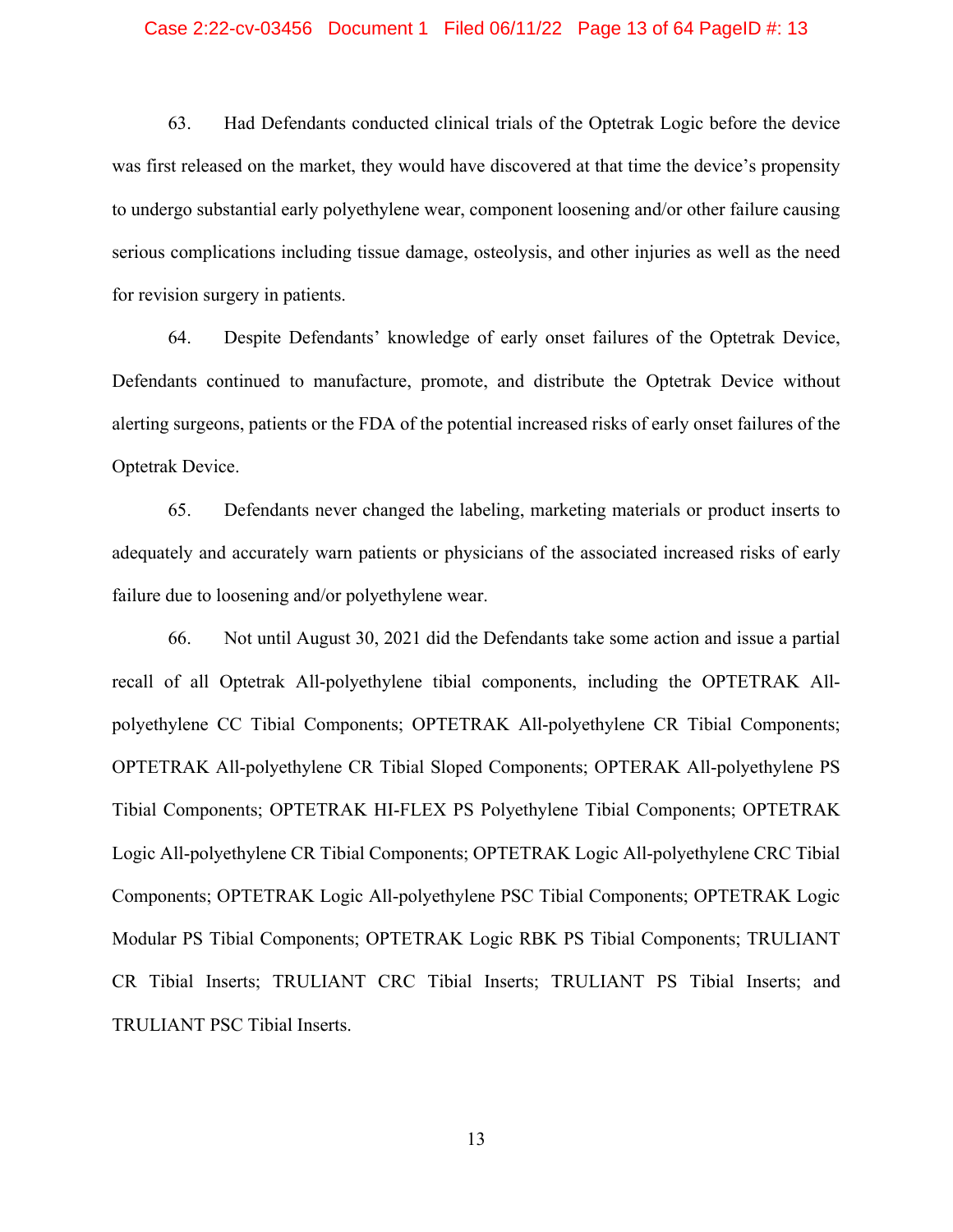### Case 2:22-cv-03456 Document 1 Filed 06/11/22 Page 14 of 64 PageID #: 14

 67. In issuing the August 2021 recall, Defendants stated "inserts were packaged in vacuum bags that lacked an additional oxygen barrier layer." *See* https://www.accessdata.fda.gov/scripts/cdrh/cfdocs/cfRes/res.cfm?ID=189266.

 68. According to the FDA website, "Exactech began notification to distributors and sales representatives on about 08/30/2021 via letter titled "URGENT MEDICAL DEVICE RECALL." Actions being taken by Exactech included removing all Knee and Ankle UHMWPE products labeled with an 8-year shelf life and not packaged in EVOH/Nylon bags. This will be performed in a phased approach over the next 12 months. Phase 1 includes immediately return of all knee and ankle UHMWPE devices labeled with an 8-year shelf life that will be 5 years old or older by 08/31/2022 not packaged in EVOH/Nylon bags. Phase 2 includes, between 05/31/2022 to 08/31/2022, returning all remaining knee and ankle UHMWPE devices labeled with an 8-year shelf life not packaged in EVOH/Nylon bags." *Id.*

 69. Despite initial communications with distributors and sales representatives, Defendants did not issue any communications to surgeons who had implanted Optetrak Device with a recalled polyethylene component or to patients who had received an Optetrak Device with a recalled polyethylene component until months later in February 2022.

 70. On February 7, 2022, Defendants issued an "Urgent Medical Device Correction" in which they informed health care professionals that:

> After extensive testing, we have confirmed that most of our inserts manufactured since 2004 were packaged in out-of-specification (referred to hereafter as "non-conforming") vacuum bags that are oxygen resistant but do not contain a secondary barrier layer containing ethylene vinyl alcohol (EVOH) that further augments oxygen resistance. **The use of these non-conforming bags may enable increased oxygen diffusion to the UHMWPE (ultra-high molecular weight polyethylene) insert, resulting in increased oxidation of the material relative to inserts packaged with the specified additional oxygen barrier layer. Over time, oxidation**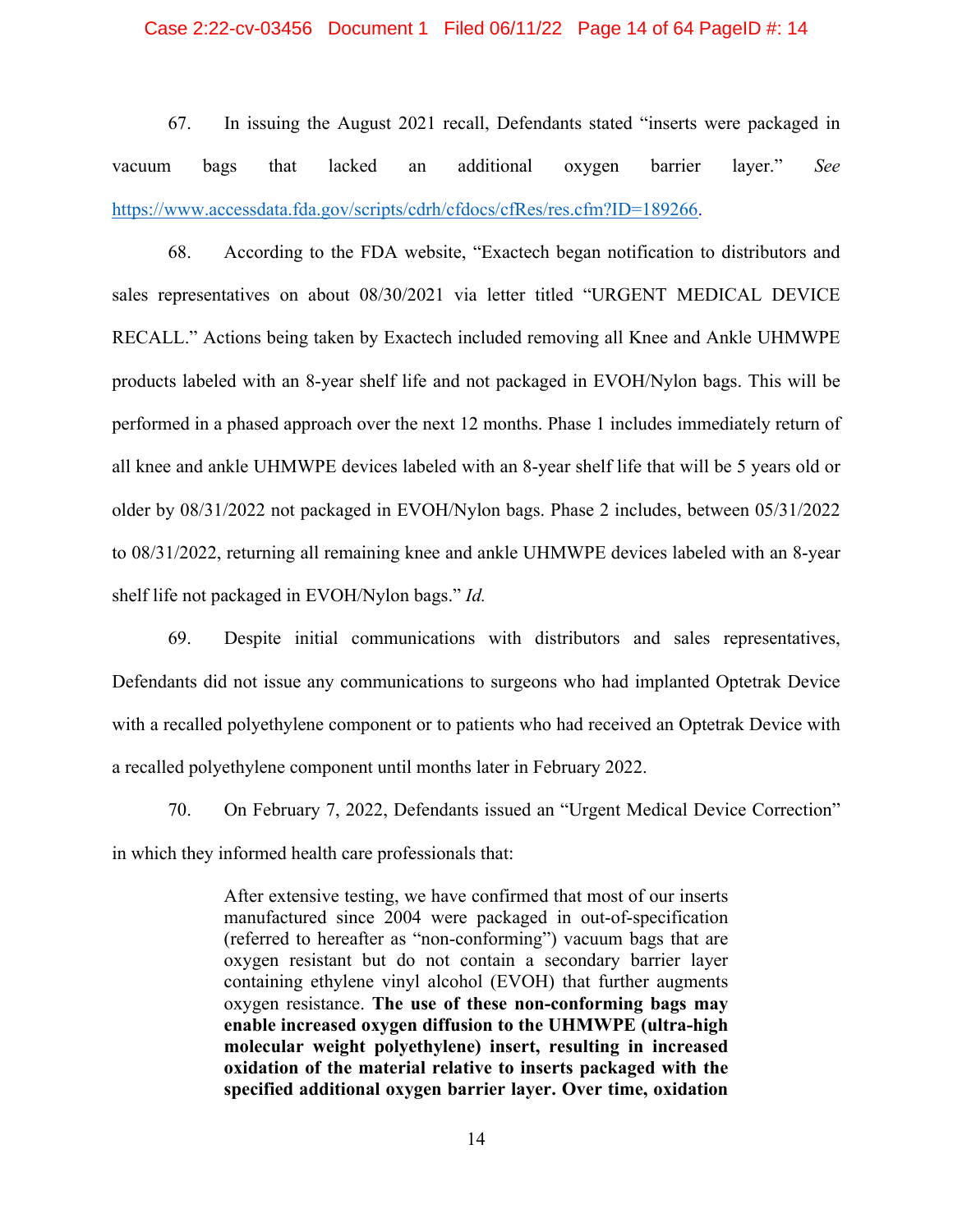**can severely degrade the mechanical properties of conventional UHMWPE, which, in conjunction with other surgical factors, can lead to both accelerated wear debris production and bone loss, and/or component fatigue cracking/fracture, all leading to corrective revision surgery.** 

https://www.exac.com/wp-content/uploads/2022/02/Exactech-DHCP-letter.02.07.2022.pdf

 71. The "Urgent Medical Device Correction" went on to further state that Defendants were expanding the recall to include all knee arthroplasty polyethylene inserts packed in nonconforming bags regardless of label or shelf life. The components subject to the recall now included: OPTETRAK®: All-polyethylene CR Tibial Components, All-polyethylene PS Tibial Components, CR Tibial Inserts, CR Slope Tibial Inserts, PS Tibial Inserts, HI-FLEX® PS Tibial Inserts; OPTETRACK Logic®: CR Tibial Inserts, CR Slope Tibial Inserts, CRC Tibial Inserts, PS Tibial Inserts, PSC Tibial Inserts, CC Tibial Inserts; and TRULIANT®: CR Tibial Inserts, CR Slope Tibial Inserts, CRC Tibial Inserts, PS Tibial Inserts, PSC Tibial Inserts. *Id.* 

72. It is estimated that a total of 147,732 inserts implanted in the United States since 2004 were produced with non-conforming packaging. *Id.*

73. Defendants further acknowledged the original Optetrak knee system has shown statistically significant higher overall revision rates compared to other total knee arthroplasties in the Australian, United Kingdom and New Zealand joint registries. *Id.* 

74. Specifically, reasons for revision associated with polyethylene wear, including loosening, lysis, and pain, were increased three-to seven-fold with the Optetrak total knee replacement combination of the Optetrak-PS/Optetrak according to the 2021 Australian National Joint Replacement Registry with revision diagnoses related to accelerated polyethylene wear possibly related to the non-conforming packaging. *Id.*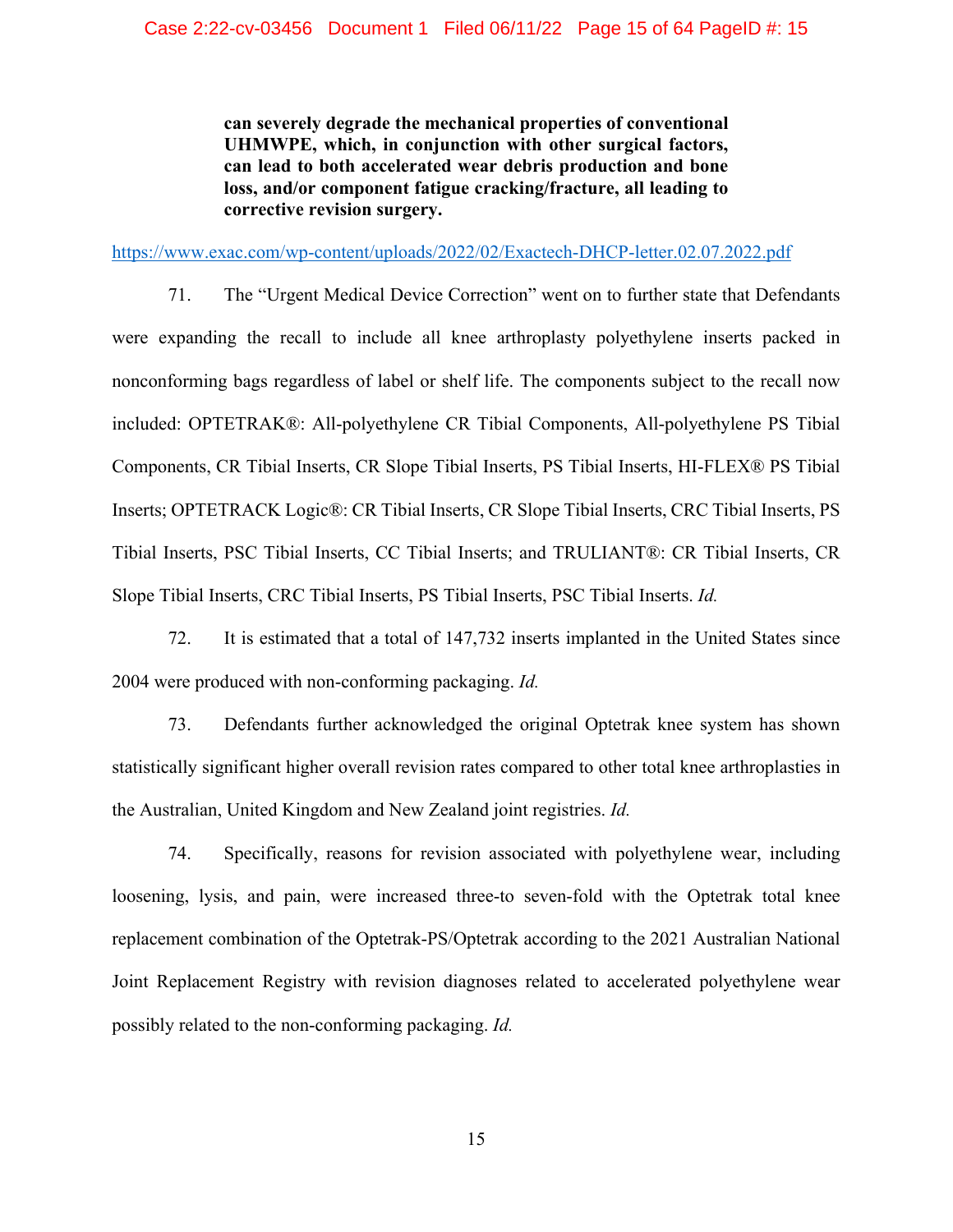### Case 2:22-cv-03456 Document 1 Filed 06/11/22 Page 16 of 64 PageID #: 16

75. Implanting surgeons were advised in the February 2022 notice to contact patients previously implanted with recalled components and to schedule an evaluation if the patient is experiencing any new or worsening knee swelling, pain while walking, inability to bear weight, grinding or other noise, instability, or any new symptoms of clicking in the knee. *Id.*

76. Furthermore, Defendants advised surgeons that revision surgery should be considered for patients who exhibit premature polyethylene wear. *Id.*

77. Based on Defendants' own representations, since 2004, Defendants manufactured, promoted, and distributed the Optetrak Device without ensuring the polyethylene components were properly packaged to prevent or minimize oxidation. At no point until August 2021 did Defendants first modify the packaging in an effort to address this defect.

 78. In approximately 2017 – 2018, Exactech, Inc. was in the process of being acquired by the Private Equity Group TPG Capital which in February 2018 successfully completed a merger agreement. As a result, TPG acquired all of the issued and outstanding common stock of Exactech. In connection with the transaction, Exactech's founders, CEO and certain other management shareholders exchanged a portion of their shares in the transaction, for new equity securities in the post-closing ownership of the Company. *See* https://www.exac.com/exactech-announcescompletion-of-merger-with-tpg-capital/.

 79. Disclosure of knowledge of the improper packaging and excessive premature failure rates could have harmed this transaction.

 80. At all times relevant to this action, Defendants were aware of the Optetrak Device's propensity to undergo substantial early polyethylene wear consisting of the degradation and breakdown of the plastic chemicals causing toxicity to the tissue and bone and component loosening and/or other failure causing serious complications including tissue damage, osteolysis,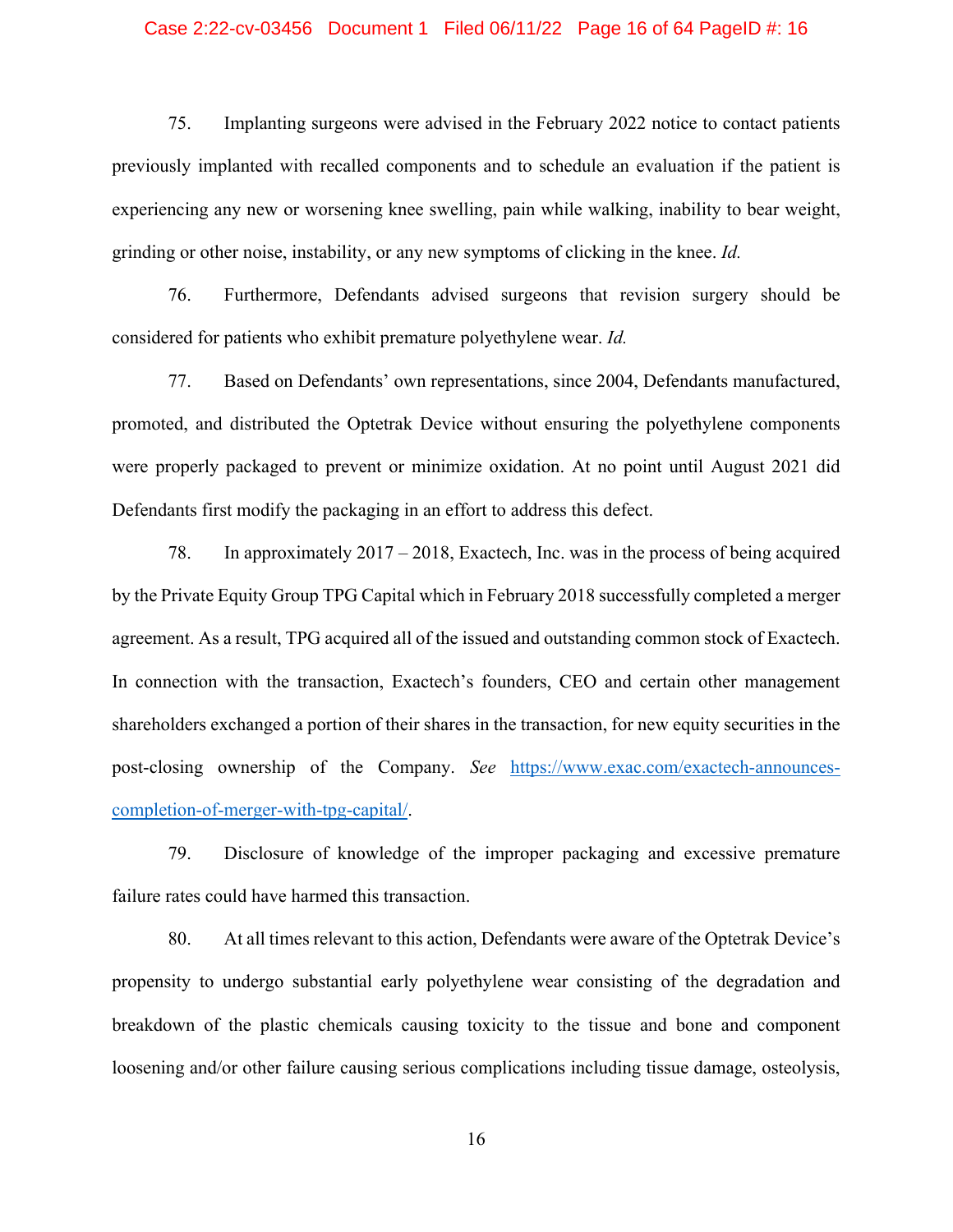### Case 2:22-cv-03456 Document 1 Filed 06/11/22 Page 17 of 64 PageID #: 17

and other injuries as well as the need for revision surgery and its attendant complications in patients.

 81. At all times relevant to this action, Defendants failed to acknowledge the manufacturing defects in the Optetrak Device due to poor and inadequate quality assurance procedures and due to a wanton and reckless disregard for public safety. Defendants also failed to implement or utilize adequate safeguards, tests, inspections, validation, monitoring and quality assessments to ensure the safety of the Optetrak Device.

 82. At the time the Optetrak Device was manufactured and sold to patients, including Plaintiff, the device was defectively manufactured, packaged and unreasonably dangerous, and did not conform to the federal regulations subjecting patients to unreasonable risks of injury.

 83. At all times relevant to this action, Defendants' inadequate manufacturing processes also led to material flaws in the quality systems at its manufacturing, packaging, storage and distribution facilities.

 84. During the course of manufacturing and distributing the Optetrak Device, Defendants failed in several ways, including, without limitation, by:

- a. failing to conduct adequate mechanical testing, including oxygen-resistance or other wear testing for the components, subassemblies, and/or finished Optetrak Device;
- b. failing to test an adequate number of sample devices on an ongoing basis;
- c. failing to take adequate steps to specifically identify failure modes with clarity and to suggest methods to monitor, avoid, and/or prevent further failures;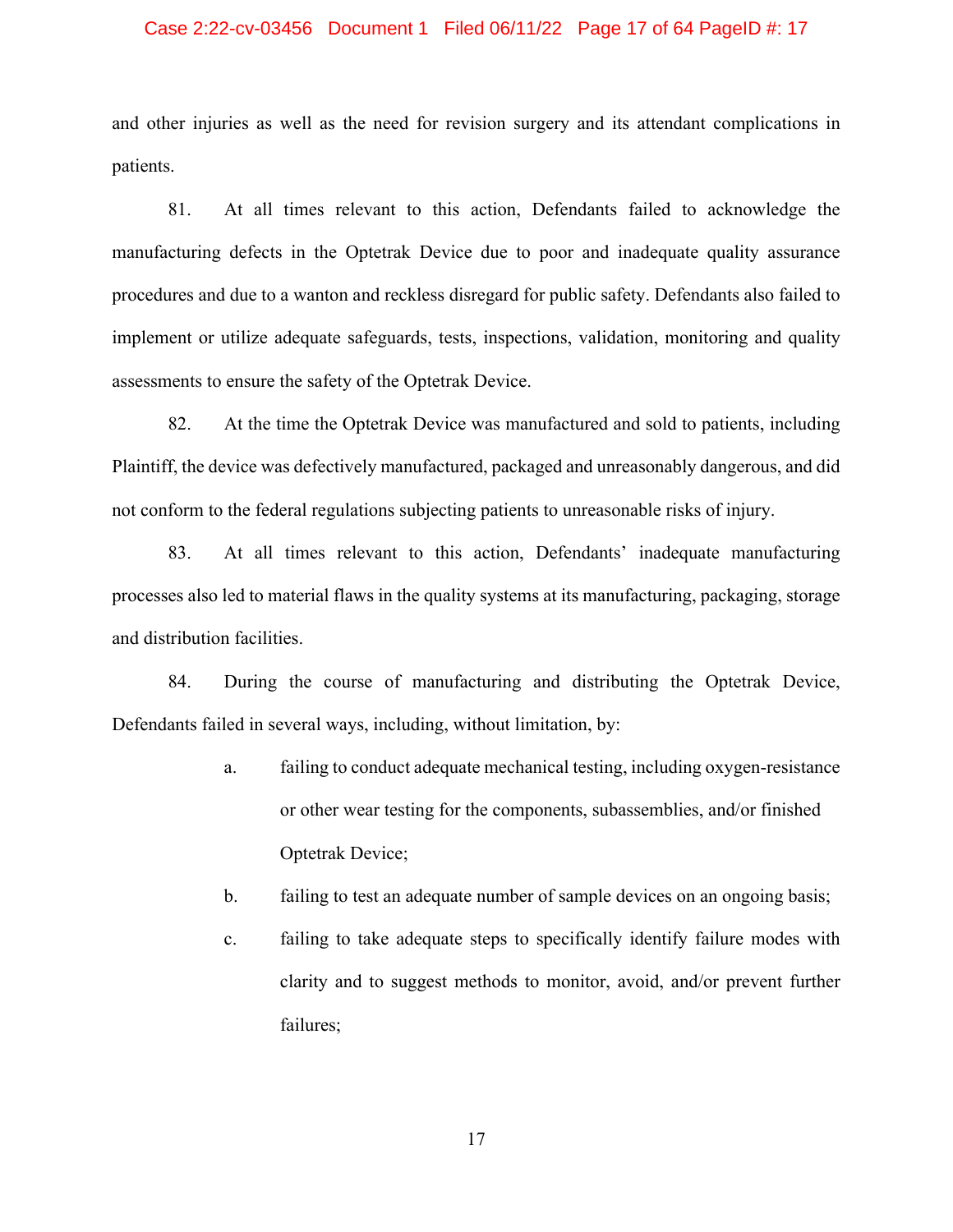- d. failing to identify and/or note the significance of any testing that resulted in failure of the Optetrak Device;
- e. failing to take corrective actions to eliminate or minimize further failures of the Optetrak Device;
- f. failing to adequately explain packaging specifications for the components, subassemblies, and/or finished Optetrak Device;
- g. failing to perform adequate quality control before the components, subassemblies, and/or finished Optetrak Device were distributed;
- h. failing to properly address reports from their sales representatives who reported their observations while attending revision surgeries where evidence of polyethylene debris and osteolysis was apparent and noted by the surgeons and the sales representatives themselves;
- i. failing to timely implement corrective action and investigations to understand the root cause of these failures while continuing to sell the components knowing they would be implanted into the bodies of thousands of people; and
- j. by becoming aware of the potential cause or causes but unreasonably avoiding informing patients and surgeons and delaying the ability to minimize damages as the devices continued to degrade and do damage in the patients' bodies.

 85. On or before the date of Plaintiff's initial knee replacement surgery, Defendants knew or should have known the Optetrak Device was failing and causing serious complications after implantation in patients. Such complications included, but were not limited to, catastrophic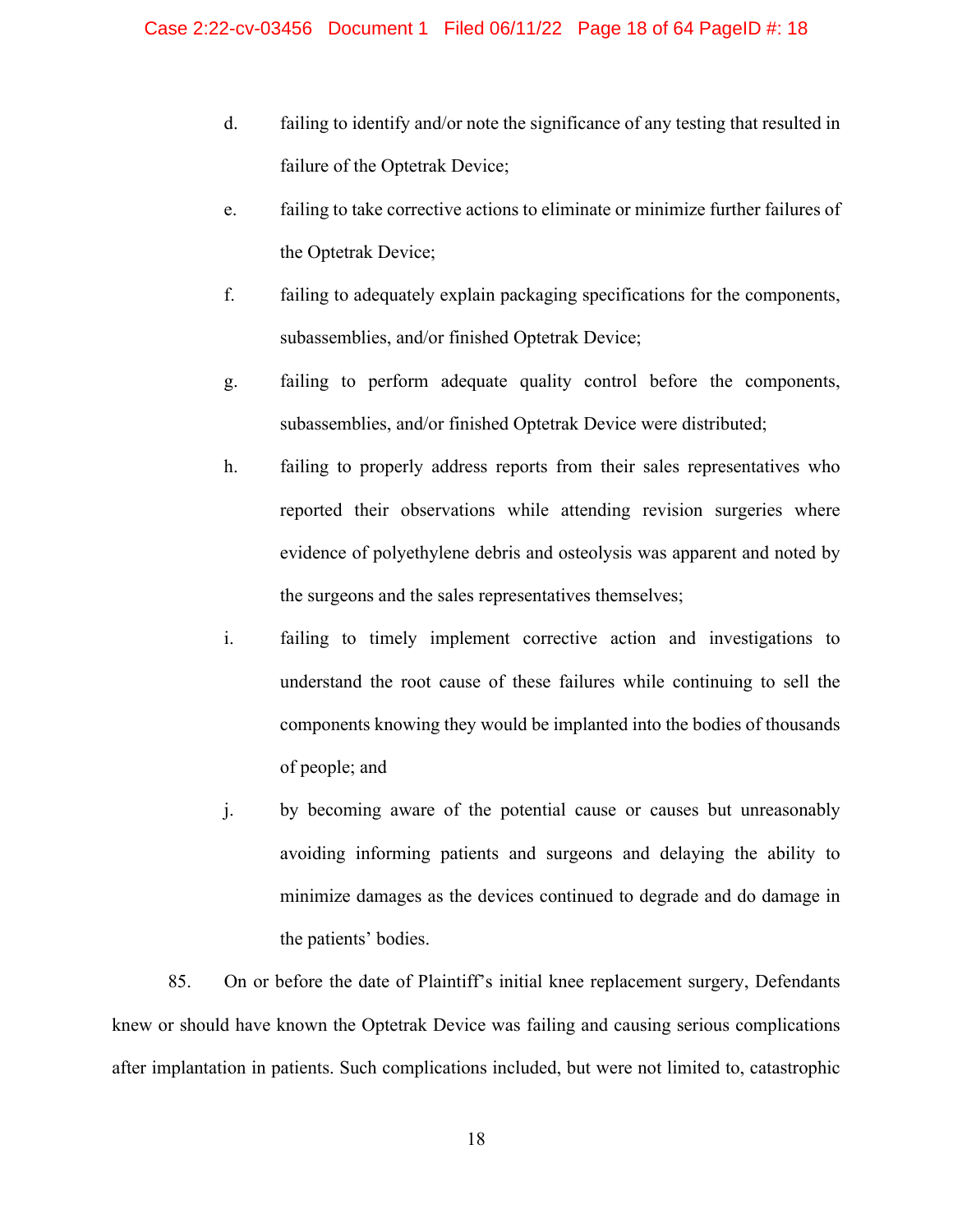### Case 2:22-cv-03456 Document 1 Filed 06/11/22 Page 19 of 64 PageID #: 19

polyethylene wear including the deposition of plastic particulate wear debris throughout the knee, a high rate of component loosening, and overall early system failure resulting in tissue destruction, osteolysis, and other injuries causing severe pain, swelling, instability and dysfunction in the knee and leg necessitating revision surgery.

 86. Defendants as manufacturers of orthopedic devices know that each surgery, especially a revision surgery, is always more complicated than an initial knee replacement surgery and is fraught with serious risks of infection, anesthesia errors, dislocations and other serious complications that should be avoided.

 87. Defendants, however, ignored reports of early failures of their Optetrak Device and failed to promptly investigate the cause of such failures or issue any communications or warnings to orthopedic surgeons and other healthcare providers.

 88. Before the date of Plaintiff's initial knee replacement surgery, Defendants knew or should have known that the Optetrak Device was defective and unreasonably dangerous to patients, that the product had an unacceptable failure and complication rate, and that the product had a greater propensity to undergo substantial early polyethylene wear, component loosening and/or other failure causing serious complications including tissue damage, osteolysis, and other injuries as well as the need for revision surgery in patients.

### **C. Plaintiff Specific Allegations**

 89. On December 18, 2013, Plaintiff CHARLES CUNEO underwent bilateral TKR and was implanted with Optetrak Devices in his left and right knees, including Optetrak Logic Tibial Inserts made of polyethylene. Plaintiff's TKR was performed at HSS in New York, New York. The surgery was performed by Dr. Thomas P. Sculco.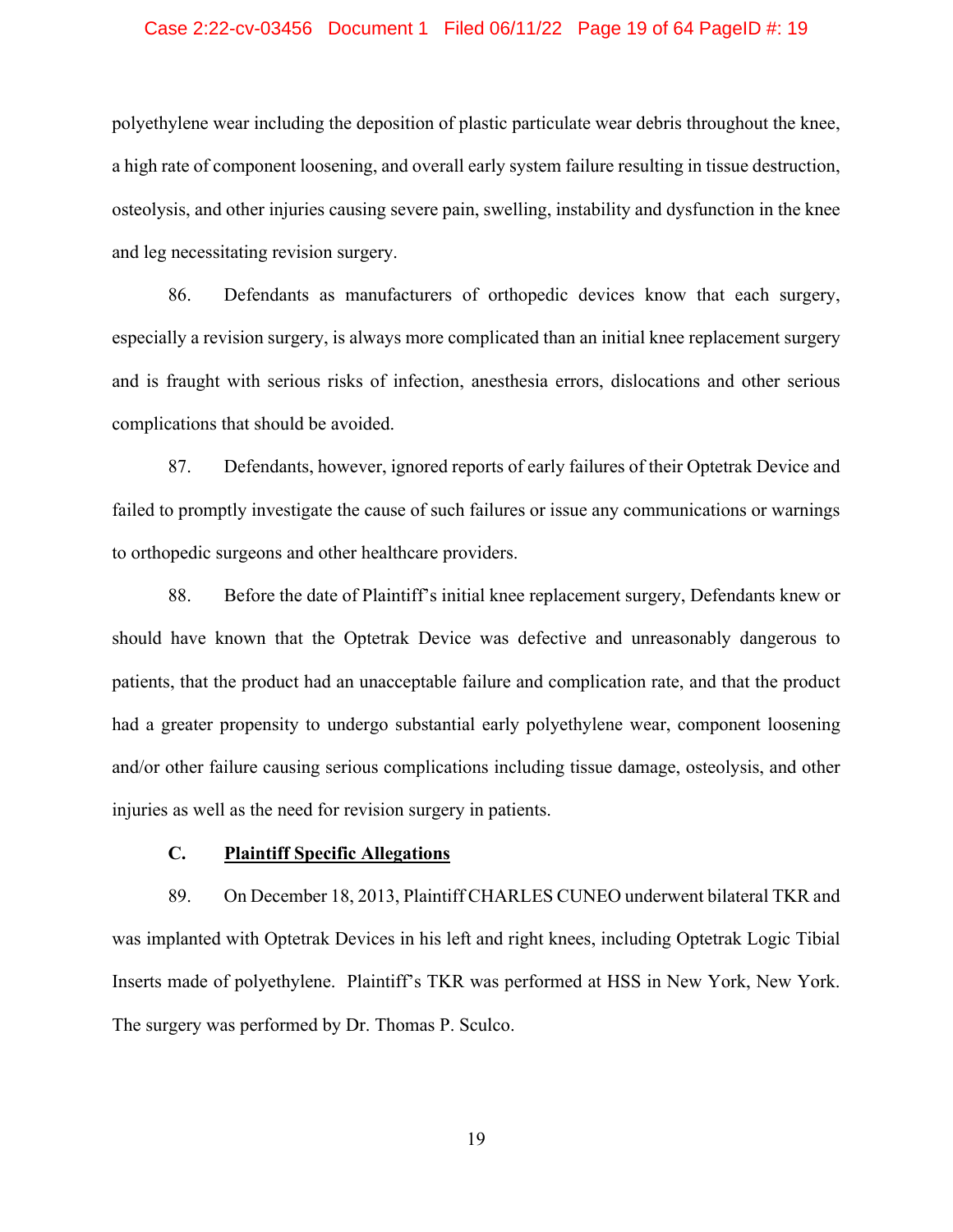### Case 2:22-cv-03456 Document 1 Filed 06/11/22 Page 20 of 64 PageID #: 20

 90. The December 18, 2013 arthroplasty was done correctly and did not deviate from accepted medical custom and practice with regards to the implantation of the Optetrak device.

91. MRIs performed on both knees in March of 2022 demonstrated bone loss, inflammation, and debris consistent with polymetric wear.

 92. In or around March of 2022, Plaintiff was advised that his knee replacement failed with respect to both knees for reasons related to the defective device.

 93. Upon information and belief, as a result of the Optetrak device failure, Plaintiff underwent revision surgery on his right knee on May 11, 2022 at HSS for issues including but not limited to polyethylene wear, bone loss, osteolysis, and/or component loosening.

 94. Upon information and belief, as a result of the Optetrak device failure, Plaintiff also requires revision surgery on his left knee for issues including but not limited to polyethylene wear, bone loss, osteolysis, and/or component loosening.

 95. Plaintiff experiences daily pain and discomfort in his knees which limits his activities of daily living and impacts his quality of life.

 96. Further, Defendants, through their affirmative misrepresentations and omissions, actively concealed from Plaintiff and Plaintiff's health care providers the true and significant risks associated with the Optetrak Device and the need to vigilantly do diagnostic procedures to promptly diagnose the insidious process of the toxic polyethylene particles degrading and causing osteolysis.

97. Defendants know that after the one-year checkup following a total knee arthroplasty, typically patients are not expected to return for monitoring absent problems. Thus, Defendants knew that unless they informed surgeons to call their patients back for periodic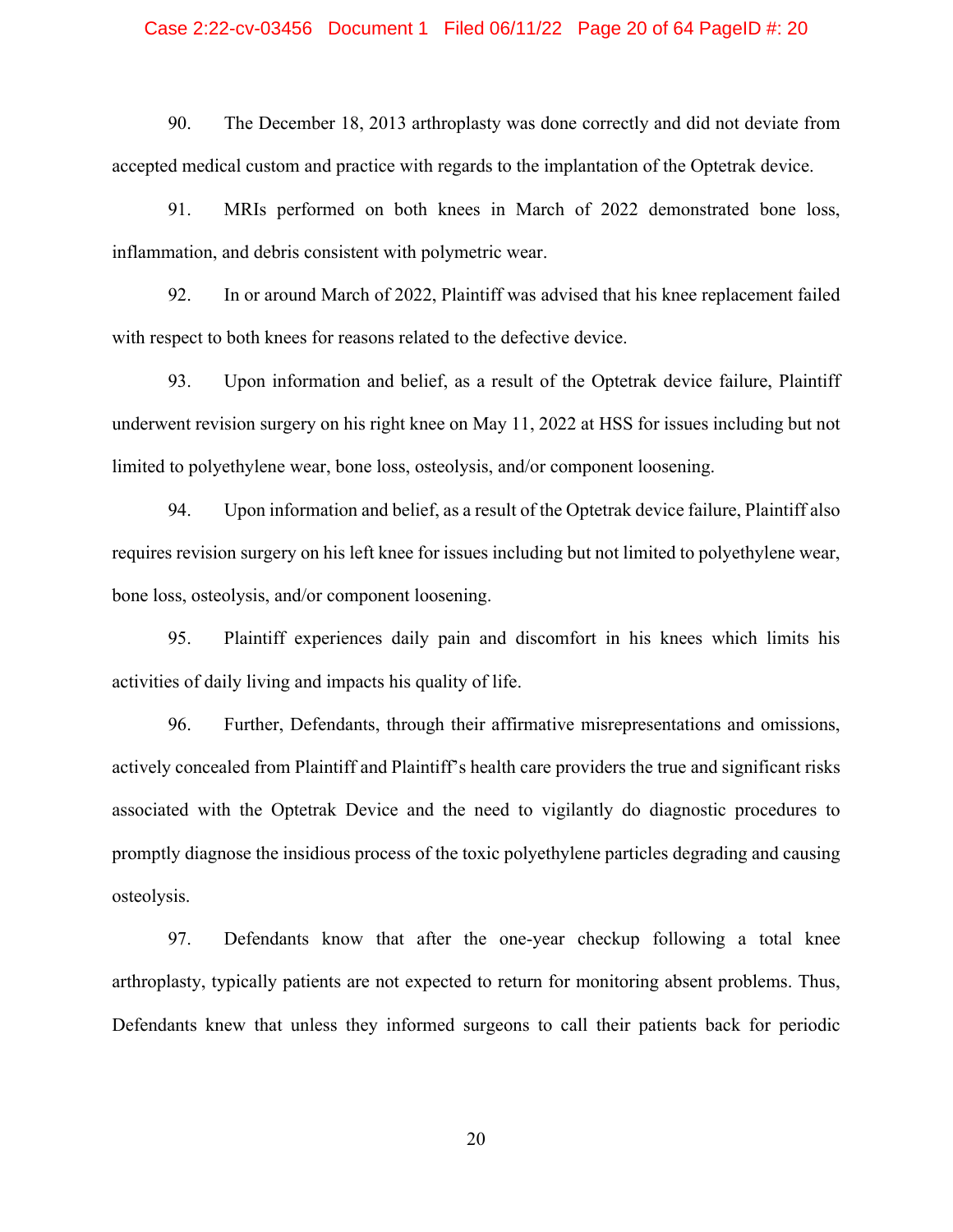### Case 2:22-cv-03456 Document 1 Filed 06/11/22 Page 21 of 64 PageID #: 21

radiologic monitoring that polyethylene chemical degradation and attendant osteolysis could be occurring unchecked until it reached the stage of severe bone loss.

98. As a direct, proximate and legal consequence of the defective nature of the Optetrak Device as described herein, Plaintiff CHARLES CUNEO has suffered and continues to suffer permanent and debilitating injures and damages, including but not limited to, significant pain and discomfort; gait impairment; poor balance; difficulty walking; component part loosening; soft tissue damage; bone loss; and other injuries presently undiagnosed, which all require ongoing medical care.

99. As a further direct, proximate and legal consequence of the defective nature of the Optetrak Device, Plaintiffs have sustained and will sustain future damages, including but not limited to cost of medical care; rehabilitation; home health care; loss of earning capacity; mental and emotional distress; loss of consortium and pain and suffering.

### **D. The Federal Requirements**

100. Pursuant to federal law, a device is deemed to be adulterated if, among other things, it fails to meet established performance standards, or if the methods, facilities or controls used for its manufacture, packing, storage or installation are not in conformity with federal requirements. *See* 21 U.S.C. §351.

101. Pursuant to federal law, a device is deemed to be misbranded if, among other things, its labeling is false or misleading in any particular manner or if it is dangerous to health when used in the manner prescribed, recommended or suggested in the labeling thereof. *See* 21 U.S.C. §352.

102. Pursuant to federal law, manufacturers are required to comply with FDA regulation of medical devices, including FDA requirements for records and reports, in order to prohibit introduction of medical devices that are adulterated or misbranded, and to assure the safety and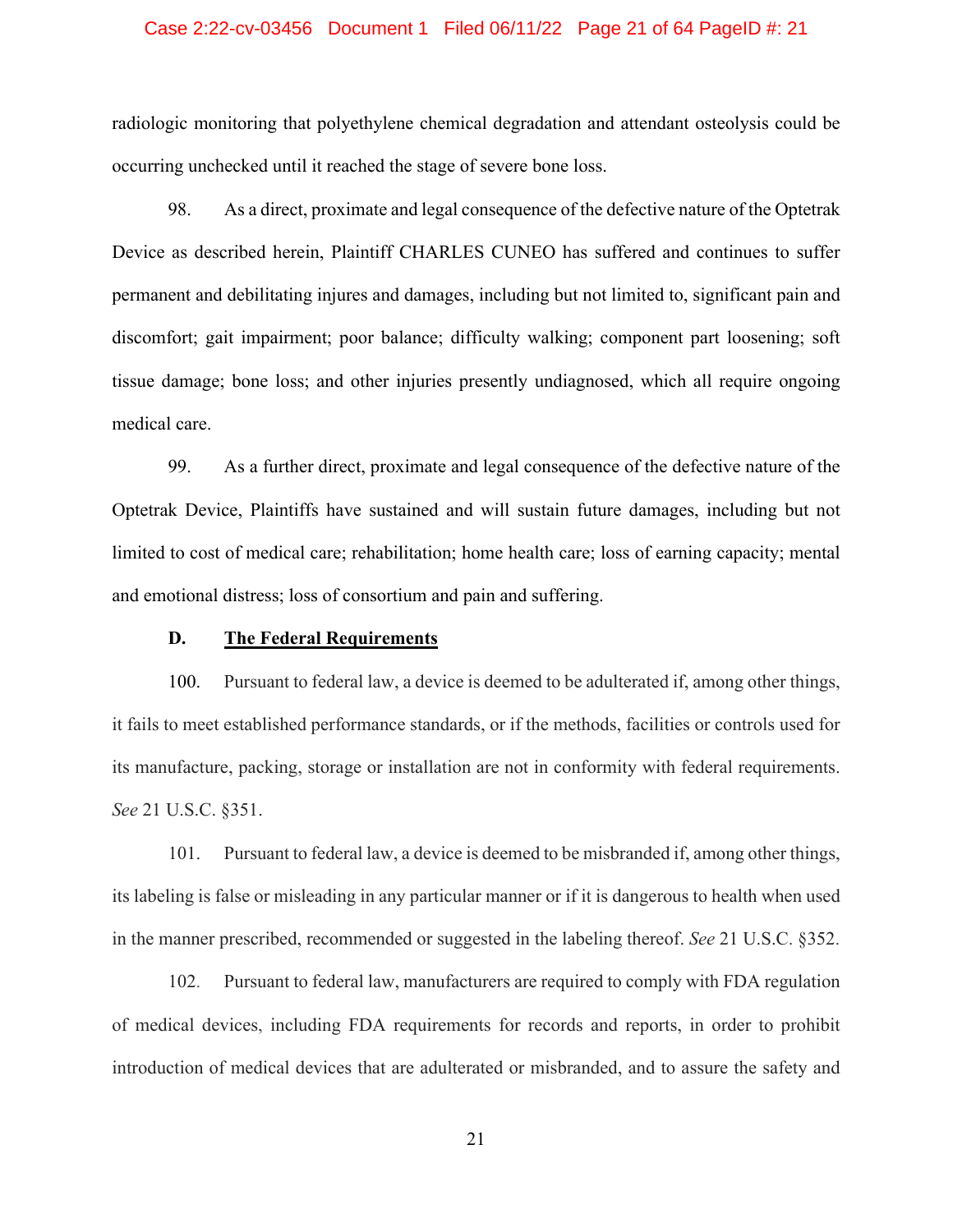### Case 2:22-cv-03456 Document 1 Filed 06/11/22 Page 22 of 64 PageID #: 22

effectiveness of medical devices. In particular, manufacturers must keep records and make reports of any medical device that may have caused or contributed to death or serious injury, or if the device has malfunctioned in a manner likely to cause or contribute to death or serious injury. Federal law also mandates that the FDA establish regulations requiring a manufacturer of a medical device to report promptly to FDA any correction or removal of a device undertaken to reduce a risk to health posed by the device, or to remedy a violation of federal law by which a device may present a risk to health. See 21 U.S.C. §360(i).

103. Pursuant to federal law, the Secretary of Health and Human Services may prescribe regulations requiring that the methods used in, and that facilities and controls used for, the manufacture, pre-production design validation (including a process to assess the performance of a device but not including an evaluation of the safety or effectiveness of a device), packaging, storage, and installation of a device conform to current good manufacturing practice, as prescribed in such regulations, to assure that the device will be safe and effective and otherwise in compliance with federal law. See 21. U.S.C. §360j(f).

104. Pursuant to FDA regulation, adverse events associated with a medical device must be reported to the FDA within 30 days after the manufacturer becomes aware that a device may have caused or contributed to death or serious injury, or that a device has malfunctioned and would be likely to cause or contribute to death or serious injury if the malfunction was to recur. Such reports must contain all information reasonably known to the manufacturer, including any information that can be obtained by analysis, testing, or other evaluation of the device, and any information in the manufacturer's possession. In addition, manufacturers are responsible for conducting an investigation of each adverse event, and must evaluate the cause of the adverse event. *See* 21 CFR §803.50.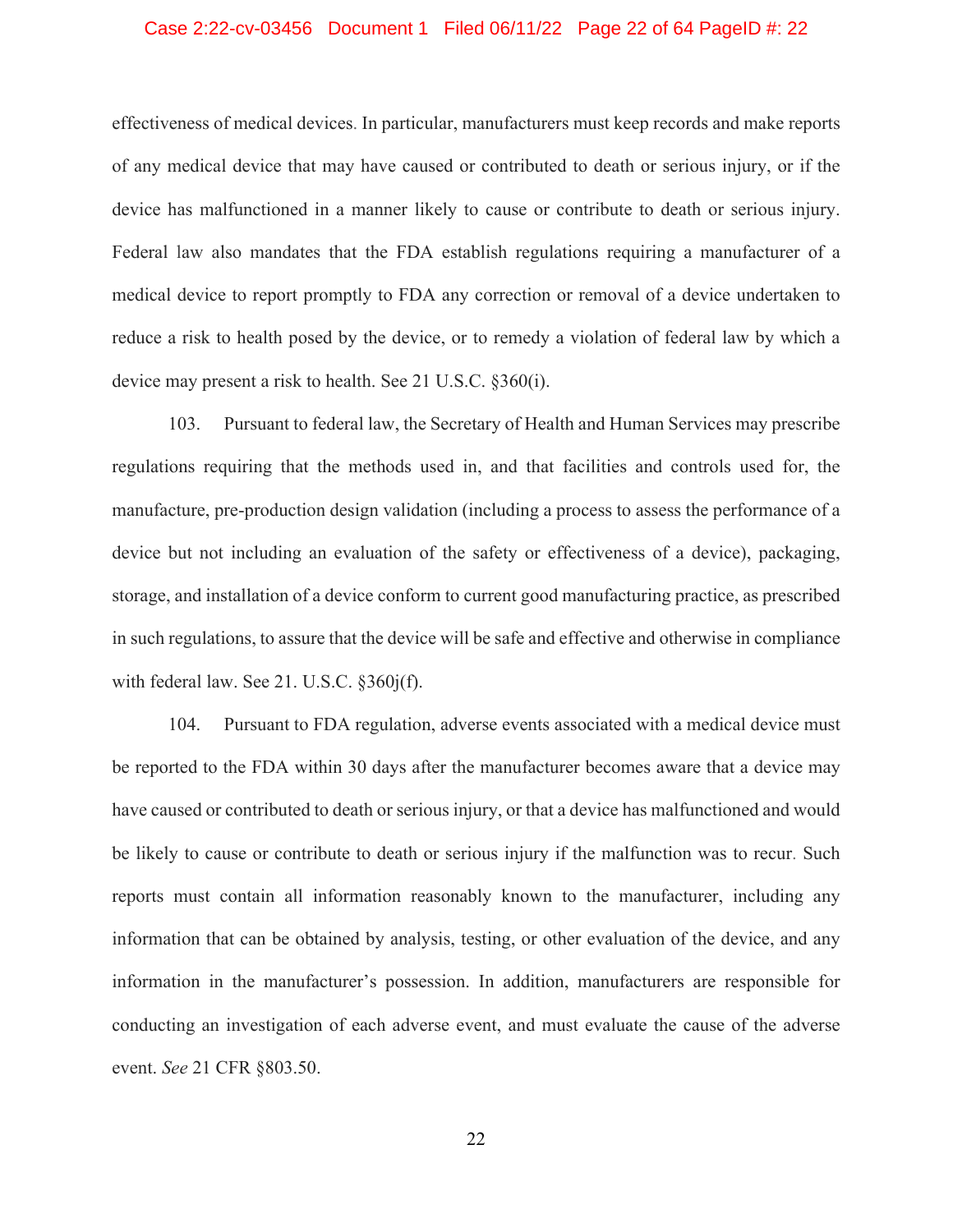### Case 2:22-cv-03456 Document 1 Filed 06/11/22 Page 23 of 64 PageID #: 23

105. Pursuant to federal regulation, manufacturers of medical devices must also describe every individual adverse event report whether remedial action was taken in regard to the adverse event, and whether the remedial action was reported to FDA as a removal or correction of the device. *See* 21 CFR §803.52.

106. Pursuant to federal regulation, manufacturers must report to FDA within five (5) business days after becoming aware of any reportable MDR event or events, including a trend analysis that necessitates remedial action to prevent an unreasonable risk of substantial harm to the public health. *See* 21 CFR §803.53.

107. Pursuant to federal regulation, device manufacturers must report promptly to FDA any device corrections and removals, and maintain records of device corrections and removals. FDA regulations require submission of a written report within ten (10) working days of any correction or removal of a device initiated by the manufacturer to reduce a risk to health posed by the device, or to remedy a violation of the Act caused by the device, which may present a risk to health. The written submission must contain, among other things, a description of the event giving rise to the information reported and the corrective or removal actions taken, and any illness or injuries that have occurred with the use of the device, including reference to any device report numbers. Manufacturers must also indicate the total number of devices manufactured or distributed which are subject to the correction or removal, and provide a copy of all communications regarding the correction or removal. *See* 21 CFR §806.

108. Pursuant to federal regulation, manufacturers must comply with specific quality system requirements promulgated by FDA. These regulations require manufacturers to meet design control requirements, including but not limited to conducting design validation to ensure that devices conform to define user needs and intended uses. Manufacturers must also meet quality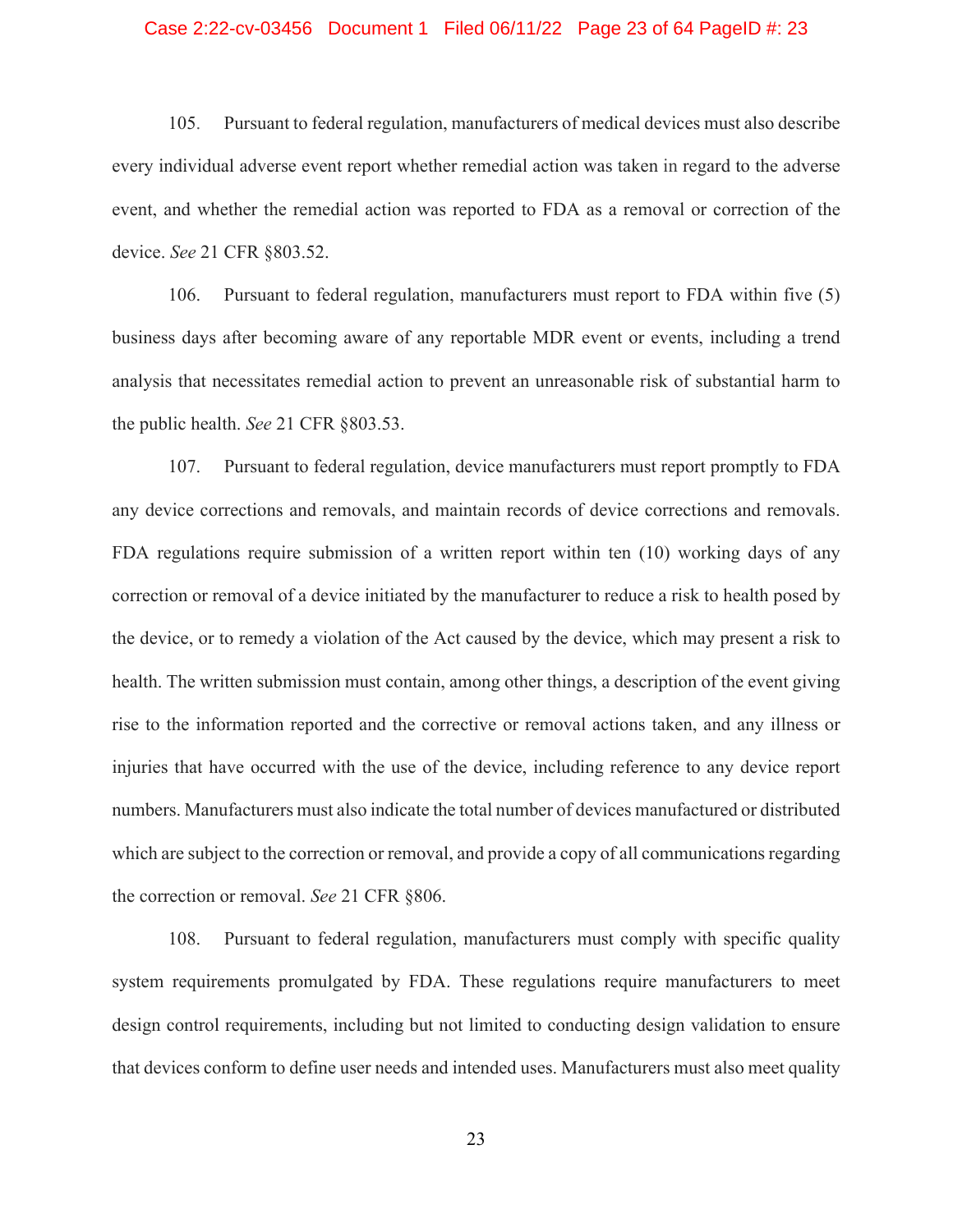### Case 2:22-cv-03456 Document 1 Filed 06/11/22 Page 24 of 64 PageID #: 24

standards in manufacture and production. Manufacturers must establish and maintain procedures for implementing corrective actions and preventive actions, and investigate the cause of nonconforming products and take corrective action to prevent recurrence. Manufacturers are also required to review and evaluate all complaints and determine whether an investigation is necessary. Manufacturers are also required to use statistical techniques where necessary to evaluate product performance. *See* 21 CFR §820.

109. The regulations requiring conformance to good manufacturing practices are set forth in 21 CFR §820 *et seq.* As explained in the Federal Register, because the Current Good Manufacturing Practice (CGMP) regulations must apply to a variety of medical devices, the regulations do not prescribe the details for how a manufacturer must produce a device. Rather, the quality system regulations provide a framework of basic requirements for each manufacturer to use in establishing a quality system appropriate to the devices designed and manufactured, and the manufacturing processes employed. Manufacturers must adopt current and effective methods and procedures for each device they design and manufacture to comply with and implement the basic requirements set forth in the quality system regulations.

110. Pursuant to 21 CFR §820.1 (c), the failure to comply with any applicable provision in Part 820 renders a device adulterated under section 501(h) of the Federal Food Drug & Cosmetic Act ("the Act") (21 U.S.C. § 351).

111. Pursuant to 21 CFR §820.5, each manufacturer shall establish and maintain a quality system that is appropriate for the specific medical device designed or manufactured. "Quality system" means the organizations structure, responsibilities, procedures, processes and resources for implementing quality management. *See* 21 CFR §820.3(v).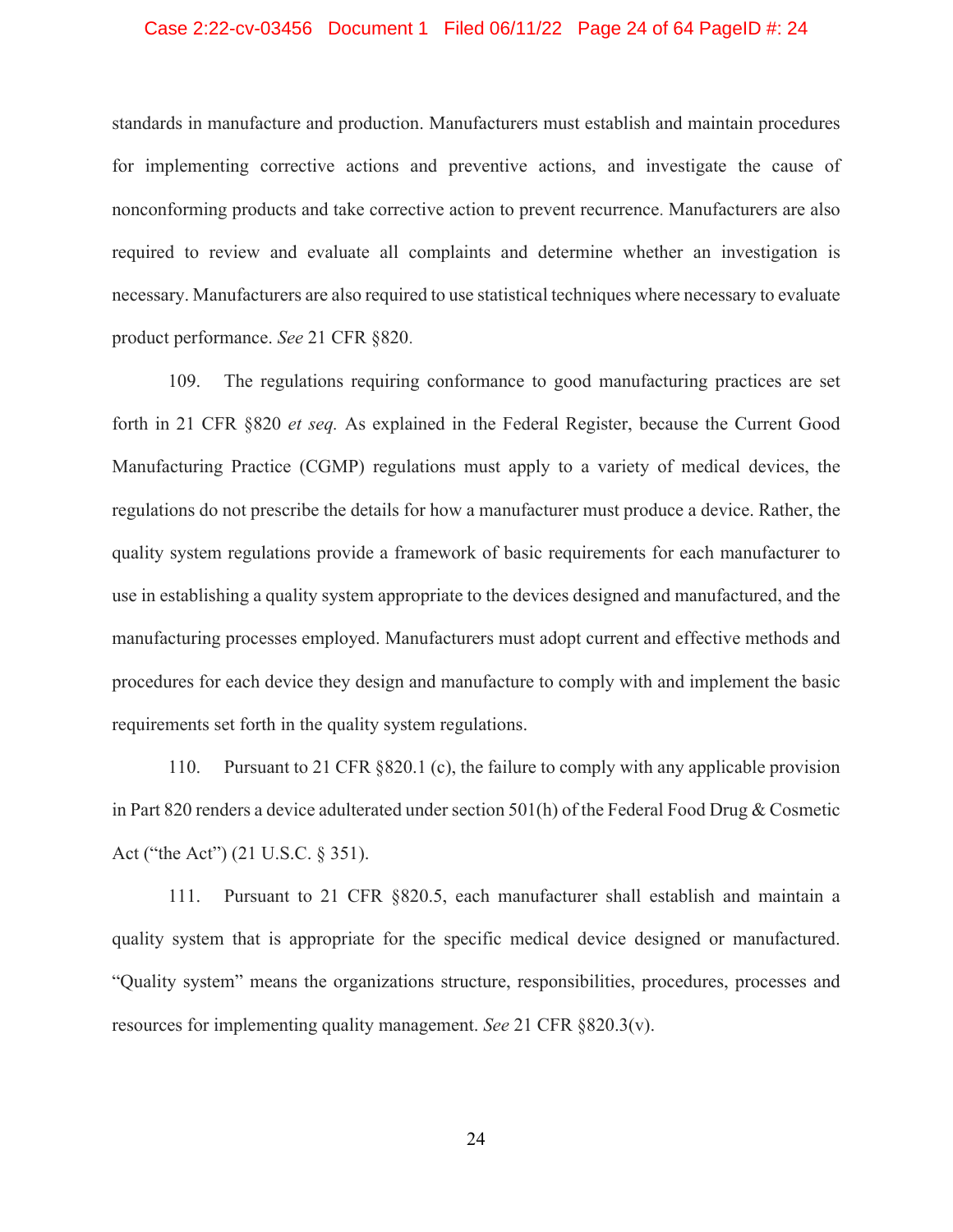### Case 2:22-cv-03456 Document 1 Filed 06/11/22 Page 25 of 64 PageID #: 25

112. Pursuant to 21 CFR §820.22, each manufacturer shall establish procedures for quality audits and conduct such audits to assure that the quality system is in compliance with the established quality system requirements and to determine the effectiveness of the quality system.

113. Pursuant to 21 CFR §820.30(a), each manufacturer shall establish and maintain procedures to control the design of the device in order to ensure that specified design requirements are met.

114. Pursuant to 21 CFR §820.30(d), each manufacturer shall establish and maintain procedures for defining and documenting design output in terms that allow an adequate evaluation of conformance to design input requirements.

115. Pursuant to 21 CFR §820.30(e), each manufacturer shall establish and maintain procedures to ensure that formal documented reviews of the design results are planned and conducted at appropriate stages of the device's design development.

116. Pursuant to 21 CFR §820.30(f), each manufacturer shall establish and maintain procedures for verifying the device design to confirm that the device design output meets the design input requirements.

117. Pursuant to 21 CFR  $8820.30(g)$ , each manufacturer shall establish and maintain procedures for validating the device design. Design validation shall be performed under defined operating conditions on initial production units, lots, or batches, or their equivalents. Design validations shall ensure that devices conform to defined user needs and intended uses and shall include testing of production units under actual or simulated use conditions.

118. Pursuant to 21 CFR §820.30(h), each manufacturer shall establish and maintain procedures to ensure that the device design is correctly translated into production specifications.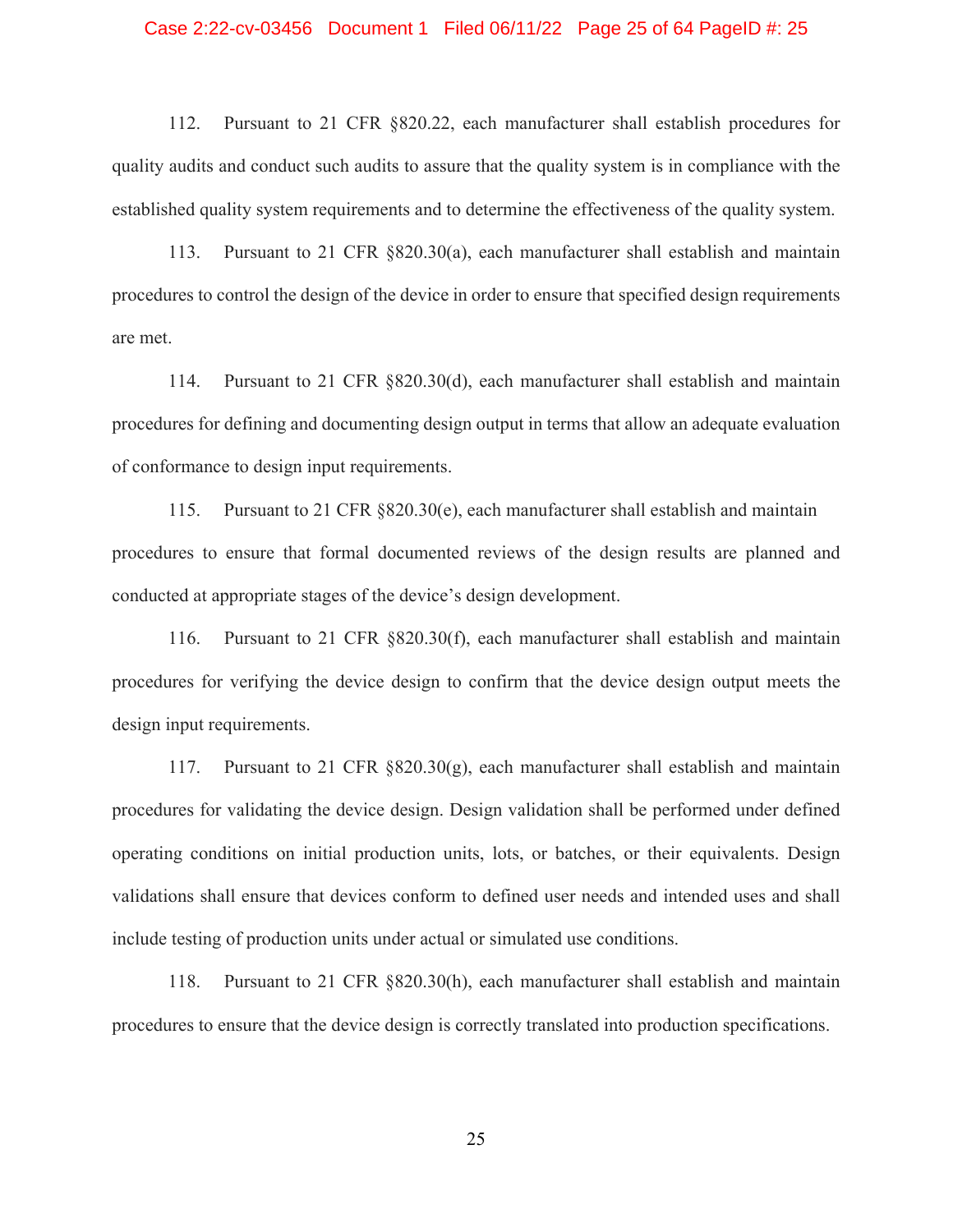### Case 2:22-cv-03456 Document 1 Filed 06/11/22 Page 26 of 64 PageID #: 26

119. Pursuant to 21 CFR §820.30(i), each manufacturer shall establish and maintain procedures for the identification, documentation, validation or where appropriate verification, review, and approval of design changes before their implementation.

120. Pursuant to 21 CFR §820.70(a), each manufacturer shall develop, conduct, control, and monitor production processes to ensure that a device conforms to its specifications. Where deviations from device specifications could occur as a result of the manufacturing process, the manufacturer shall establish and maintain process control procedures that describe any process controls necessary to ensure conformance to specifications. Such process controls shall include:

- a. Documented instructions, standard operating procedures (SOP's), and methods that define and control the manner of production;
- b. Monitoring and control of process parameters and component and device characteristics during production;
- c. Compliance with specified reference standards or codes;
- d. The approval of processes and process equipment; and
- e. Criteria for workmanship which shall be expressed in documented standards or by other equivalent means.

121. Pursuant to 21 CFR §820.70(b), each manufacturer shall establish and maintain procedures for changes to a specification, method, process, or procedure.

122. Pursuant to 21 CFR §820.70(c), each manufacturer shall establish and maintain procedures to adequately control environmental conditions that could reasonably be expected to have an adverse effect on product quality, including periodic inspection of environmental control system(s) to verify that the system, including necessary equipment, is adequate and functioning properly.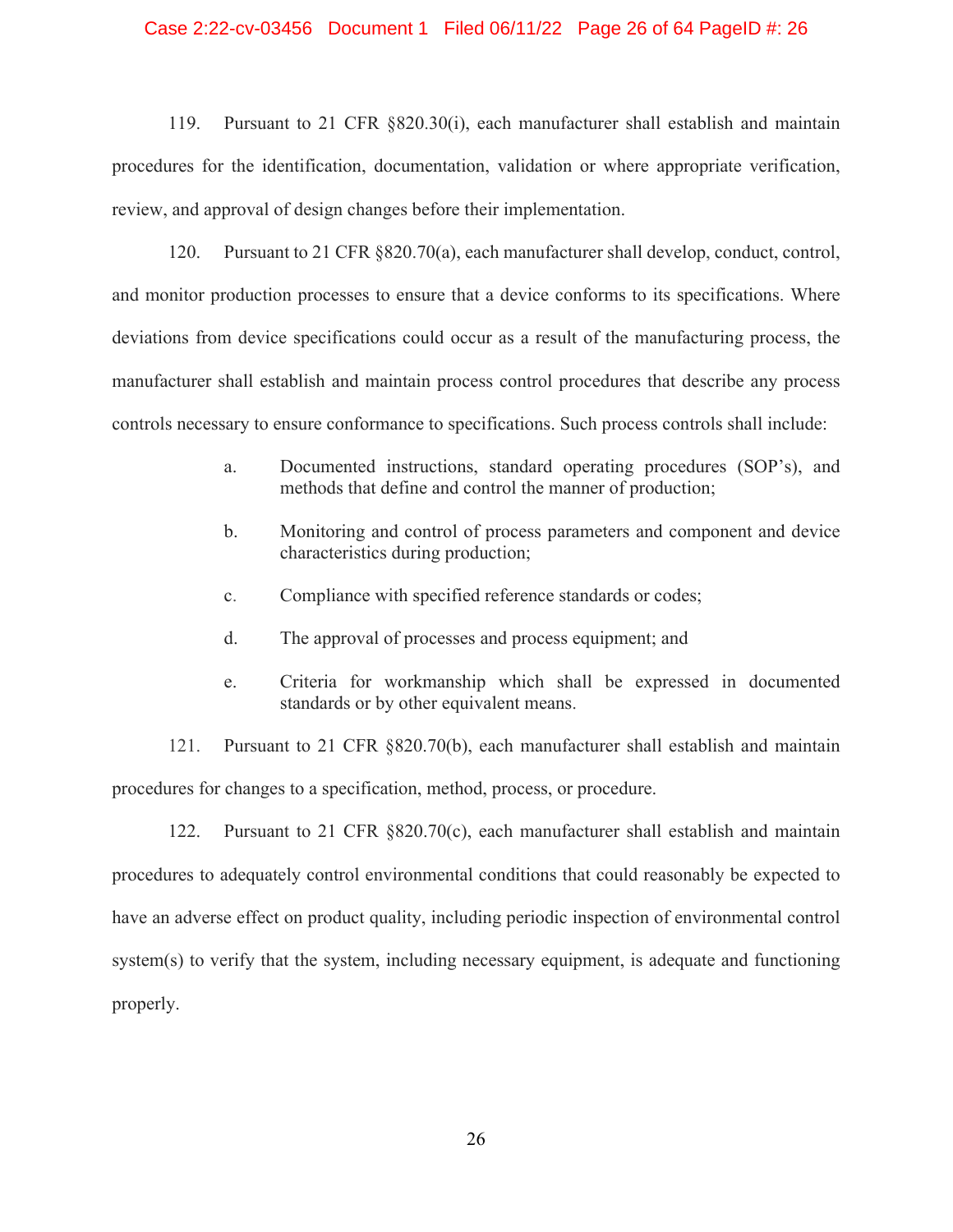### Case 2:22-cv-03456 Document 1 Filed 06/11/22 Page 27 of 64 PageID #: 27

123. Pursuant to 21 CFR §820.70(e), each manufacturer shall establish and maintain procedures to prevent contamination of equipment or product by substances that could reasonably be expected to have an adverse effect on product quality.

124. Pursuant to 21 CFR  $\S 820.70(g)$ , each manufacturer shall ensure that all equipment used in the manufacturing process meets specified requirement and is appropriately designed, constructed, placed, and installed to facilitate maintenance, adjustment, cleaning and use.

125. Pursuant to 21 CFR §820.70(h), each manufacturer shall establish and maintain procedures for the use and removal of manufacturing material which could reasonably be expected to have an adverse effect on product quality to ensure that it is removed or limited to an amount that does not adversely affect the device's quality.

126. Pursuant to 21 CFR §820.70(i), when computers or automated data processing systems are used as part of production or the quality system, the manufacturer shall validate computer software for its intended use according to an established protocol.

127. Pursuant to 21 CFR §820.72, each manufacturer shall ensure that all inspection, measuring, and test equipment, including mechanical, automated, or electronic inspection and test equipment, is suitable for its intended purposes and is capable of producing valid results. Each manufacturer shall establish and maintain procedure to ensure that equipment is routinely calibrated, inspected, checked and maintained.

128. Pursuant to 21 CFR §820.75(a), where the results of a process cannot be fully verified by subsequent inspection and test, the process shall be validated with a high degree of assurance and approved according to established procedures. "Process validation" means establishing by objective evidence that a process consistently produces a result or product meeting its predetermined specifications. See 21 CFR §820.3(z)(1).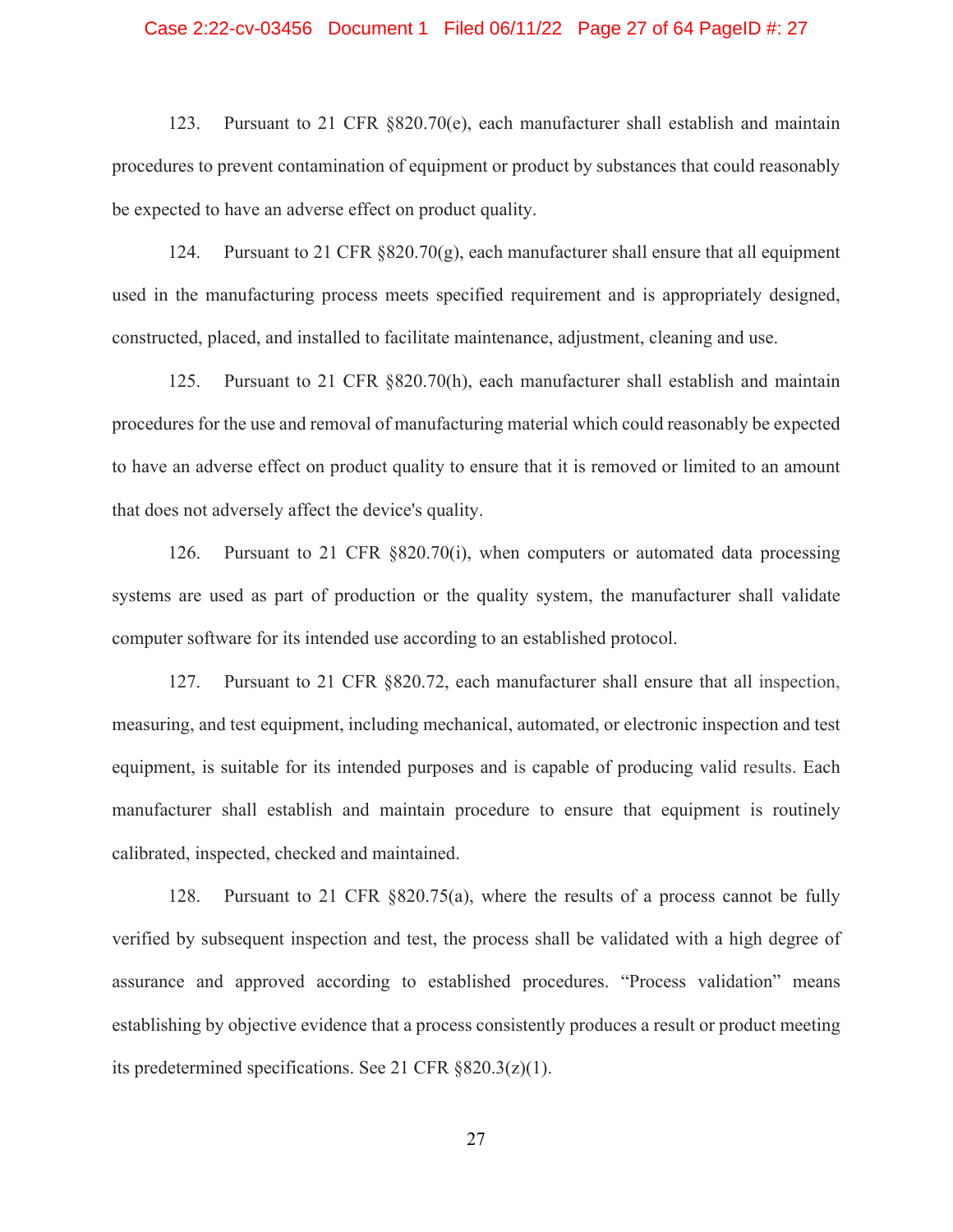### Case 2:22-cv-03456 Document 1 Filed 06/11/22 Page 28 of 64 PageID #: 28

129. Pursuant to 21 CFR §820.75(b), each manufacturer shall establish and maintain procedures for monitoring and control of process parameters for validated processes to ensure that the specified requirements continue to be met. Each manufacturer shall ensure that validated processes are performed by qualified individuals.

130. Pursuant to 21 CFR §820.90, each manufacturer shall establish and maintain procedures to control product that does not conform to specified requirements.

131. Pursuant to 21 CFR §820.100, each manufacturer shall establish and maintain procedures for implementing corrective and preventive action. The procedures shall include requirements for:

- a. Analyzing processes, work operations, concessions, quality audit reports, quality records, service records, complaints, returned product, and other sources of quality data to identify existing and potential causes of nonconforming product, or other quality problem;
- b. Investigating the cause of nonconformities relating to product, processes and the quality system;
- c. Identifying the action(s) needed to correct and prevent recurrence of nonconforming product and other quality problems;
- d. Verifying or validating the corrective and preventive action to ensure that such action is effective and does not adversely affect the finished device;
- e. Implementing and recording changes in methods and procedures needed to correct and prevent identified quality problems;
- f. Ensuring that information related to quality problems or nonconforming product is disseminated to those directly responsible for assuring the quality of such product or the prevention of such problems; and
- g. Submitting relevant information on identified quality problems, as well as corrective and preventative actions, for management review.

# **E. Defendants' Optetrak Device is a 510(k) Approved Medical Device**

132. Defendants submitted a §510(k) premarket notification and obtained marketing

approval for Optetrak device(s) from the FDA under Section 510(k) of the Act. See U.S.C. §360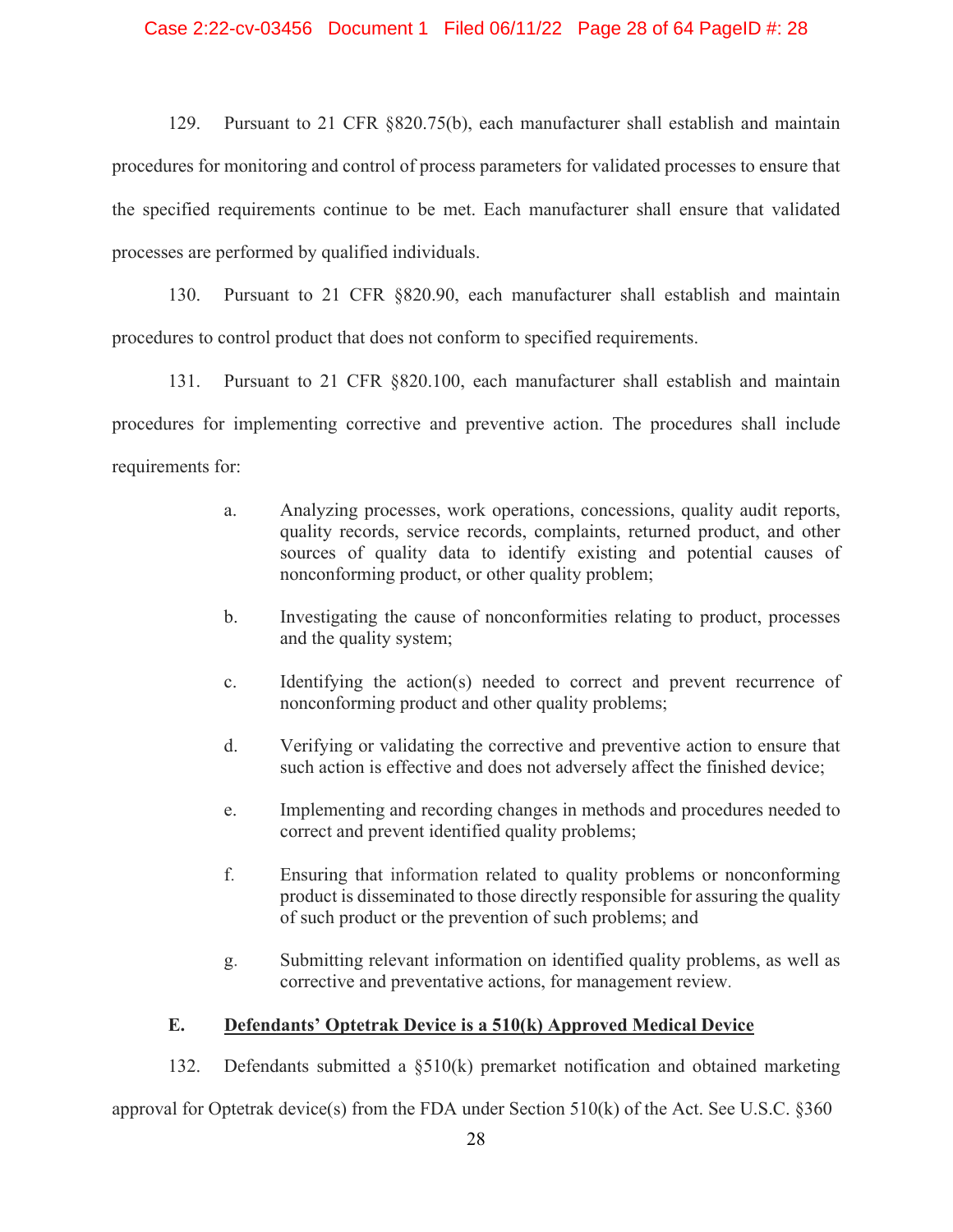*et seq.* 

133. Under the §510(k) approval process, the FDA determined that Defendants' Optetrak devices were "substantially equivalent" to devices that have been reclassified in accordance with the provisions of the Act and did not require FDA approval of a pre-market approval application (PMA).

134. Upon information and belief, Defendants' Optetrak devices are adulterated pursuant to 21 U.S.C. §351 because, among other things, they failed to meet established performance standards, and/or the methods, facilities, or controls used for their manufacture, packing, storage or installation are not in conformity with federal requirements. *See* 21 U.S.C. §351.

135. Upon information and belief, Defendants' Optetrak devices are misbranded because, among other things, they are dangerous to health when used in the manner prescribed, recommended or suggested in the labeling thereof. See 21 U.S.C. §352.

136. Upon information and belief, Defendants' Optetrak devices are adulterated pursuant to 21 U.S.C. §351 because Defendants failed to establish and maintain CGMP for their Optetrak Devices in accordance with 21 CFR §820 *et seq.,* as set forth above.

137. Upon information and belief, Defendants failed to establish and maintain CGMP with respect to the quality audits, quality testing and process validation for its Optetrak devices.

138. As a result of Defendants' failure to establish and maintain CGMP as set forth above, Defendants' Optetrak devices were defective and failed, resulting in injuries to the Plaintiff.

139. If Defendants had complied with federal requirements regarding CGMP, Defendants' Optetrak devices would have been manufactured properly such that they would not have resulted in injuries to the Plaintiff.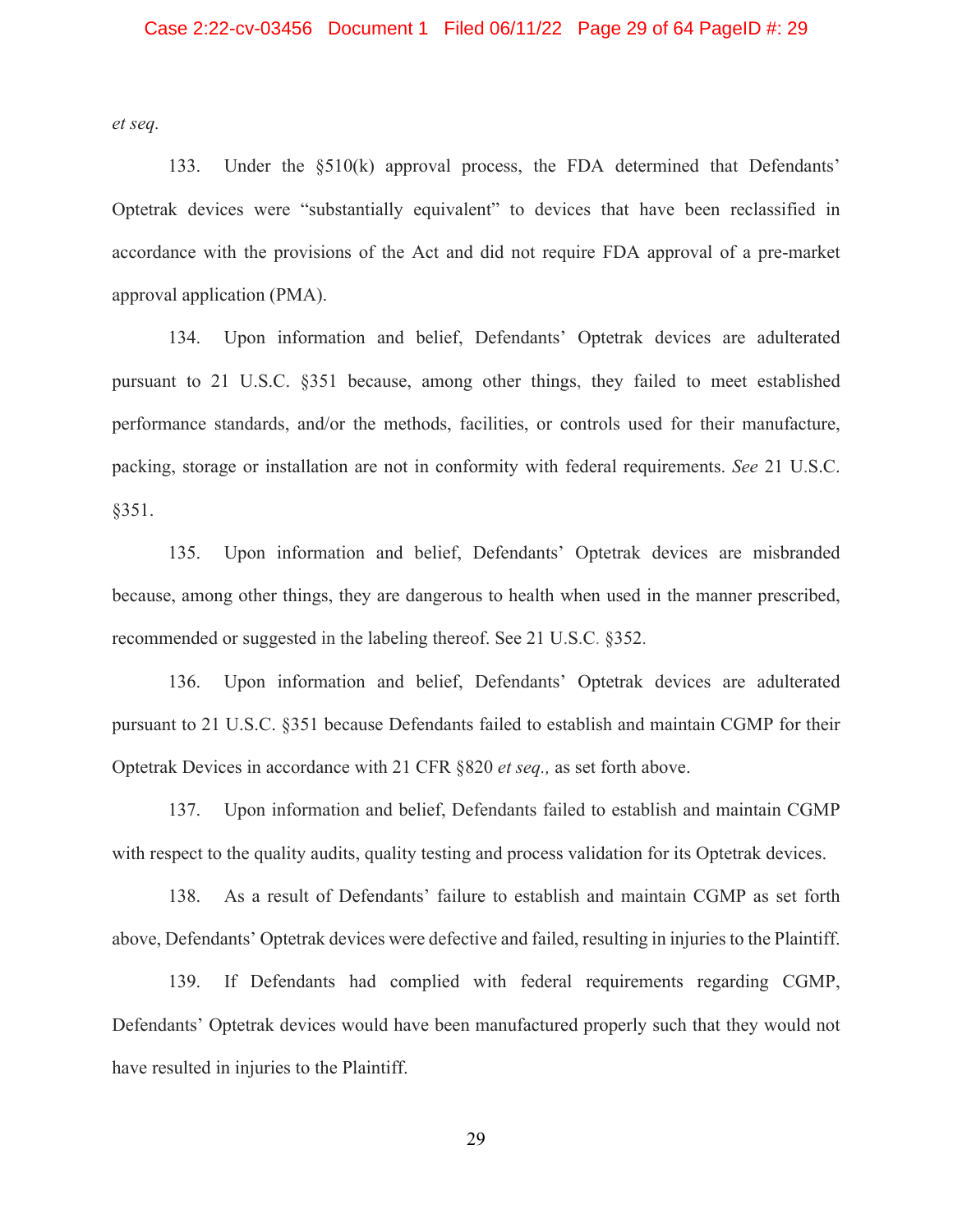## **F. Tolling of Statute of Limitations**

140. Pursuant to NY CPLR § 214-C(2), Plaintiff sustained injuries caused by the latent effects of exposure to polyethylene and the resins used to process the polyethylene and the degradation byproducts of those toxic materials.

141. The breakdown and wear of polyethylene, a plastic, leads to the release of toxic compounds, including chemical additives and nanoplastics. *See* Rillig, Matthias C. *et al.*, "The Global Plastic Toxicity Debt," *Environ. Sci. Technol.* 2021, 55, 2717-2719.

142. All plastics contain additional chemicals or additives and may contain impurities such as catalyst residues, unreacted monomers or breakdown products which possess toxic properties that can adversely affect human health. *Id.* 

143*.* A comparison of muscle tissue from patients implanted with ceramic liners versus polyethylene liners during total hip arthroplasty demonstrated decreased osteolysis and capsule atrophy as well as less structural change to the muscles. *See* Hernigou, Phillippe *et al.*, "Ceramic on-ceramic THA Associated With Fewer Dislocations and Less Muscle Degeneration by Preserving Muscle Progenitors," *Clin Orthop Relat Res* (2015) 473:3762-3769.

144. In patients who develop osteolysis, there is osteolysis-associated reduced bone regenerative capacity with a decreased in mesenchymal stem cells (MSCs) that is accompanied by reduced muscle mass and increased fatty degeneration. *Id.*

145. For polyethylene implants with resulting osteolysis, a "possible mechanism was evaluated by an experimental study demonstrating that contact PE (polyethylene) particles inhibit the osteogenic activity of osteoprogenitor cells…which may result in reduced periprosthetic bone regeneration." *Id.*

146. To date, most plastic chemicals remain unknown and the toxic hazards of potentially thousands of chemicals humans are exposed to remain unknown, and thus, unregulated. *See*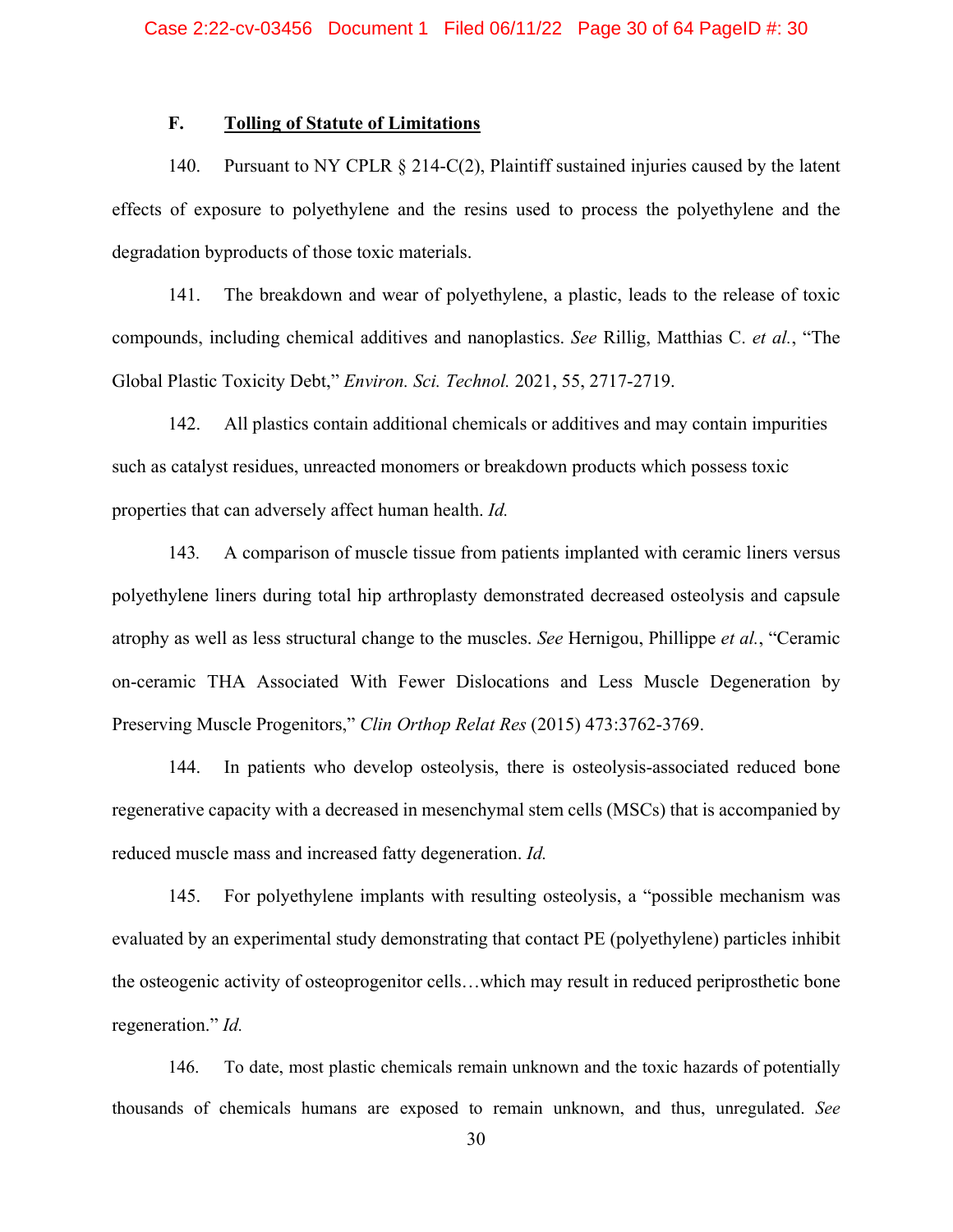### Case 2:22-cv-03456 Document 1 Filed 06/11/22 Page 31 of 64 PageID #: 31

Zimmerman, Lisa *et al.*, "Plastic Products Leach Chemicals That Induce *In Vitro* Toxicity under Realistic Use Conditions," *Environ. Sci. Technol.* 2021, 55, 11814-11823.

147. Plastics contain several thousand extractable chemicals which induce *in vitro* toxicity. *Id.* 

148. "Our study highlights that plastic products leach chemicals triggering toxicity… the prevalent antiandrogenicity is an indicator for the leaching of endocrine-disrupting chemicals relevant for human health. Our results also show that many more chemicals are migrating from plastics than previously known." *Id.*

149. Furthermore, gamma-sterilized ultra-high molecular weight polyethylene contains macroradicals that will react with available oxygen in air or dissolved in bodily fluids. Kurtz, Steven M., *UHMWPE Biomaterials Handbook*, "Packaging and Sterilization of UHMWPE" (2016).

150. By virtue of Defendants' recall notice and representations on their website, Defendants describe a process by which sterilization of the tibial insert is achieved by gamma radiation in a reduced oxygen environment by use of oxygen barrier packaging. *See* https://www.exac.com/wpcontent/uploads/2022/02/Exactech-DHCP letter.02.07.2022.pdf; "Optimizing Polyethylene Materials to the Application: When it Comes to Manufacturing Methods, Hips are Not Knees," available at https://www.exac.com/optimizing-polyethylene-materials-to-the-application/ (March 14, 2017).

151. "Gamma sterilization… initiate[s] a complex cascade of chemical reactions in the polymer, which ultimately result[s] in oxidation and subsequent degradation of material properties." *See UHMWPE Biomaterials Handbook.*

152. To the extent it is claimed that Plaintiff suffered symptoms prior to undergoing revision surgery, the statute of limitations is tolled under NY CPLR § 214-C(2) because development of osteolysis and bone loss are latent conditions caused by years of exposure to the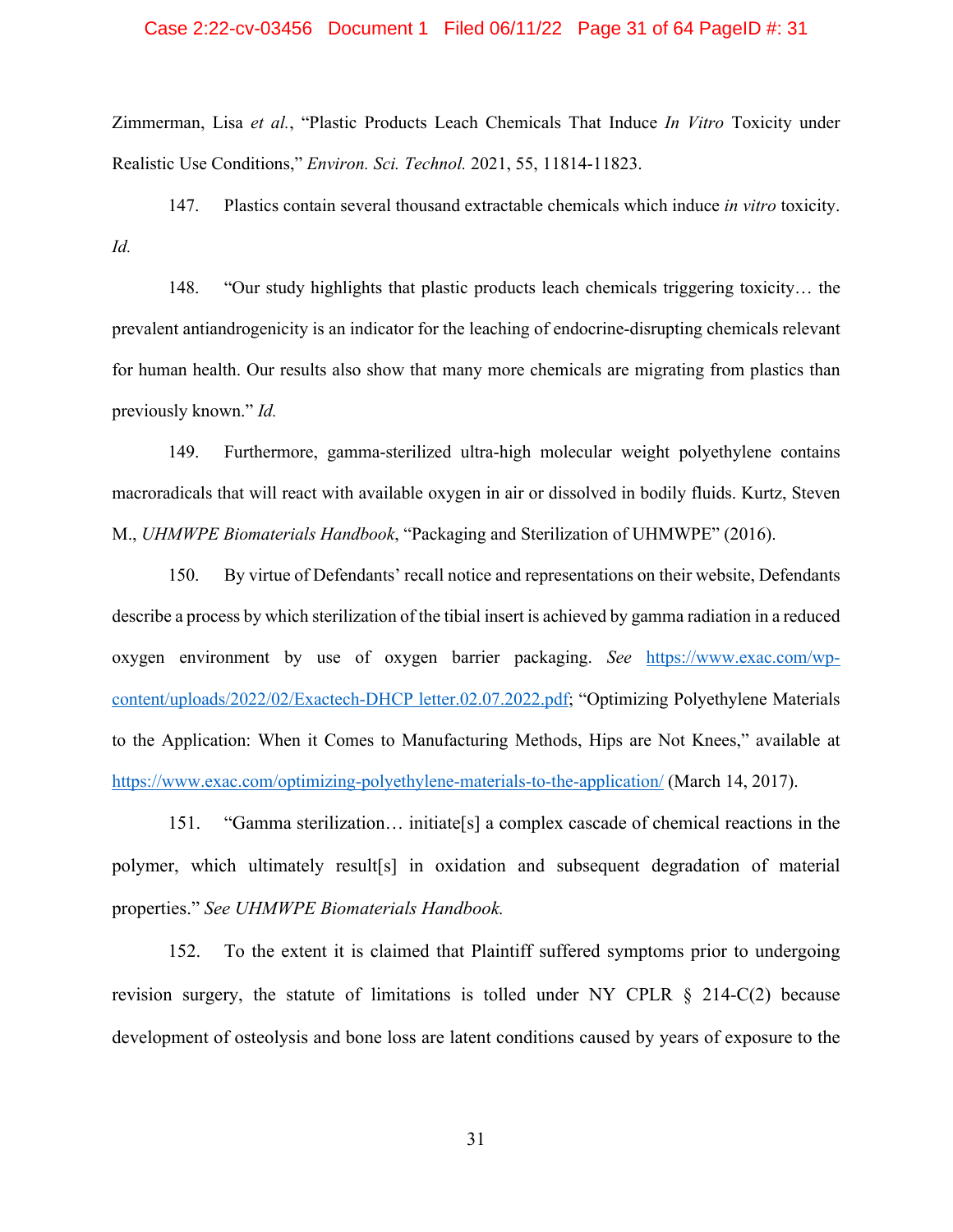### Case 2:22-cv-03456 Document 1 Filed 06/11/22 Page 32 of 64 PageID #: 32

unknown, toxic properties of polyethylene that could not be appreciated until the time of revision surgery.

153. Furthermore, pursuant to NY CPLR § 214-C(4), Plaintiff exhibited due diligence but did not possess technical, scientific or medical knowledge and information sufficient to ascertain the cause of his injuries until after Defendants initiated a recall process of the Optetrak Device in February of 2022 and Plaintiff received the recall letter from HSS in April of 2022.

154. Defendants, through its affirmative misrepresentations and omissions, actively concealed from Plaintiff and Plaintiff's healthcare providers the true and significant risks associated with the Optetrak Device.

155. Following implantation of the Optetrak Device, Plaintiff and Plaintiff's healthcare providers relied on Defendants' continued representations that the Optetrak Device had excellent long-term clinical outcomes.

156. Defendants made these representations with knowledge of their falsity given their knowledge of reports of high failure rates.

157. As early as 2007, the Australian Joint Registry identified the Optetrak Device as having a higher than anticipated rate of revision.

158. According to the Australian Joint Registry published in 2007, use of the Optetrak-PS femoral component with an Optetrak tibial component resulted in a 6.23% revision rate at three years and 6.64% revision rate at four years. The Registry identified use of these components as "Individual Primary Total Knee Prostheses with higher than anticipated revision rates either alone or in combination."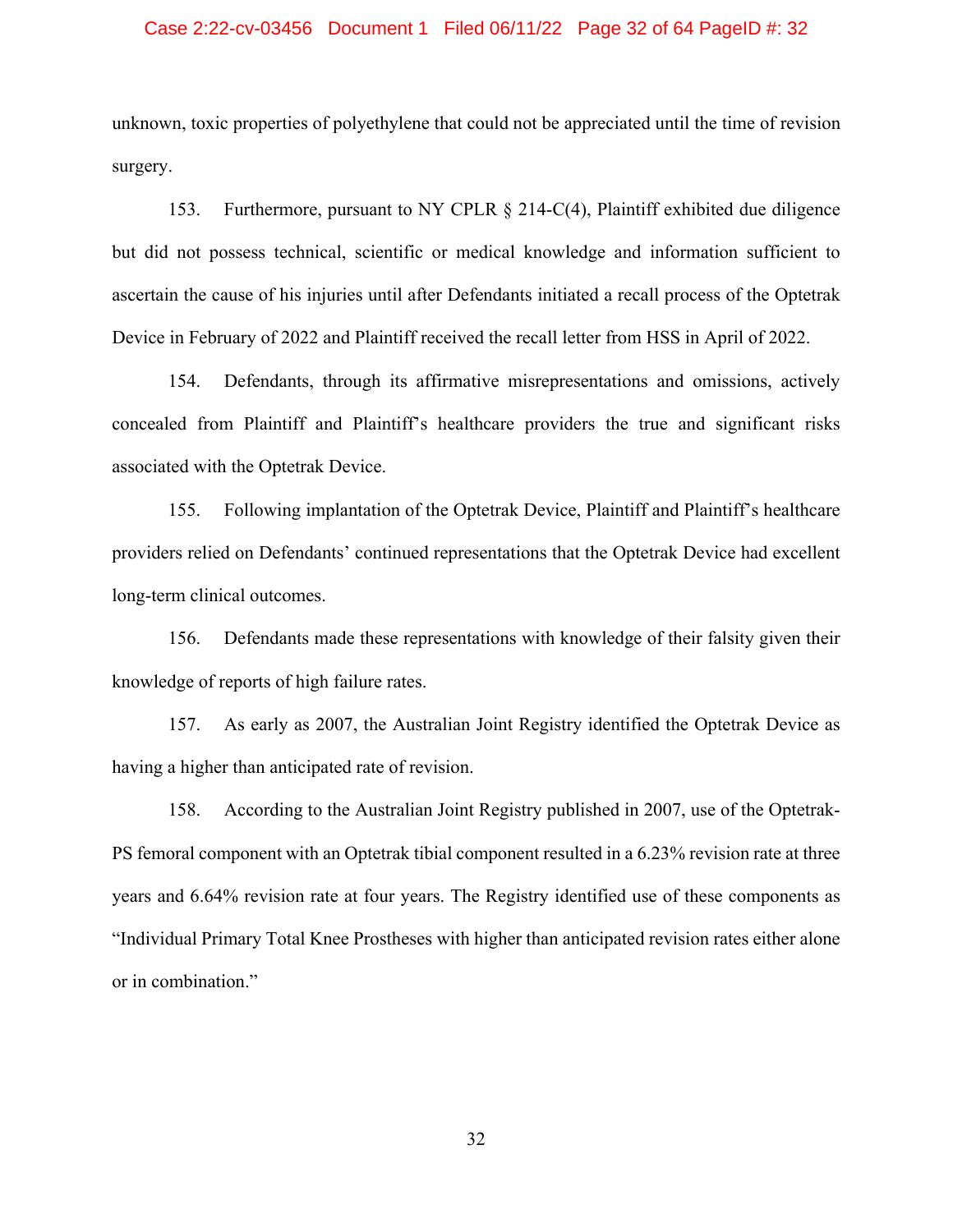### Case 2:22-cv-03456 Document 1 Filed 06/11/22 Page 33 of 64 PageID #: 33

159. The cumulative rate of revision with use of the Optetrak-PS femoral component and an Optetrak tibial component continued to increase. Data from the 2008 and 2009 Australian Joint Registry demonstrated a revision rate of 6.7% and 7.0% at five years, respectively.

160. By 2010, the use of the Optetrak-PS femoral component and Optetrak-PS tibial components were "identified and no longer used" as a result of a 21% cumulative revision rate at five years. This rate increased to 22.7% the following year.

161. Identification of problems with the Optetrak-PS tibial component continued to grow. According to the 2015 registry data, "[t]he Optetrak PS all-polyethylene prosthesis has a cumulative percent revision of 19.4% at seven years."

162. Defendants themselves have acknowledged, "[e]very Exactech Optetrak TKR polyethylene component combination demonstrated statistically significant increased revision rates compared to other TKR systems," citing 2021 Australian Registry data, however, data demonstrating high rates of premature failure were available to Defendants as early as 2007. *See*  https://www.exac.com/wp-content/uploads/2022/02/Exactech-DHCP letter.02.07.2022.pdf.

163. The Optetrak Device had similarly high failure rates as documented in the United Kingdom National Joint Registry. In 2015, the revision rate for the Optetrak Device was 5.02% at seven years and 6.92% at ten years. In 2016, the revision rate for the Optetrak Device was 5.15% at seven years and 7.79% at ten years. In 2017, the revision rate for the Optetrak Device was 5.23% at seven years and 7.45% at ten years. In 2018, the revision rate for the Optetrak CR was 5.53% at seven years and 7.61% at 10 years.

164. The failure rates for the Opterak Device in the UK Registry were consistently higher compared to other knee replacement devices.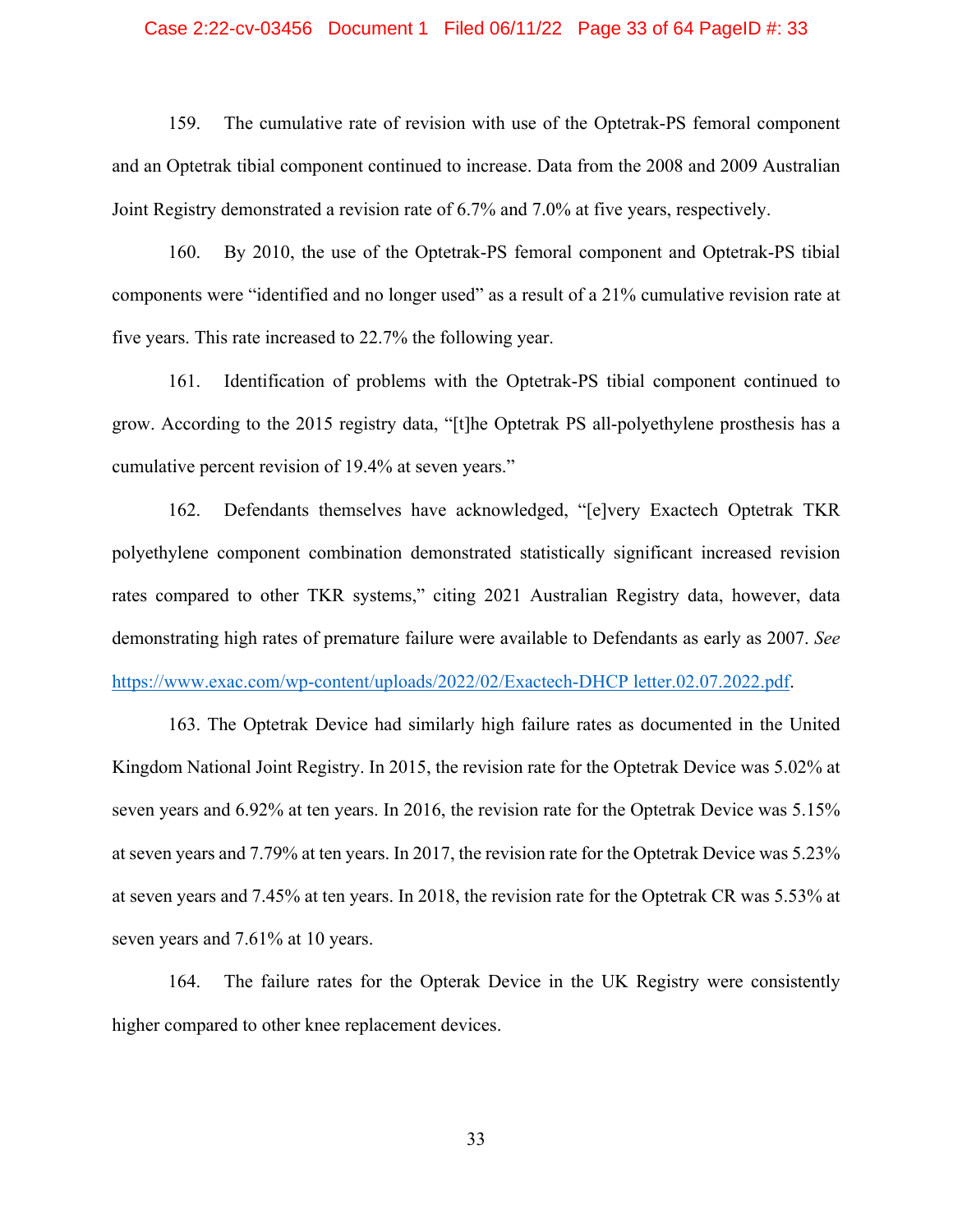### Case 2:22-cv-03456 Document 1 Filed 06/11/22 Page 34 of 64 PageID #: 34

165. Defendants sold these implants worldwide and had a duty to monitor the international registries to assess how their prostheses were faring. Unfortunately, since the United States does not have a single payor health system, there is no national registry and doctors in the Unites States are not privy to nor expected to be aware of such data from other continents.

166. Defendants never informed physicians of the high failure rates associated with the Optetrak Devices reported annually in the international registries.

167. Although clinical evidence demonstrated that Optetrak Devices were failing at a rate higher than promoted with instances of excessive revision rates due to device loosening and polyethylene wear, Defendants failed to initiate a recall earlier or issue any communications to healthcare providers that patients should be monitored.

168. Furthermore, earlier disclosure of these failure rates could have impacted the sale of the company to private equity.

169. Had Defendants not actively concealed evidence of growing reports of premature device failures, Plaintiff would have obtained radiological intervention at an earlier time.

170. Such intervention would have led to an earlier diagnosis of bone loss and earlier removal of the Optetrak Device thereby reducing damage to bone and tissue.

171. As a result of Defendants' actions, Plaintiff and Plaintiff's healthcare providers were unaware, and could not have reasonably known or have learned through reasonable diligence, that Plaintiff had been exposed to the risks identified herein, and that those risks were the result of defects in the product due to Defendants' acts, omissions, and misrepresentations.

172. Accordingly, no limitations period ought to accrue until such time as Plaintiff knew or reasonably should have known of some causal connection between Plaintiff being implanted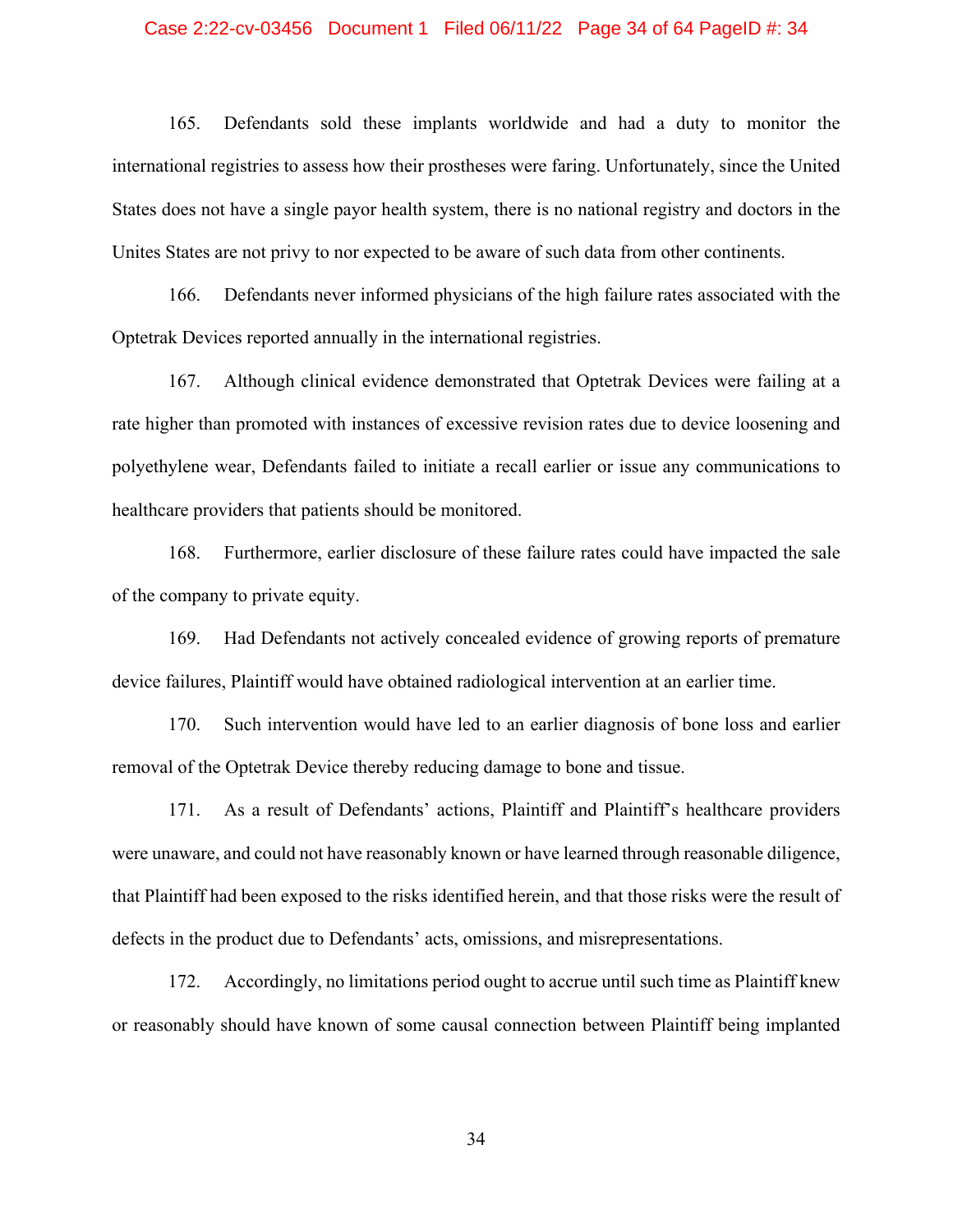### Case 2:22-cv-03456 Document 1 Filed 06/11/22 Page 35 of 64 PageID #: 35

with the Optetrak Device and the resulting harm later suffered by Plaintiff as a result by reason of Defendants' fraudulent concealment.

173. Additionally, Defendants are equitably estopped from asserting any limitations defense by virtue of their fraudulent concealment and other misconduct as described herein.

174. Further, the limitations period ought to be tolled under principles of equitable tolling.

### **V. CAUSES OF ACTION**

# **COUNT I STRICT LIABILITY: MANUFACTURING DEFECT (ALL DEFENDANTS)**

175. Plaintiffs re-allege and incorporate by reference each and every allegation of this Complaint contained in each of the foregoing paragraphs inclusive, with the same force and effect as if more fully set forth herein.

 176. Prior to Plaintiff's initial knee surgery, and at all times relevant this action, Defendants tested, studied, researched, designed, formulated, manufactured, inspected, labeled, packaged, promoted, advertised, marketed, distributed, and/or sold the Optetrak Device for implantation into consumers, such as Plaintiff, by orthopedic surgeons in the United States.

 177. The Defendants had a duty to manufacture the Optetrak Device in a manner that prevents unreasonable risk of harm or injury to users and patients, including Plaintiff.

 178. The Defendants had a duty to distribute, market, and/or sell the Optetrak Device without manufacturing and related packaging defects to prevent an unreasonable risk of harm or injury to users and patients, including Plaintiff.

179. The Optetrak Devices manufactured by the Defendants were not reasonably safe for their expected, intended, and/or foreseeable uses, functions and purposes.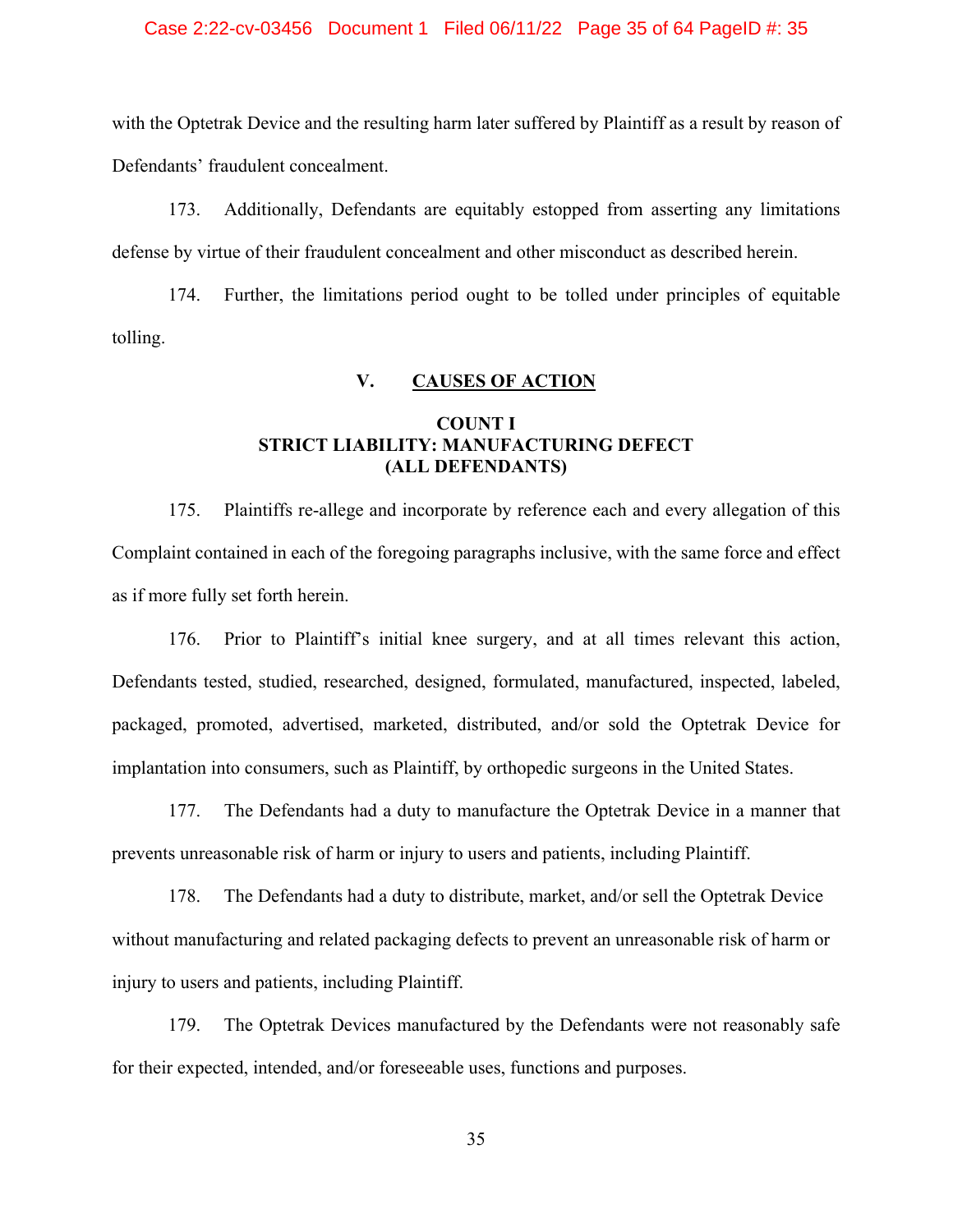### Case 2:22-cv-03456 Document 1 Filed 06/11/22 Page 36 of 64 PageID #: 36

180. The Optetrak Devices were not reasonably safe as manufactured, packaged, distributed, marketed and/or sold by the Defendants.

181. The defects in manufacture of the Optetrak Device were a substantial factor in causing Plaintiffs' injuries.

182. At all times herein mentioned, the Defendants tested, studied, researched, designed, formulated, manufactured, inspected, labeled, packaged, promoted, advertised, marketed, distributed, and/or sold the Optetrak Device, which was implanted in Plaintiff, such that it was dangerous, unsafe, and defective in manufacture. The defects include but are not limited to the following:

- a. The polyethylene substance within the defective Optetrak devices was of an inferior grade or quality than that advertised and promoted by the **Defendants**
- b. failure to package the polyethylene components of the Optetrak Device in vacuum bags that contain a secondary barrier layer containing ethylene vinyl alcohol (EVOH) as to prevent the components from undergoing increased oxidation and causing patients to experience substantial early polyethylene wear, component loosening and/or other failure causing serious complications including tissue damage, osteolysis, and other injuries as well as the need for revision surgery;
- c. the materials used to package the Optetrak Device were of an inferior grade or quality;
- d. that the Optetrak Device as manufactured differed from Defendants' intended specifications;
- e. that Defendants failed to measure and/or test an adequate number of samples of Optetrak Devices on an ongoing basis;
- f. that Defendants failed to take corrective actions to eliminate or minimize further failures of the Optetrak Device;
- g. that Defendants failed to perform adequate quality control or other such testing on the polyethylene inserts used in the Optetrak Device to ensure they complied with required specifications and were not prematurely degrading while stored;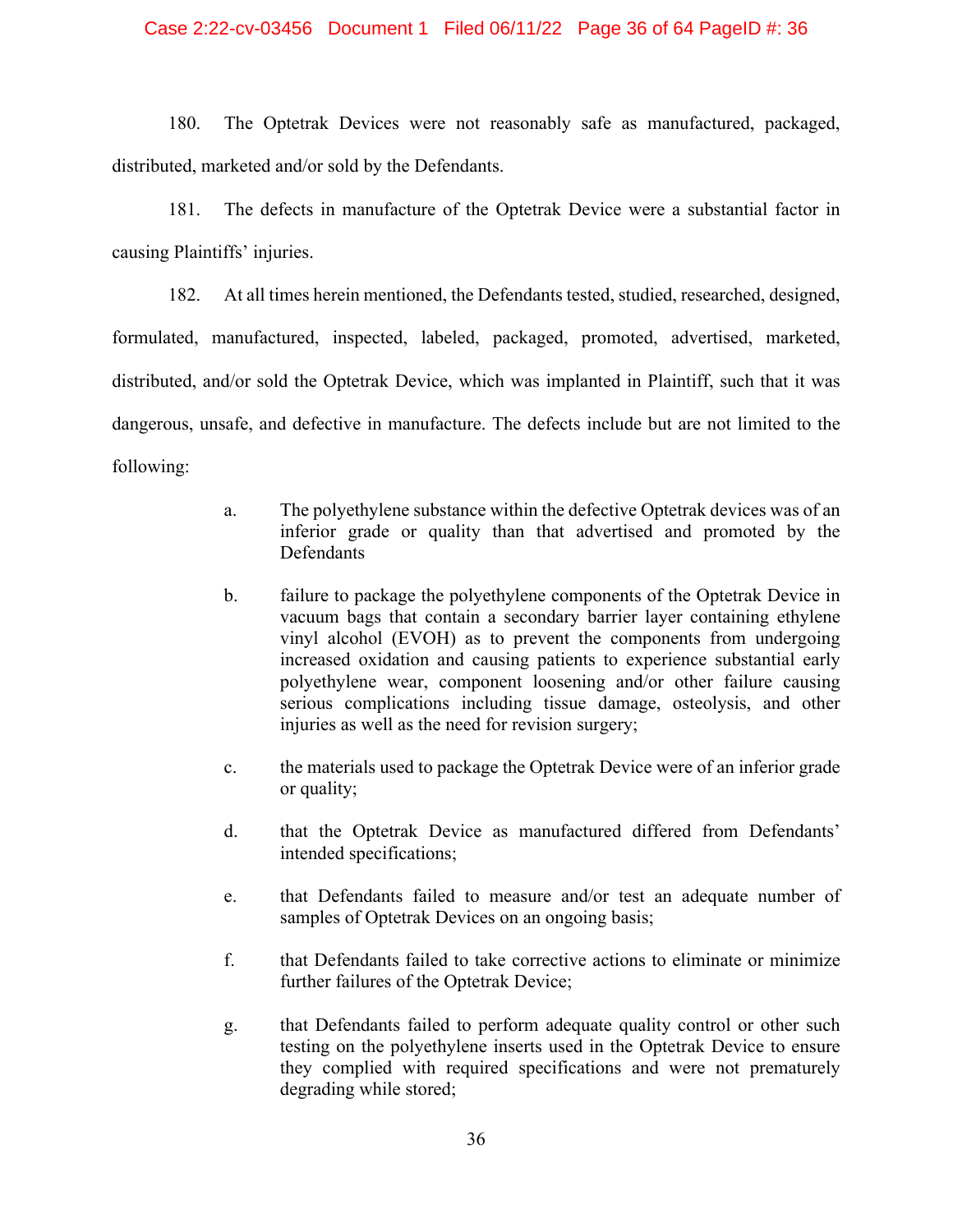- h. failing to select appropriate third-parties to package the polyethylene inserts used in the Optetrak Device;
- i. failing to properly supervise and monitor the packaging of the polyethylene inserts used in the Optetrak Device;
- j. that Defendants failed to exercise sufficient quality control to ensure the polyethylene inserts in the Optetrak Devices were safe for implantation in users and patients and would not degrade abnormally under average and regular use; and
- k. that Defendants violated applicable state and federal laws and regulations; and in all other ways.

183. Defendants knew or reasonably should have known and been aware that the defective Optetrak devices were defectively manufactured and/or packaged.

184. The manufacturing defects in the Optetrak Device existed when the device left the Defendants' control.

185. Plaintiff's physicians implanted the Optetrak Device in the manner in which it was intended and recommended to be used, making such use reasonably foreseeable to Defendants.

186. The Optetrak Device as tested, studied, researched, designed, formulated, manufactured, inspected, labeled, packaged, promoted, advertised, marketed, distributed, and/or old by Defendants reached Plaintiff without substantial change in its condition.

187. As alleged herein, Defendants knew or had reason to know that the Optetrak Device caused an increased risk of harm to the Plaintiff and other consumers due to the device's propensity to undergo substantial early polyethylene wear, component loosening, and/or other failure causing serious complications including tissue damage, osteolysis, and other injuries as well as the need for revision surgery in patients.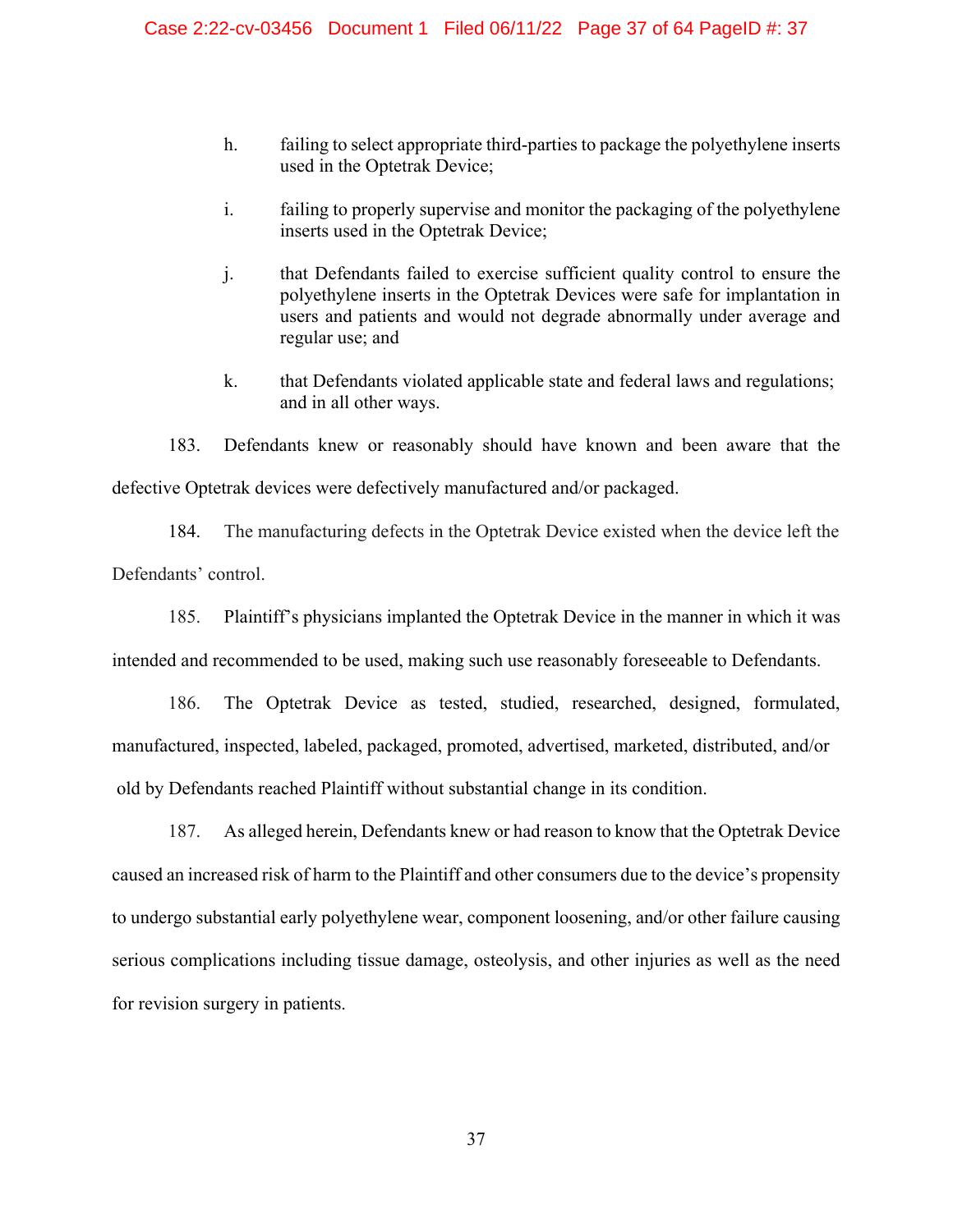### Case 2:22-cv-03456 Document 1 Filed 06/11/22 Page 38 of 64 PageID #: 38

188. The manufacturing defects of the Optetrak Device presented an unreasonable risk of harm to users and patients exposed to their danger, including Plaintiff, when used and operated for the purposes intended by Defendants.

189. The manufacturing defects of the Optetrak Device presented an unreasonable risk of harm to users and patients exposed to their danger, including Plaintiff, when they were used and operated in a manner that was foreseeable to Defendants.

190. Plaintiff could not, by the exercise of reasonable care, have discovered the manufacturing defect and perceived its dangers or avoided injury.

 191. The Defendants are strictly liable for the defective manufacture of the Optetrak Device; the distribution, marketing, and/or sale of the defectively manufactured Optetrak Device; and the injuries sustained by Plaintiff.

192. By reason of the foregoing acts, omissions and conduct committed by the Defendants, Plaintiff was caused to sustain serious personal injuries, conscious pain and suffering, physical disability, mental anguish, emotional distress, fear, loss of enjoyment of life, medical expenses, and financial losses.

193. By reason of the foregoing acts, omissions and conduct committed by Defendants, Plaintiff was caused to sustain serious personal injuries, conscious pain and suffering, and physical disability that will require continued and additional medical treatment.

194. As a direct, proximate and legal consequence of the defective nature of the Optetrak Device as described herein Plaintiff CHARLES CUNEO has suffered and continues to suffer permanent and debilitating injures and damages, including but not limited to, significant pain and discomfort; gait impairment; poor balance; difficulty walking; component part loosening; soft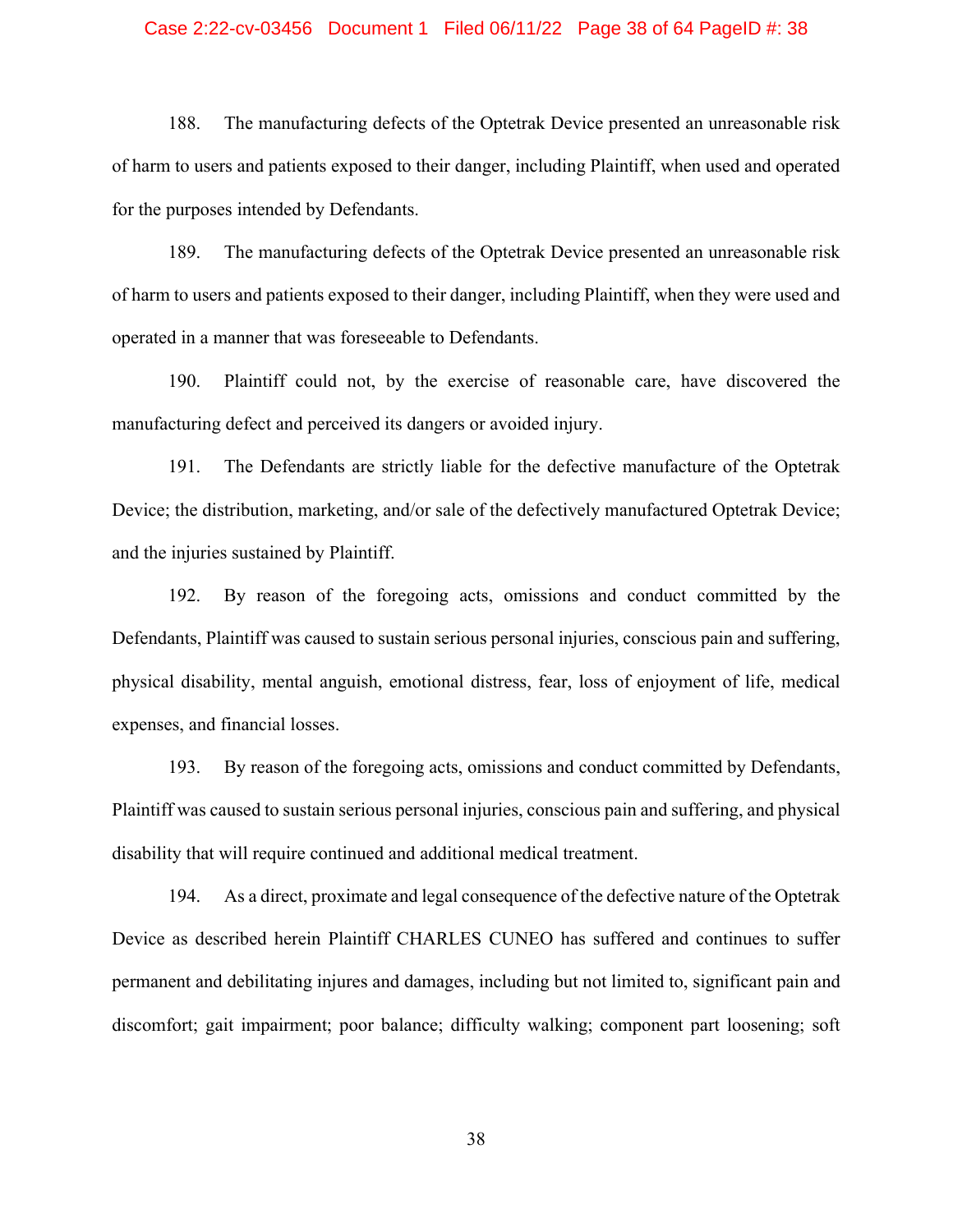### Case 2:22-cv-03456 Document 1 Filed 06/11/22 Page 39 of 64 PageID #: 39

tissue damage; bone loss; and other injuries presently undiagnosed, which all require ongoing medical care.

195. As a further direct, proximate and legal consequence of the defective nature of the Optetrak Device, Plaintiffs have sustained and will sustain future damages, including but not limited to cost of medical care; rehabilitation; home health care; loss of earning capacity; mental and emotional distress; loss of consortium and pain and suffering.

196. Defendants acted intentionally, recklessly and wantonly without regard for Plaintiff's rights beyond all standards of decency, entitling Plaintiff to recover punitive damages.

WHEREFORE, Plaintiffs demand judgment against Defendants for compensatory, treble and punitive damages, together with interest, costs of suit, attorneys' fees, and all such other relief as the Court deems proper.

## **COUNT II STRICT LIABILITY: DESIGN DEFECT (ALL DEFENDANTS)**

197. Plaintiffs re-allege and incorporate by reference each and every allegation of this Complaint contained in each of the foregoing paragraphs inclusive, with the same force and effect as if more fully set forth herein.

198. Prior to Plaintiff's initial knee surgeries, and at all times relevant to this action, Defendants tested, studied, researched, designed, formulated, manufactured, inspected, labeled, packaged, promoted, advertised, marketed, distributed, and/or sold the Optetrak devices for implantation into consumers, such as Plaintiff, by physicians and orthopedic surgeons in the United States.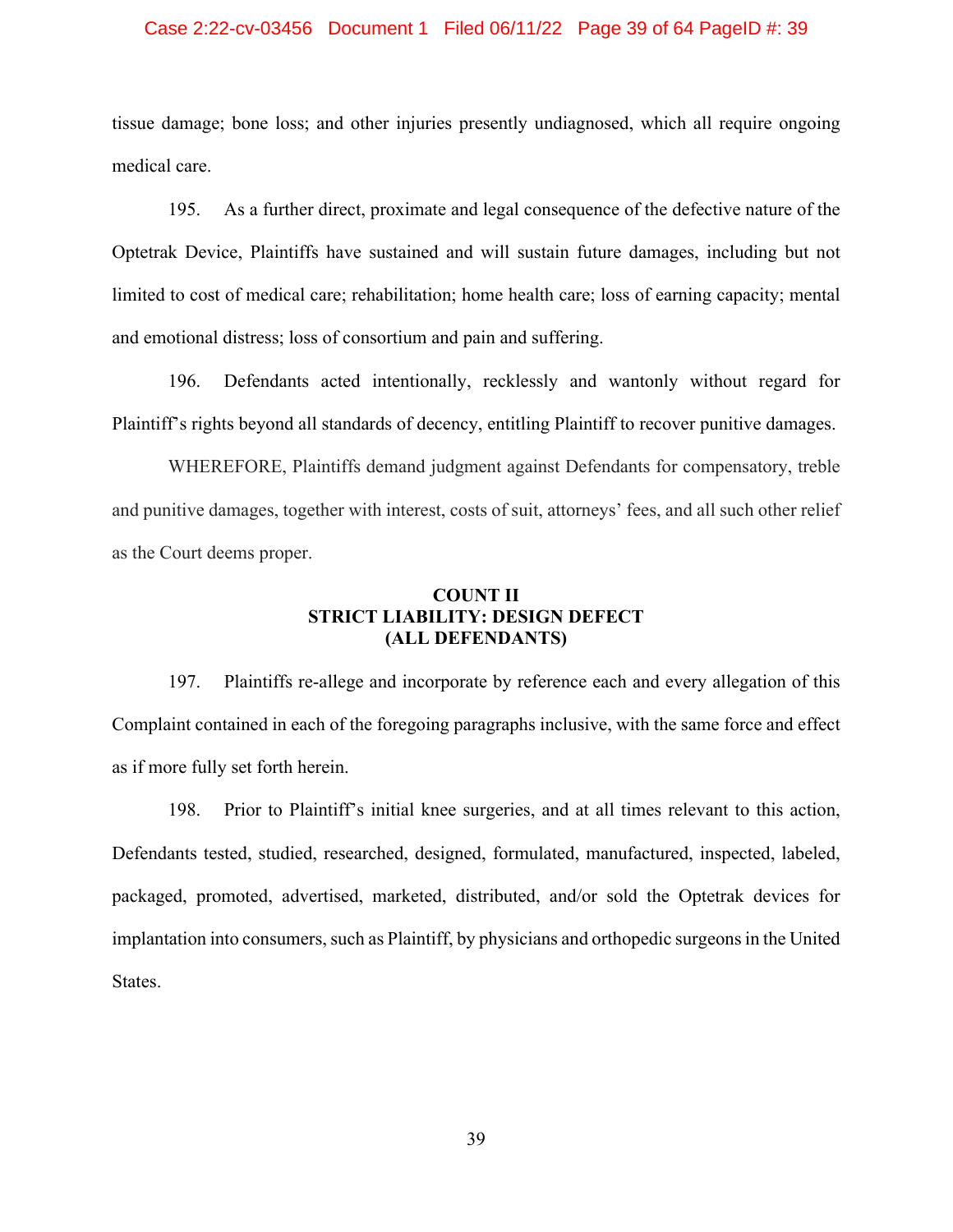### Case 2:22-cv-03456 Document 1 Filed 06/11/22 Page 40 of 64 PageID #: 40

199. Defendants had a duty to design the defective Optetrak devices in a manner that did not present an unreasonable risk of harm or injury to users and patients exposed to their danger, including Plaintiff.

200. The design of the Optetrak Device and corresponding packaging is defective and not reasonably safe for its expected, intended, and/or foreseeable uses, functions and purposes.

201. The Optetrak Device and corresponding packaging are not reasonably safe as designed, distributed, marketed, delivered and/or sold by Defendants.

202. The defective design of the Optetrak Device and packaging received by Plaintiff's implanting surgeon were a substantial factor in causing Plaintiffs' injuries.

203. At all times herein mentioned, the Defendants tested, studied, researched, designed, formulated, manufactured, inspected, labeled, packaged, promoted, advertised, marketed, distributed, and/or sold the Optetrak Device, which was implanted in Plaintiff, such that it was dangerous, unsafe, and defective. The defects in design include but are not limited to:

- a. that the Optetrak has propensity to undergo substantial early polyethylene wear, component loosening and/or other failure causing serious complications including tissue damage, osteolysis, and other injuries as well as the need for revision surgery in patients;
- b. failure to design the packaging for the polyethylene components of the Optetrak Device in vacuum bags that contain a secondary barrier layer containing ethylene vinyl alcohol (EVOH) as to prevent the components from undergoing increased oxidation and causing patients to experience substantial early polyethylene wear, component loosening and/or other failure causing serious complications including tissue damage, osteolysis, and other injuries as well as the need for revision surgery;
- c. that the materials used within the Optetrak were of an inferior grade or quality than advertised and promoted by Defendants;
- d. that the Defendants failed to conduct adequate testing, including wear or other testing, on components, subassemblies and/or the finished Optetrak Device and packaged and distributed;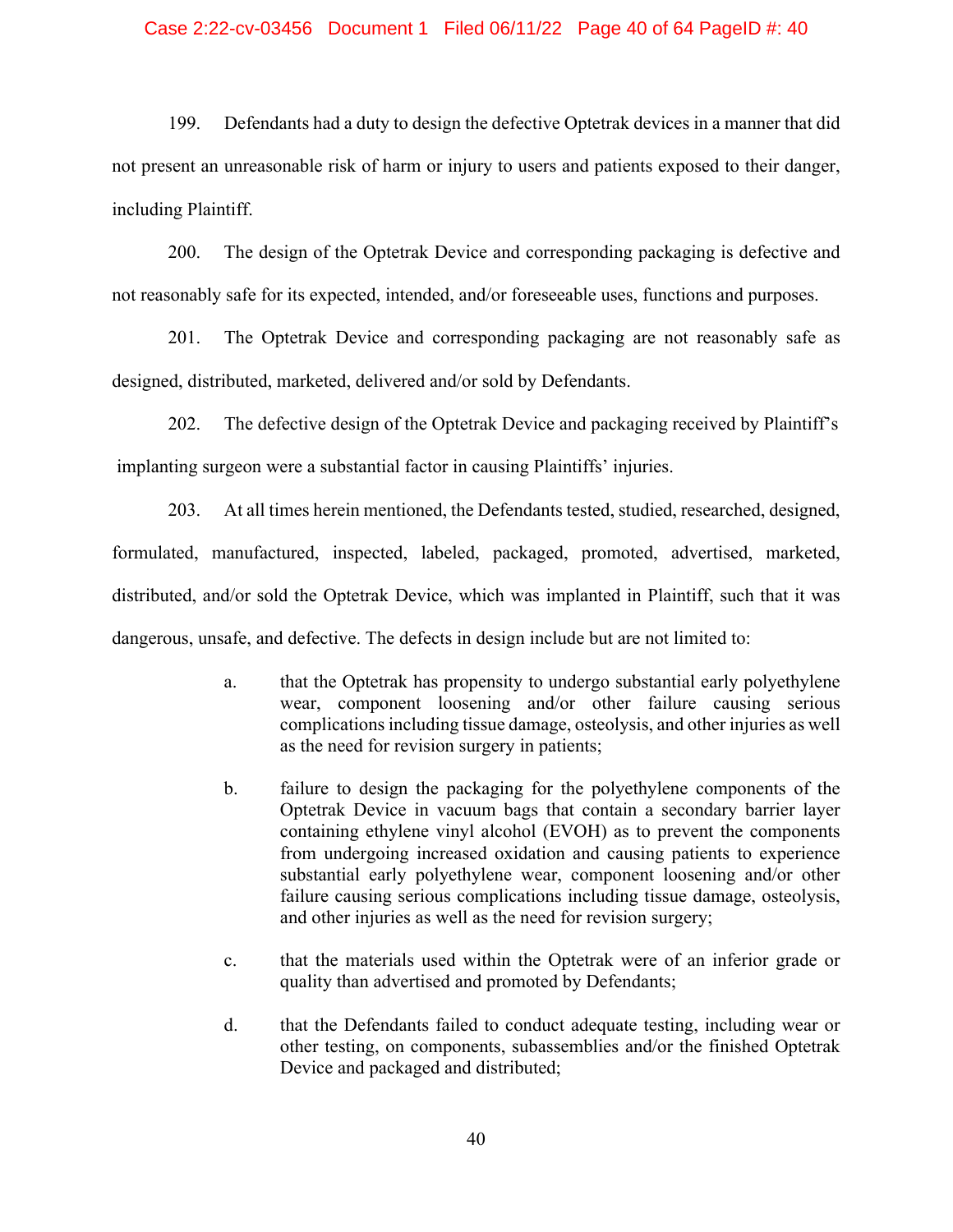- e. Defendants failed to test an adequate number of samples of Optetrak devices on an ongoing basis;
- f. Defendants failed to take adequate steps to specifically identify failure modes with the Optetrak with clarity and to suggest methods to monitor, avoid, and/or prevent further failures;
- g. Defendants failed to identify and/or note the significance of any testing that resulted in failure of the Optetrak Device;
- h. Defendants failed to take corrective actions to eliminate or minimize further failures of the Optetrak Device;
- i. Defendants failed to adequately design packaging specifications for the components, subassemblies, and/or the finished Optetrak Device;
- j. The polyethylene material used in the Optetrak Device in conjunction with the inferior vacuum bags caused and/or contributed to the devices having a higher failure rate than other similar devices available at the time the Optetrak Devices were put on the market;
- k. The polyethylene material used in the Optetrak Device in conjunction with the inferior vacuum bags caused and/or contributed to the devices having a shorter effective lifetime than other similar devices available at the time the Optetrak Devices were put on the market;
- l. The Defendants' method of designing the polyethylene insert and packaging increased the risk of users and patients suffering from pain, discomfort, injury and the need for revision surgery; and
- m. that Defendants violated applicable state and federal laws and regulations; and in all other ways.
- 204. Defendants knew or reasonably should have known and been aware that the

Optetrak Devices and packaging were defectively designed.

205. The design defects in the Optetrak Device and packaging existed when the device

left the Defendants' control.

206. Plaintiff's physicians implanted the Optetrak Device in the manner in which it was

intended and recommended to be used, making such use reasonably foreseeable to Defendants.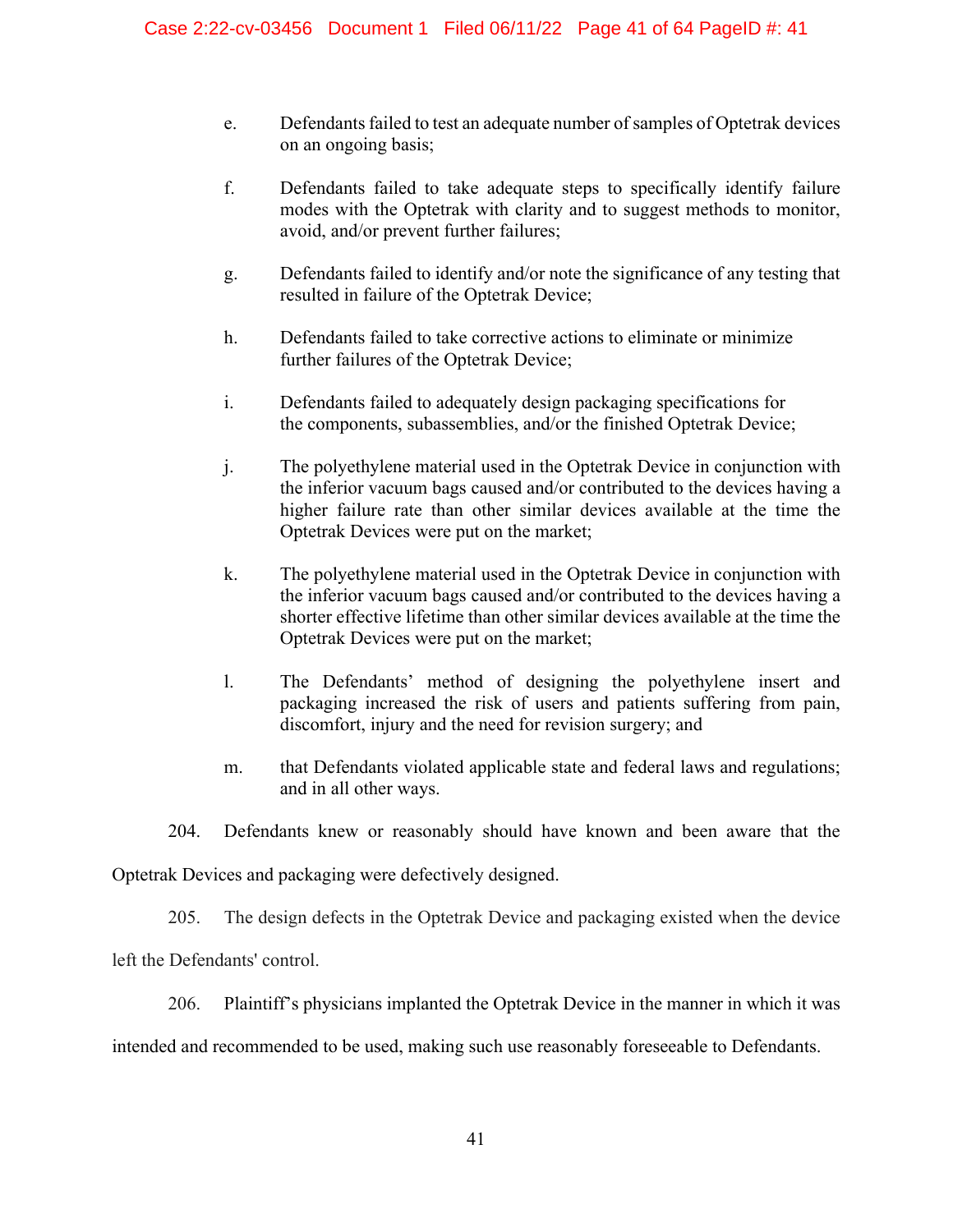### Case 2:22-cv-03456 Document 1 Filed 06/11/22 Page 42 of 64 PageID #: 42

207. The Optetrak Device as tested, studied, researched, designed, formulated, manufactured, inspected, labeled, packaged, promoted, advertised, marketed, distributed, and/or sold by Defendants reached Plaintiff without substantial change in its condition.

208. As alleged herein, Defendants knew or had reason to know that the Optetrak Device caused an increased risk of harm to the Plaintiff and other consumers due to the device's propensity to undergo substantial early polyethylene wear, component loosening, and/or other failure causing serious complications including tissue damage, osteolysis, and other injuries as well as the need for revision surgery in patients.

209. The Optetrak Device and packaging as designed carried risks that were outweighed by any utility of the design of the device and packaging because when paired together the implant, the Optetrak Device was dangerous to an extent beyond that which would be contemplated by the ordinary consumer. At no time did Plaintiff have reason to believe that the Optetrak Device and the packaging in which it was received were in a condition not suitable for proper and intended use.

210. The Optetrak Device and packaging were defective in design and unreasonably dangerous when it entered the stream of commerce and was received by Plaintiff, because the foreseeable risks exceeded or outweighed the purported benefits associated with the device.

211. Feasible safer alternative designs providing the same functional purpose were available to the Defendants at the time the Optetrak Device was designed and packaged and offered for sale in the market.

212. For example, Defendants could have utilized vacuum bags containing a secondary barrier layer containing ethylene vinyl alcohol (EVOH) as to prevent the polyethylene components from undergoing increased oxidation according to their own admissions.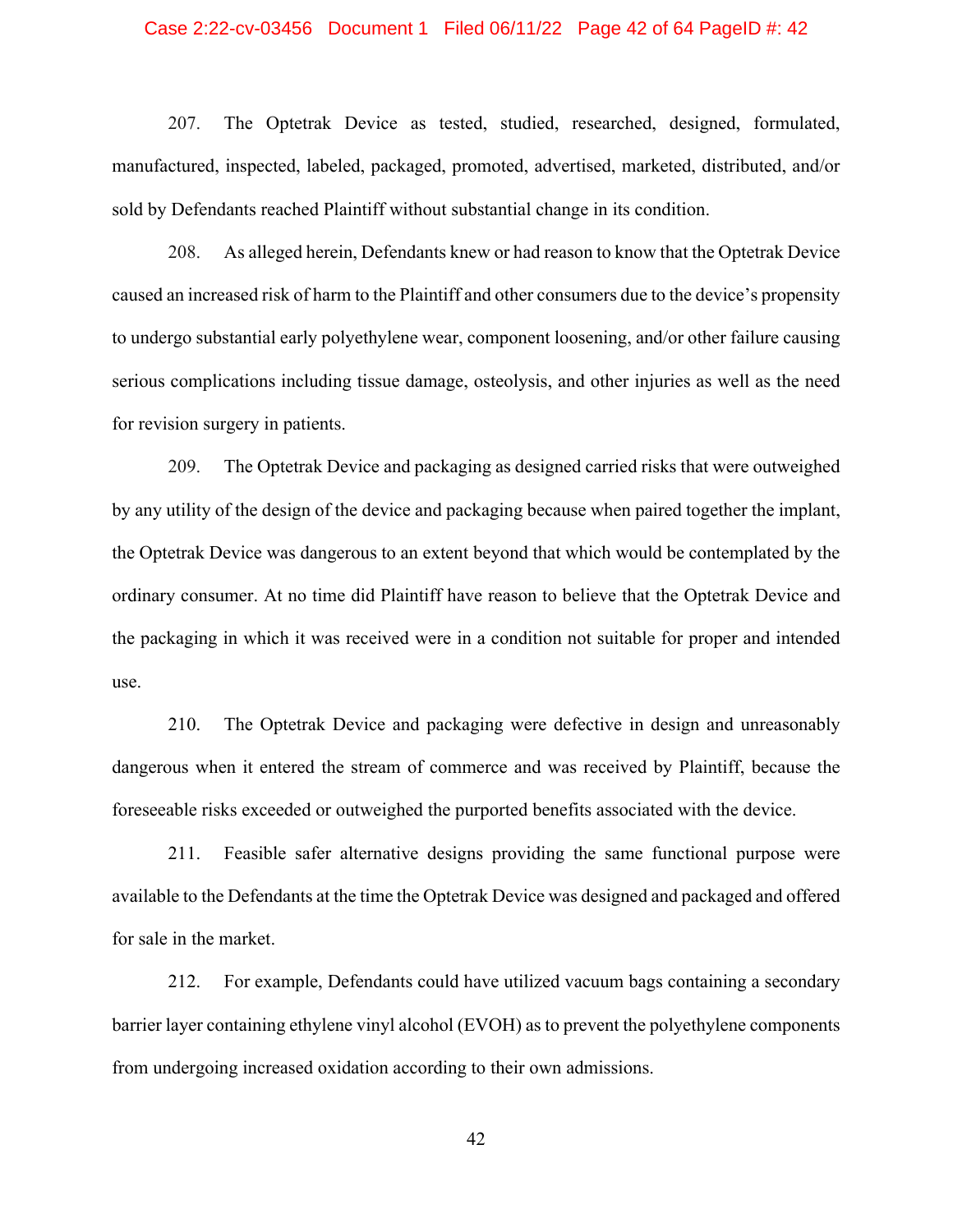### Case 2:22-cv-03456 Document 1 Filed 06/11/22 Page 43 of 64 PageID #: 43

213. The design defects of the Optetrak Device and corresponding packaging presented an unreasonable risk of harm to users and patients exposed to their danger, including Plaintiff, when used and operated for the purposes intended by Defendants.

214. The design defects of the Optetrak Device and corresponding packaging presented an unreasonable risk of harm to users and patients exposed to their danger, including Plaintiff, when they were used and operated in a manner that was foreseeable to Defendants.

215. Plaintiff could not, by the exercise of reasonable care, have discovered these design defects and perceived its dangers or avoided injury.

216. The Defendants are strictly liable for the defective design of the Optetrak Device; defective design of the packaging of the Device; the distribution, marketing, and/or sale of the Optetrak Device; and the injuries sustained by Plaintiff.

217. By reason of the foregoing acts, omissions and conduct committed by the Defendants, Plaintiff was caused to sustain serious personal injuries, conscious pain and suffering, physical disability, mental anguish, emotional distress, fear, loss of enjoyment of life, medical expenses, and financial losses.

218. By reason of the foregoing acts, omissions and conduct committed by Defendants, Plaintiff was caused to sustain serious personal injuries, conscious pain and suffering, and physical disability that will require continued and additional medical treatment.

219. As a direct, proximate and legal consequence of the defective nature of the Optetrak Device as described herein, Plaintiff CHARLES CUNEO has suffered and continues to suffer permanent and debilitating injures and damages, including but not limited to, significant pain and discomfort; gait impairment; poor balance; difficulty walking; component part loosening; soft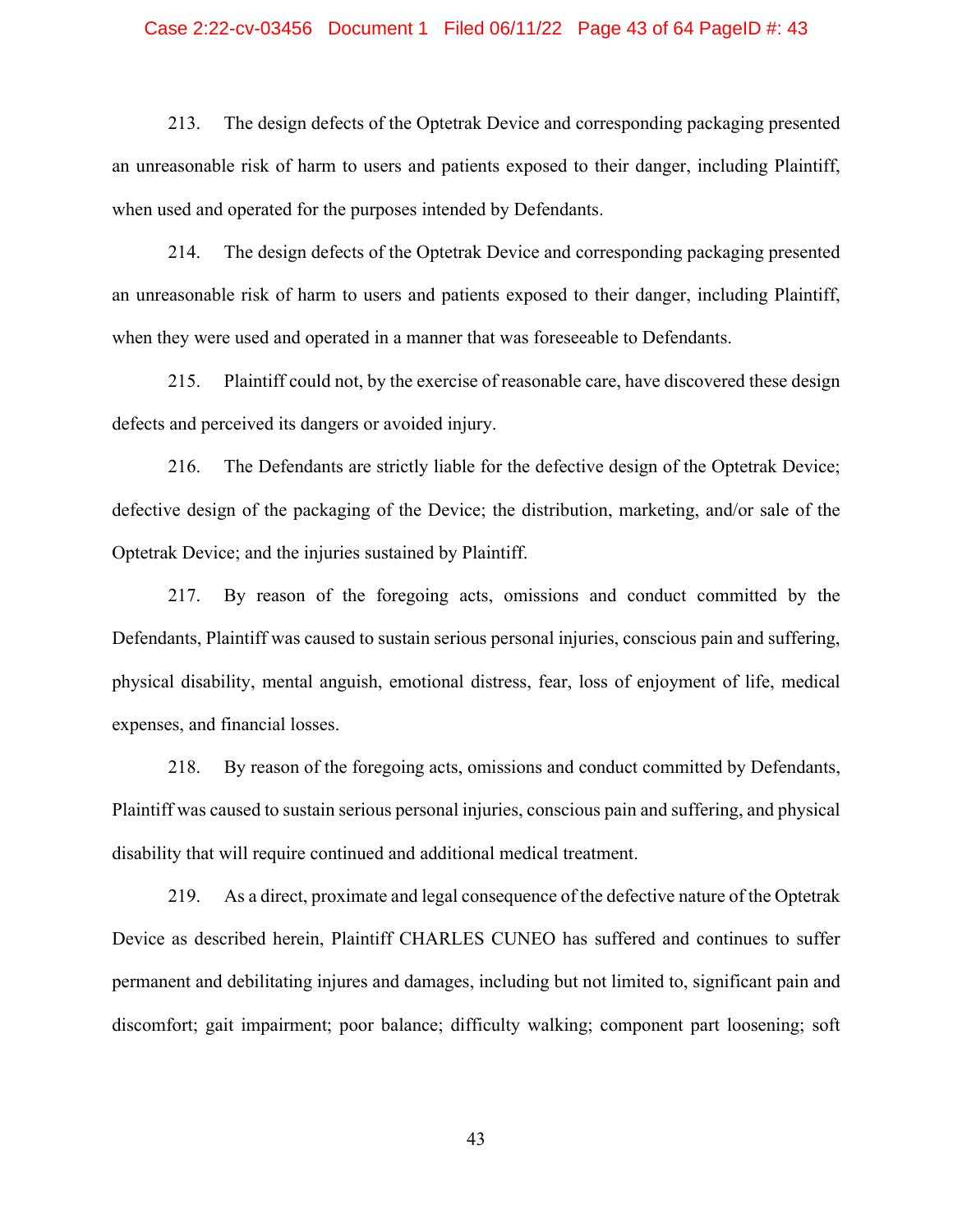### Case 2:22-cv-03456 Document 1 Filed 06/11/22 Page 44 of 64 PageID #: 44

tissue damage; bone loss; and other injuries presently undiagnosed, which all require ongoing medical care.

220. As a further direct, proximate and legal consequence of the defective nature of the Optetrak Device, Plaintiffs have sustained and will sustain future damages, including but not limited to cost of medical care; rehabilitation; home health care; loss of earning capacity; mental and emotional distress; loss of consortium and pain and suffering.

221. Defendants acted intentionally, recklessly and wantonly without regard for Plaintiffs' rights beyond all standards of decency, entitling Plaintiffs to recover punitive damages.

WHEREFORE, Plaintiff demands judgment against Defendants for compensatory, treble and punitive damages, together with interest, costs of suit, attorneys' fees, and all such other relief as the Court deems proper.

## **COUNT III STRICT LIABILITY: FAILURE TO WARN (ALL DEFENDANTS)**

 222. Plaintiffs re-allege and incorporate by reference each and every allegation of this Complaint contained in each of the foregoing paragraphs inclusive, with the same force and effect as if more fully set forth herein.

 223. Prior to Plaintiff's initial knee surgeries, and at all times relevant to this action, Defendants tested, studied, researched, designed, formulated, manufactured, inspected, labeled, packaged, promoted, advertised, marketed, distributed, and/or sold the Optetrak for implantation into consumers, such as Plaintiff, by physicians and orthopedic surgeons in the United States.

224. Defendants had a duty to provide adequate warnings regarding the Optetrak Device in a manner that did not present an unreasonable risk of harm or injury to users and patients exposed to their danger, including Plaintiff.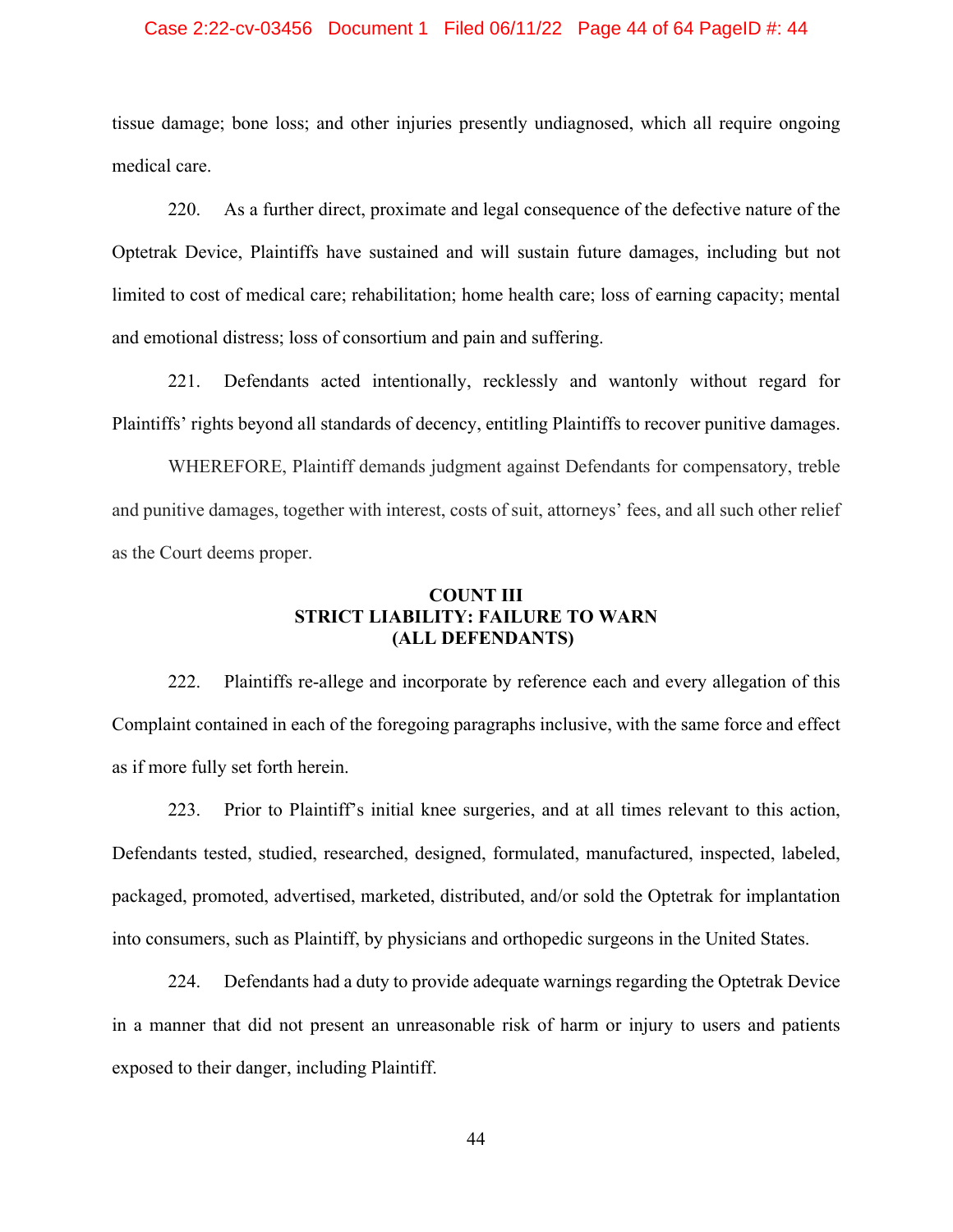### Case 2:22-cv-03456 Document 1 Filed 06/11/22 Page 45 of 64 PageID #: 45

225. Defendants had a duty to distribute, market, and/or sell the Optetrak Device with adequate warnings that did not present an unreasonable risk of harm or injury to users and patients exposed to their danger, including Plaintiff.

226. The warnings that accompanied the Optetrak Device and corresponding packaging were defective thereby making the product not reasonably safe for its expected, intended, and/or foreseeable uses, functions and purposes.

227. The Optetrak Device and corresponding packaging are not reasonably safe as labeled, distributed, marketed, delivered and/or sold by Defendants.

228. Inadequate labeling accompanying the Optetrak Device and packaging received by Plaintiff's implanting surgeon was a substantial factor in causing Plaintiffs' injuries.

229. At all times relevant to this action, the Defendants tested, studied, researched, designed, formulated, manufactured, inspected, labeled, packaged, promoted, advertised, marketed, distributed, and/or sold the Optetrak Device, which was implanted in Plaintiff, such that it was dangerous, unsafe, and defective.

230. The Optetrak Device was defective and unreasonably dangerous when it entered the stream of commerce and was received by Plaintiff, because the warnings in the instructions for use, operative techniques, directions, marketing and promotional materials, advertisements, white papers, and other communications provided by Defendants or its sales force to physicians and patients with or about the Optetrak Device failed to adequately convey the potential risks and side effects of the Optetrak Device and the dangerous propensities of the device, which risks were known or were reasonably scientifically knowable to Defendants.

231. In particular, Defendants failed to adequately disclose the device's propensity to undergo substantial early polyethylene wear, component loosening and/or other failure causing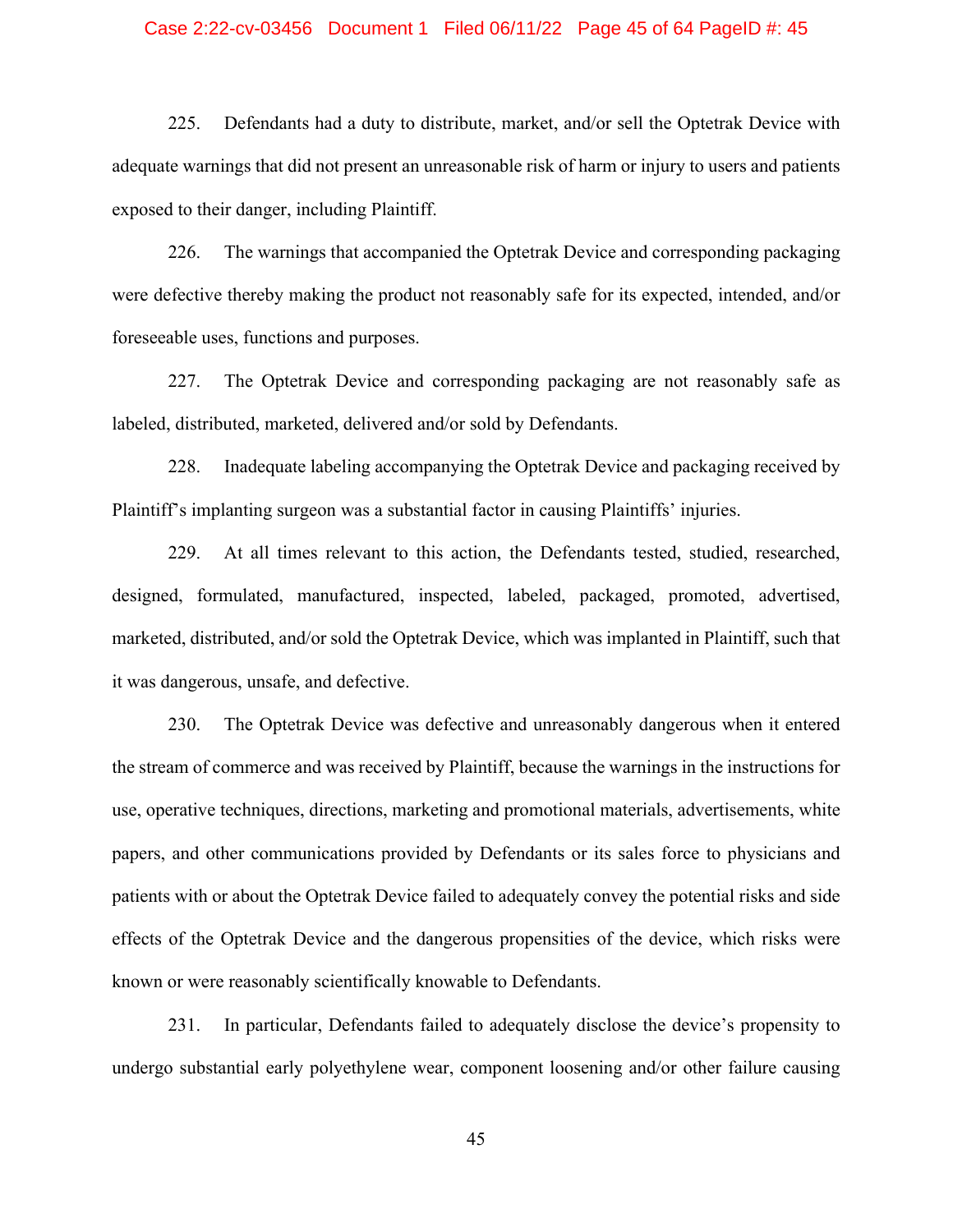### Case 2:22-cv-03456 Document 1 Filed 06/11/22 Page 46 of 64 PageID #: 46

serious complications including tissue damage, bone loss, osteolysis, and other injuries as well as the need for revision surgery in patients.

232. Defendants consciously disregarded the increased risks of harm by failing to adequately warn of such risks; unlawfully concealing the dangerous problems associated with implantation of the Optetrak Device; and continuing to market, promote, sell and defend the Optetrak Device until the very recent recall.

233. Defendants knew or reasonably should have known and been aware that the Optetrak Devices and packaging contained inadequate warnings.

234. The inadequate warnings for the Optetrak Device existed when the device left the Defendants' control.

235. Plaintiff's physician implanted the Optetrak Device in the manner in which it was intended and recommended to be used, making such use reasonably foreseeable to Defendants.

236. The Optetrak Device as tested, studied, researched, designed, formulated, manufactured, inspected, labeled, packaged, promoted, advertised, marketed, distributed, and/or sold by Defendants reached Plaintiff without substantial change in its condition.

237. As alleged herein, Defendants knew or had reason to know that the Optetrak Device caused an increased risk of harm to the Plaintiff and other consumers due to the device's propensity to undergo substantial early polyethylene wear, component loosening, and/or other failure causing serious complications including tissue damage, osteolysis, and other injuries as well as the need for revision surgery in patients.

238. The Optetrak Device that was labeled, manufactured, distributed, and sold by the Defendants to Plaintiff was in a defective condition that was unreasonably dangerous to any user or ordinary consumer of the device, including Plaintiff.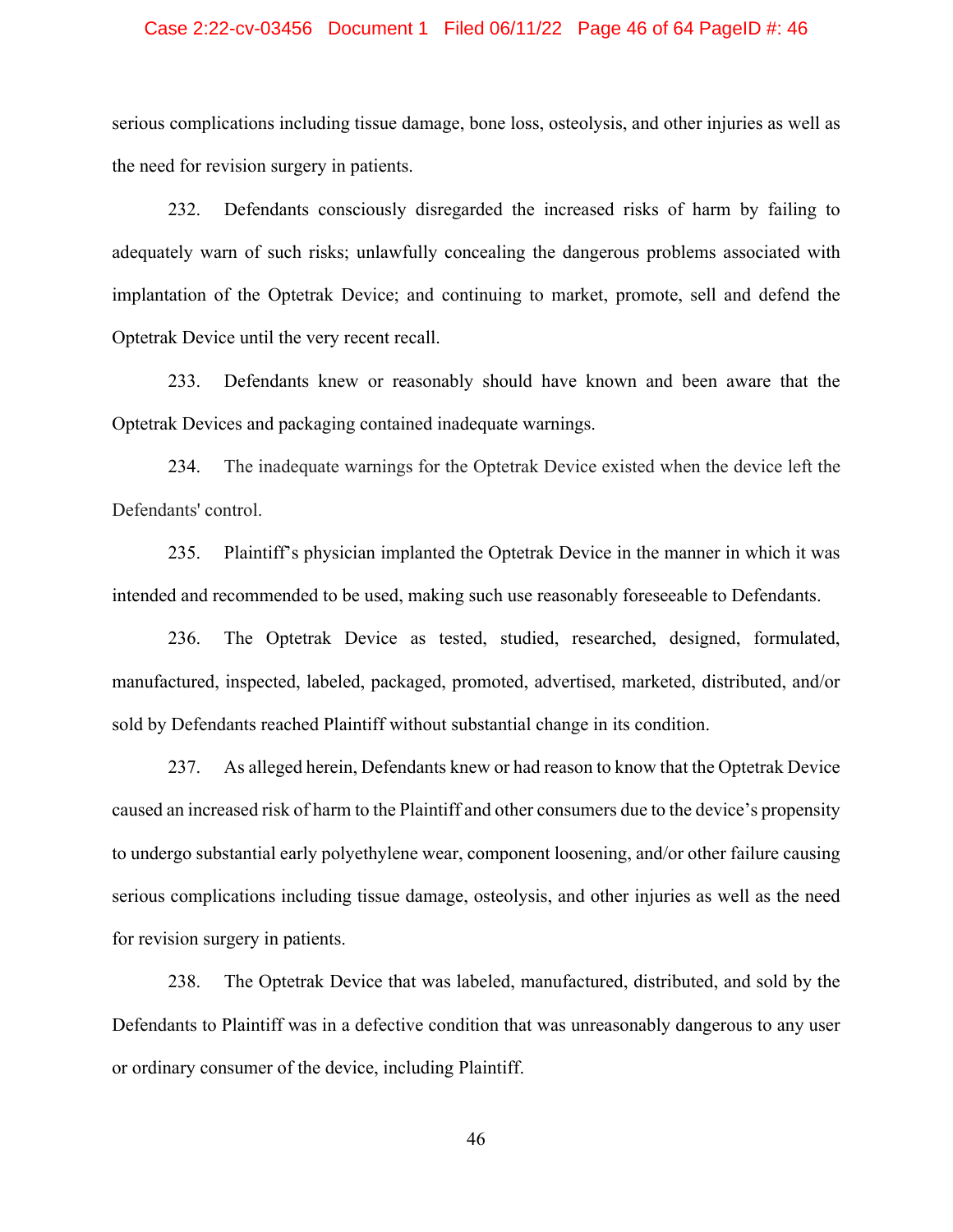### Case 2:22-cv-03456 Document 1 Filed 06/11/22 Page 47 of 64 PageID #: 47

239. The labeling defects of the Optetrak Device and corresponding packaging presented an unreasonable risk of harm to users and patients exposed to their danger, including Plaintiff, when used and operated for the purposes intended by Defendants.

240. The labeling defects of the Optetrak Device and corresponding packaging presented an unreasonable risk of harm to users and patients exposed to their danger, including Plaintiff, when they were used and operated in a manner that was foreseeable to Defendants.

241. Plaintiff could not, by the exercise of reasonable care, have discovered these defects and perceived its dangers or avoided injury.

242. Defendants failed to issue new warnings or initiate a recall in a timely manner as to help minimize the damage and bone loss occurring in patients, including Plaintiff.

243. The Defendants are strictly liable for providing inadequate warnings accompanying the Optetrak Device and packaging of the Device; the distribution, marketing, and/or sale of the Optetrak Device; and the injuries sustained by Plaintiff.

244. By reason of the foregoing acts, omissions and conduct committed by the Defendants, Plaintiff was caused to sustain serious personal injuries, conscious pain and suffering, physical disability, mental anguish, emotional distress, fear, loss of enjoyment of life, medical expenses, and financial losses.

245. By reason of the foregoing acts, omissions and conduct committed by Defendants, Plaintiff was caused to sustain serious personal injuries, conscious pain and suffering, and physical disability that will require continued and additional medical treatment.

246. As a direct, proximate and legal consequence of the defective nature of the Optetrak Device as described herein, Plaintiff CHARLES CUNEO has suffered and continues to suffer permanent and debilitating injures and damages, including but not limited to, significant pain and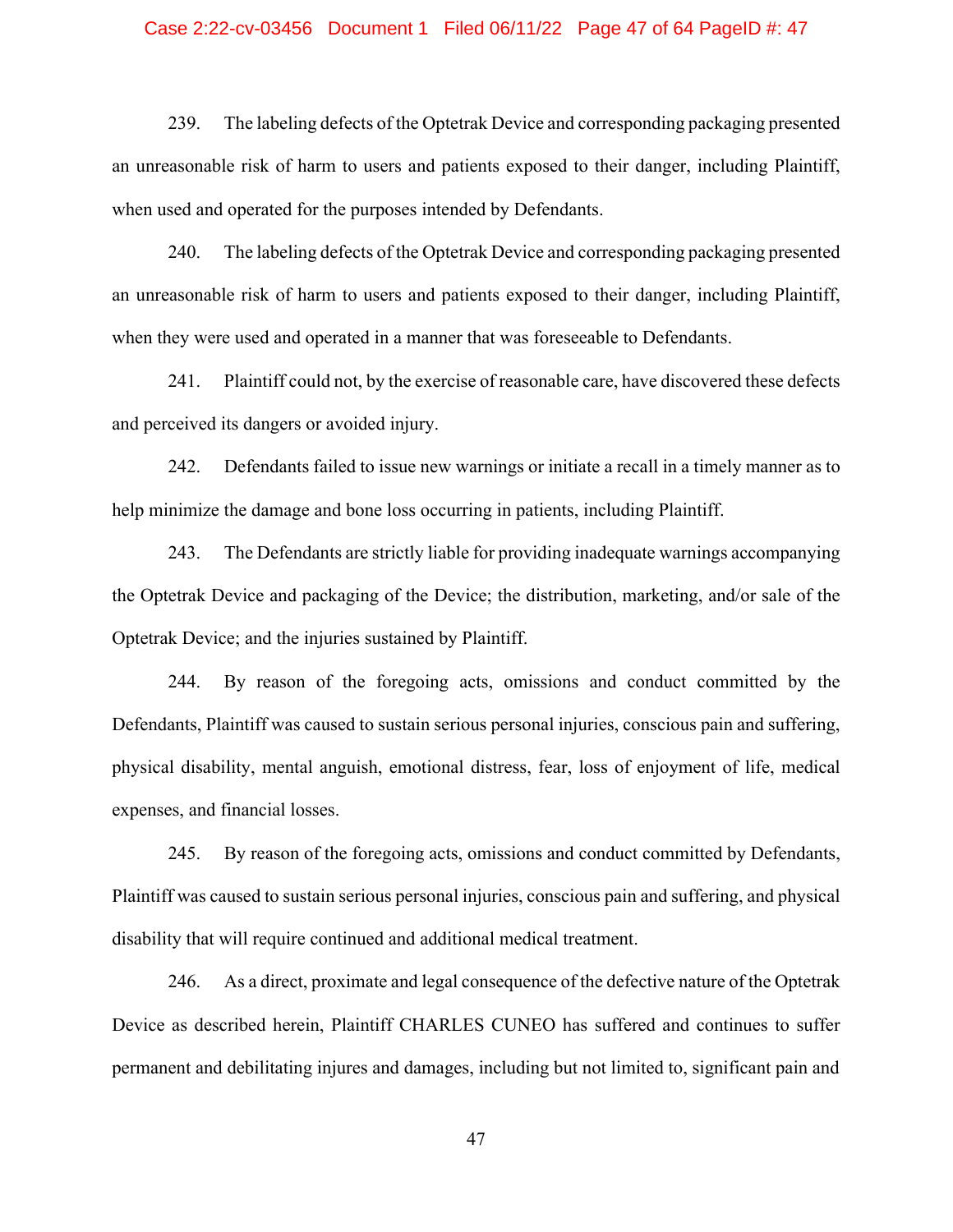### Case 2:22-cv-03456 Document 1 Filed 06/11/22 Page 48 of 64 PageID #: 48

discomfort; gait impairment; poor balance; difficulty walking; component part loosening; soft tissue damage; bone loss; and other injuries presently undiagnosed, which all require ongoing medical care.

247. As a further direct, proximate and legal consequence of the defective nature of the Optetrak Device, Plaintiffs have sustained and will sustain future damages, including but not limited to cost of medical care; rehabilitation; home health care; loss of earning capacity; mental and emotional distress; loss of consortium and pain and suffering.

248. Defendants acted intentionally, recklessly and wantonly without regard for Plaintiffs' rights beyond all standards of decency, entitling Plaintiffs to recover punitive damages.

WHEREFORE, Plaintiff demands judgment against Defendants for compensatory, treble and punitive damages, together with interest, costs of suit, attorneys' fees, and all such other relief as the Court deems proper.

# **COUNT IV NEGLIGENCE (ALL DEFENDANTS)**

249. Plaintiffs re-allege and incorporate by reference each and every allegation of this Complaint contained in each of the foregoing paragraphs inclusive, with the same force and effect as if more fully set forth herein.

250. Prior to Plaintiff's initial knee surgery, and at all times relevant this action, Defendants tested, studied, researched, designed, formulated, manufactured, inspected, labeled, packaged, promoted, advertised, marketed, distributed, and/or sold the Optetrak Device for implantation into consumers, such as Plaintiff, by orthopedic surgeons in the United States.

251. Prior to, on, and after the dates of Plaintiff's initial knee surgery, and at all times relevant to this action, Defendants had a duty to exercise reasonable care in testing, study, research,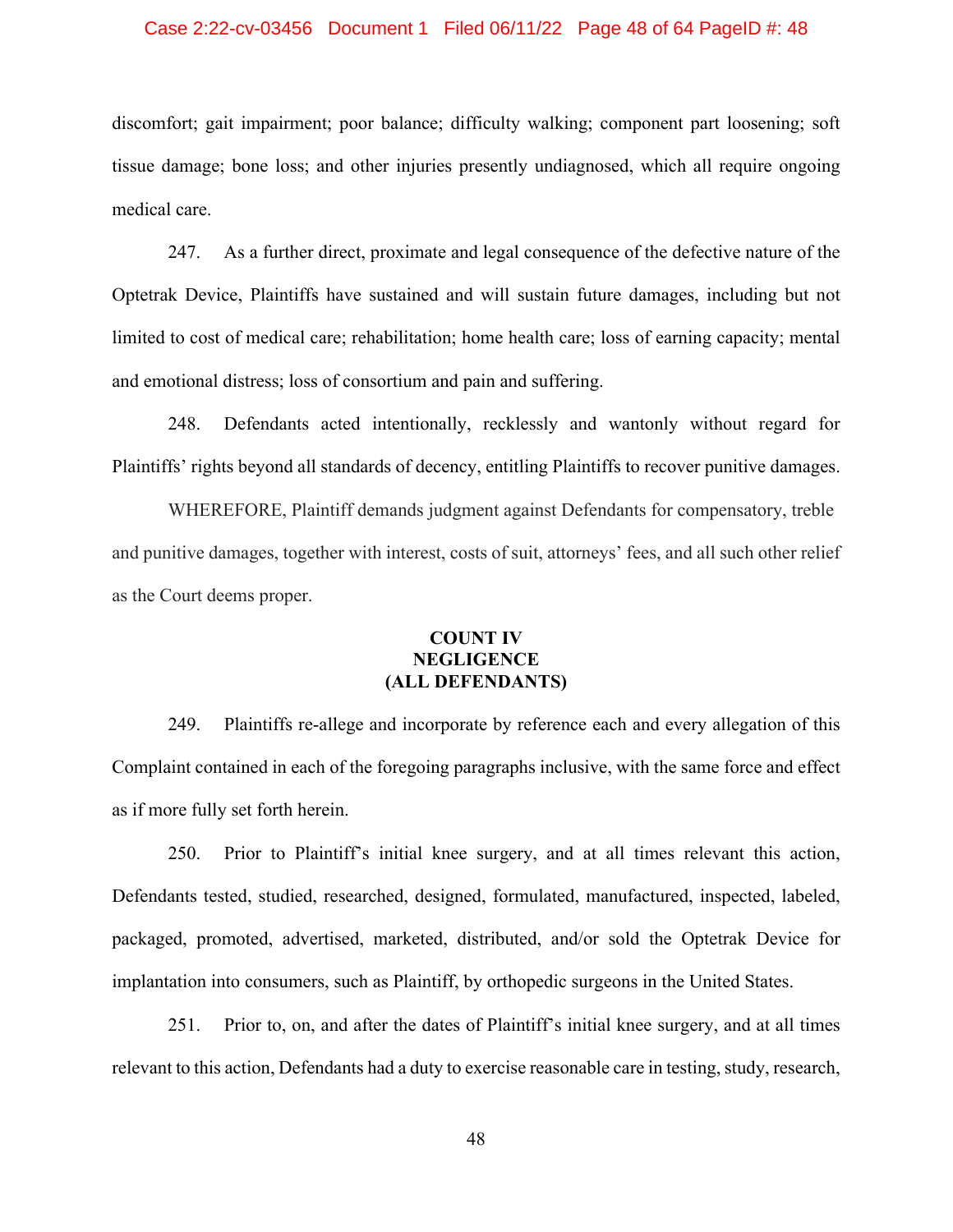### Case 2:22-cv-03456 Document 1 Filed 06/11/22 Page 49 of 64 PageID #: 49

design, formulation, manufacture, inspection, labeling, packaging, promotion, advertisement, marketing, distribution and sale of the Optetrak Device for implantation into consumers, such as Plaintiff, by physicians and surgeons in the United States.

252. Prior to, on, and after the dates of Plaintiff's initial knee surgery, Defendants breached this duty and failed to exercise reasonable care and were grossly negligent and careless in the testing, study, research, design, formulation, manufacture, inspection, labeling, packaging, promotion, advertisement, marketing, distribution and sale of the Optetrak Device.

253. Following Plaintiff's initial knee surgery, Defendants breached this duty and failed to exercise reasonable care and were grossly negligent and careless in failing to recall the Optetrak Device.

254. At all times material hereto, the Defendants had actual knowledge, or in the alternative, should have known through the exercise of reasonable and prudent care, of the hazards and dangers associated with the Optetrak Device.

255. Defendants had access to registry data and were aware of complaints that the Optetrak Device caused serious complications including but not limited to polyethylene wear and/or other failure causing serious complications including component loosening, tissue damage, osteolysis, bone loss and the need for revision surgery in patients.

256. Despite the fact Defendants knew or should have known the Optetrak Device posed a serious risk of bodily harm to consumers, Defendants continued to manufacture and market the Optetrak Device for implantation into consumers.

257. Despite the fact Defendants knew or should have known the Optetrak Device posed a serious risk of bodily harm to consumers, Defendants continued to manufacture and market the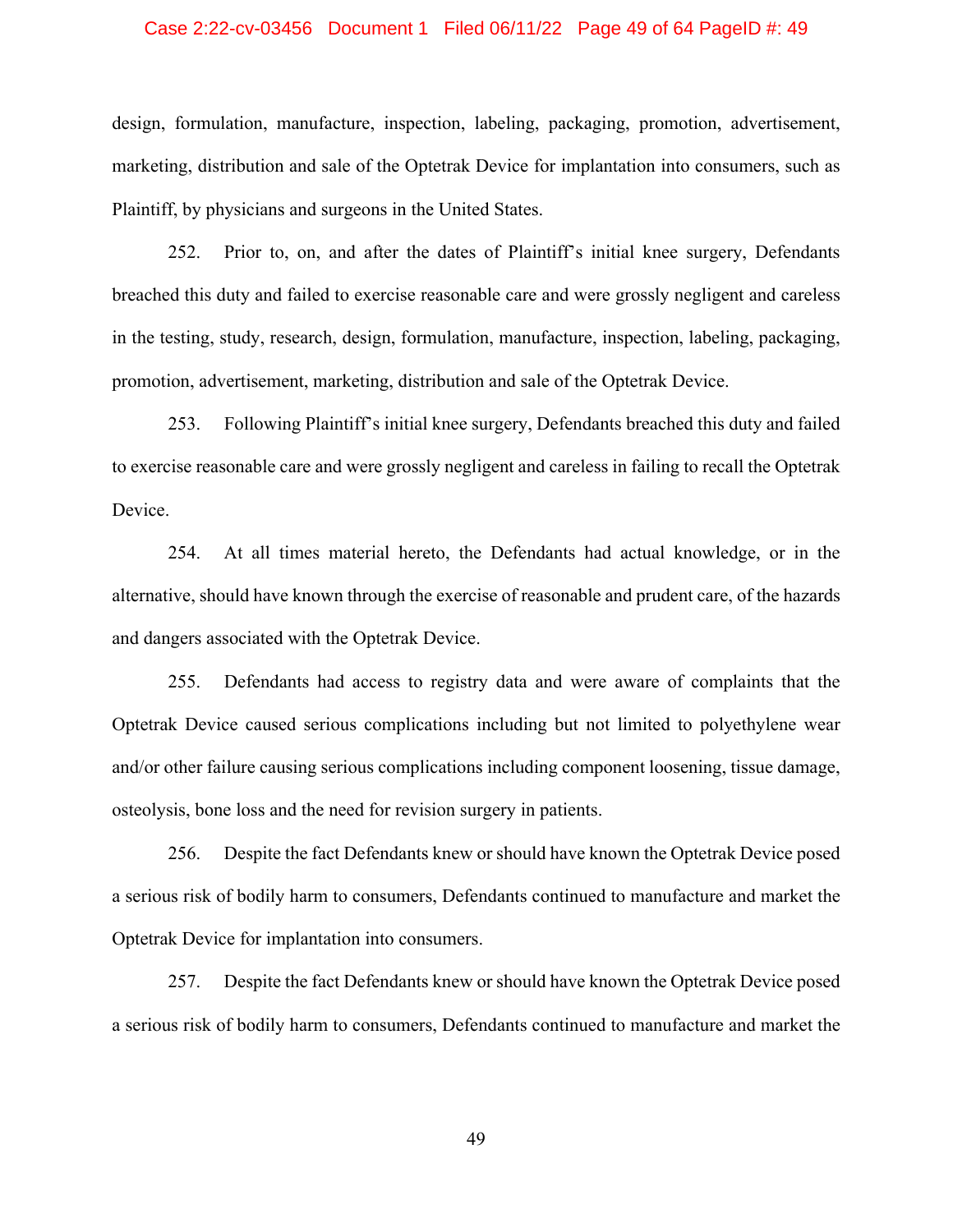### Case 2:22-cv-03456 Document 1 Filed 06/11/22 Page 50 of 64 PageID #: 50

Optetrak Device for implantation into consumers without revising any warning language or issuing an earlier recall.

258. Defendants failed to advise surgeons and patients of the need for regular follow-up beyond the ordinary practices after a total knee implant as to promptly detect polyethylene degradation and osteolytic failure and timely revise the device to prevent or at least minimize bone loss, osteolysis and related injuries.

259. Defendants failed to exercise due care under the circumstances, and their negligence and recklessness includes the following acts and omissions:

- a. Negligently failing to properly package the polyethylene components of the Optetrak Device;
- b. Negligently failing to select appropriate third-parties to package the polyethylene inserts used in the Optetrak Device;
- c. Negligently failing to properly supervise and monitor the packaging of the polyethylene inserts used in the Optetrak Device;
- d. Negligently failing to properly and thoroughly select the material that would be used in the packaging of the Optetrak Device;
- e. Negligently failing to properly and thoroughly select the materials that would be used in the Optetrak Device;
- f. Negligently failing to properly and adequately test the Optetrak Device and their attendant parts before releasing the devices to market;
- g. Negligently failing to conduct sufficient post-market testing and surveillance of the Optetrak Device;
- h. Negligently failing to adequately prevent, identify, mitigate, and fix defective designs and hazards associated with the Optetrak Device in accordance with good practices;
- i. Negligently designing, manufacturing, marketing, advertising, distributing, and selling the Optetrak Device;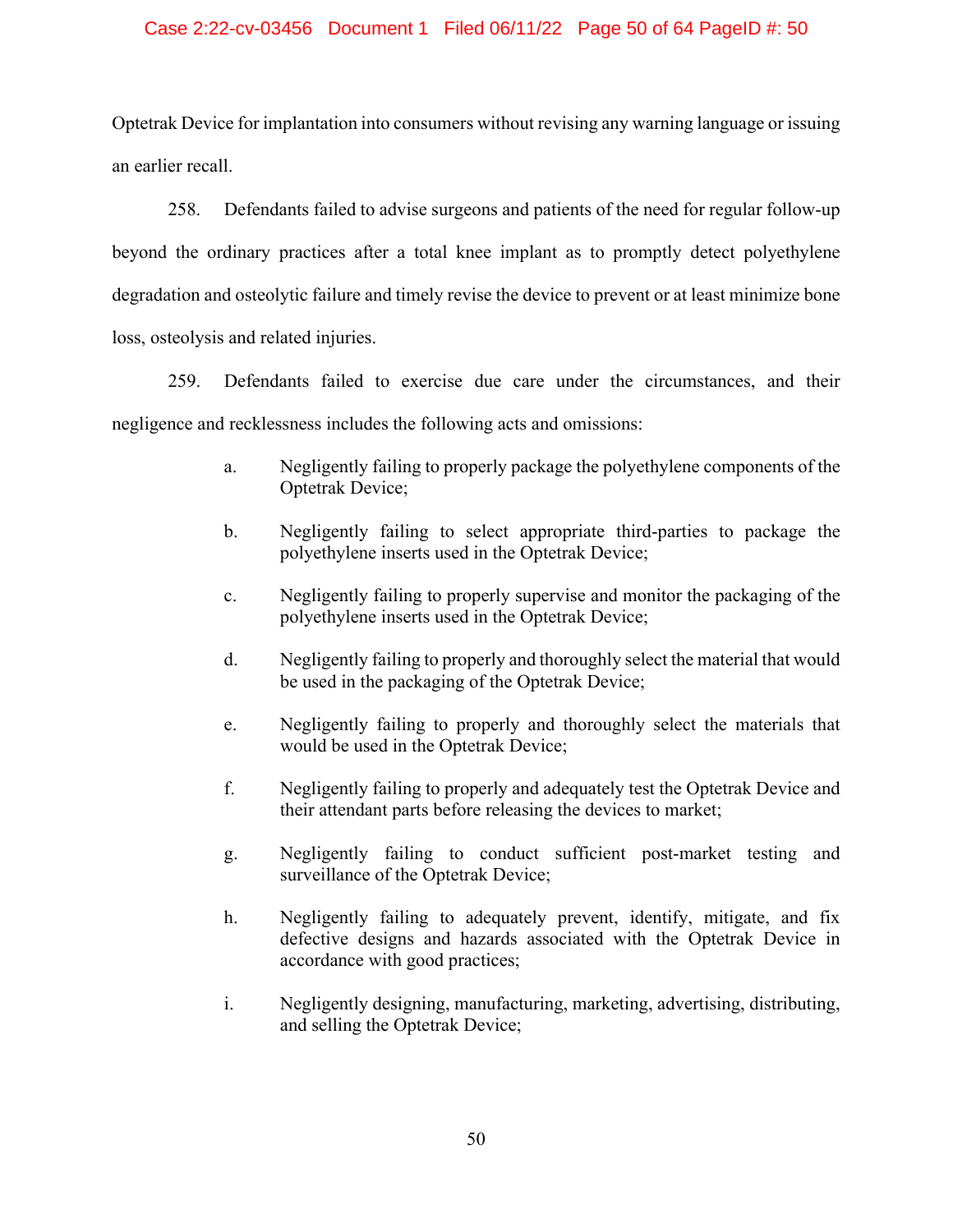- j. Continuing to negligently manufacture, and distribute the Optetrak Device after the Defendants knew or should have known of their adverse effects and/or the increased early onset failure rates;
- k. Negligently designing, manufacturing, marketing, advertising, distributing, and selling the Optetrak Device to consumers, including Plaintiff, without an adequate warning of the dangerous risks of the Optetrak Device;
- l. Negligently failing to notify and warn the public, including Plaintiff, and physicians of reported incidents involving injury and the negative health effects attendant to the use of the Optetrak Device;
- m. Negligently misrepresenting the safety of the Optetrak Device;
- n. Negligently failing to provide warnings, instructions or other information that accurately reflected the risks of early failure of the Optetrak Device;
- o. Negligently failing to provide warnings, instructions or other information that accurately reflected the risks of early degradation of the polyethylene substance in the Optetrak Device;
- p. Negligently failing to exercise due care in the advertisement and promotion of the Optetrak Device;
- q. Negligently disseminating information that was inaccurate, false, and misleading, and which failed to communicate accurately or adequately the high early failure rate associated with the implantation of the Optetrak Device;
- r. Aggressively promoting the Optetrak Device without proper warnings of the risk of early failure or material degradation in the average user;
- s. Aggressively promoting the Optetrak Device even after Defendants knew or should have known of the unreasonable risks from implantation;
- t. Negligently failing to warn consumers, doctors, users and patients that the Optetrak Device would contain polyethylene materials not properly packaged and/or in accordance with Defendants' specifications;
- u. Negligently diminishing or hiding the risks associated with the implantation of the Optetrak Device;
- v. Negligently failing to recall the Optetrak Device at an earlier date and institute a process to have patients notified; and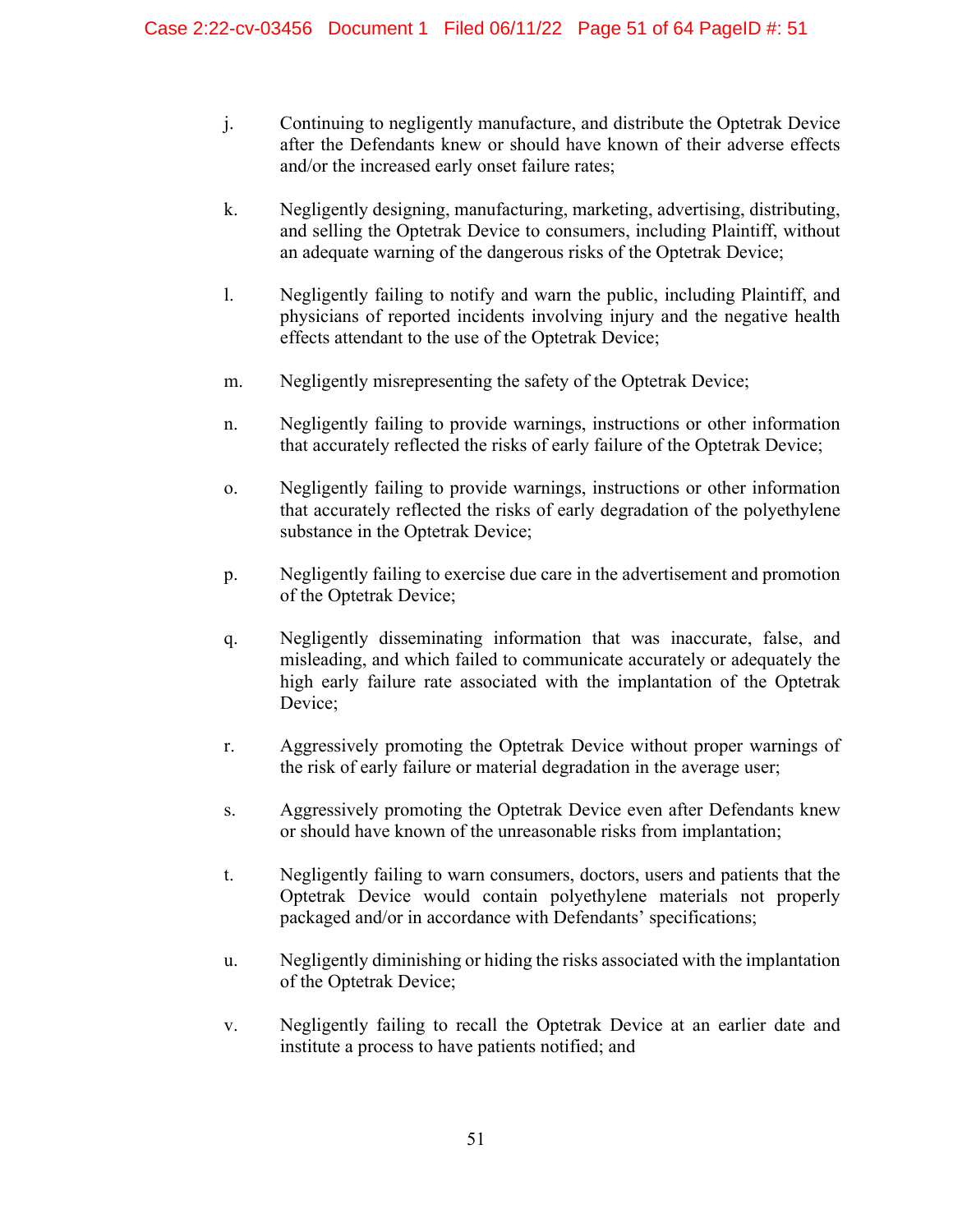w. Negligently violating applicable state and federal laws and regulations; and in all other ways.

260. Defendants knew and/or should have known that it was foreseeable that consumers such as Plaintiff would suffer injuries as a result of Defendants' failure to exercise ordinary care in the manufacture, design, testing, assembly, inspection, labeling, packaging, supplying, marketing, selling, advertising, preparing for use, warning of the risks and dangers of the Defective Implants, and otherwise distributing the Optetrak Device.

261. By reason of the foregoing acts, omissions and conduct committed by the Defendants, Plaintiff was caused to sustain serious personal injuries, conscious pain and suffering, physical disability, mental anguish, emotional distress, fear, loss of enjoyment of life, medical expenses, and financial losses.

262. By reason of the foregoing acts, omissions and conduct committed by Defendants, Plaintiff was caused to sustain serious personal injuries, conscious pain and suffering, and physical disability that will require continued and additional medical treatment.

263. As a direct and proximate result of Defendants' acts and omissions, including their failure to exercise ordinary care in the design, formulation, testing, manufacture, labeling, sale, and distribution of the Optetrak Device, Plaintiff CHARLES CUNEO was implanted with the Optetrak Device and was caused to sustain serious personal injuries, conscious pain and suffering, physical disability, mental anguish, emotional distress, fear, loss of enjoyment of life, medical expenses, and financial losses.

264. As a further direct, proximate and legal consequence of Defendants' acts and omissions, including their failure to exercise ordinary care in the design, formulation, testing, manufacture, labeling, sale, and distribution of the Optetrak Device, Plaintiffs have sustained and will sustain future damages, including but not limited to cost of medical care; rehabilitation; home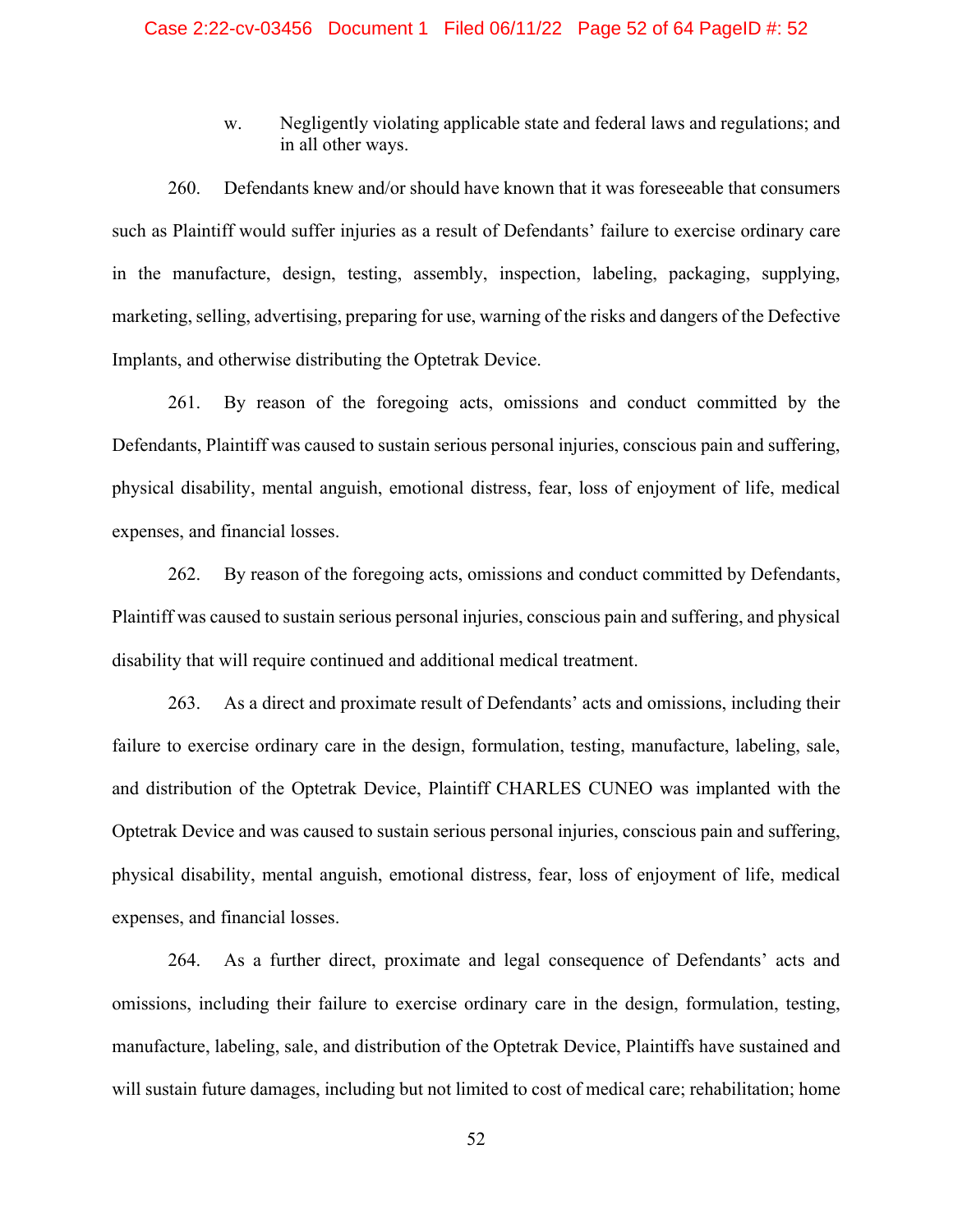### Case 2:22-cv-03456 Document 1 Filed 06/11/22 Page 53 of 64 PageID #: 53

health care; loss of earning capacity; mental and emotional distress; loss of consortium and pain and suffering.

265. Defendants acted intentionally, recklessly and wantonly without regard for Plaintiffs' rights beyond all standards of decency, entitling Plaintiffs to recover punitive damages.

WHEREFORE, Plaintiff demands judgment against Defendants for compensatory, treble and punitive damages, together with interest, costs of suit, attorneys' fees, and all such other relief as the Court deems proper.

## **COUNT V NEGLIGENT MISREPRESENTATION (ALL DEFENDANTS)**

266. Plaintiffs re-allege and incorporate by reference each and every allegation of this Complaint contained in each of the foregoing paragraphs inclusive, with the same force and effect as if more fully set forth herein.

267. At the time Defendants tested, studied, researched, designed, formulated, manufactured, inspected, labeled, packaged, promoted, advertised, marketed, distributed, and/or sold the Optetrak devices to Plaintiff, Defendants knew or should have known of the use for which the devices were intended and the serious risks and dangers associated with such use of the Optetrak devices.

268. Defendants owed a duty to orthopedic surgeons, other healthcare providers and to consumers of the Optetrak Device, including Plaintiff, to accurately and truthfully represent the risks of the Optetrak device. Defendants breached their duty by misrepresenting and/or failing to adequately warn Plaintiff's orthopedic surgeon, the medical community, Plaintiff, and the public about the risks of the Optetrak device, including the device's propensity to undergo substantial early polyethylene wear, component loosening and/or other failure causing serious complications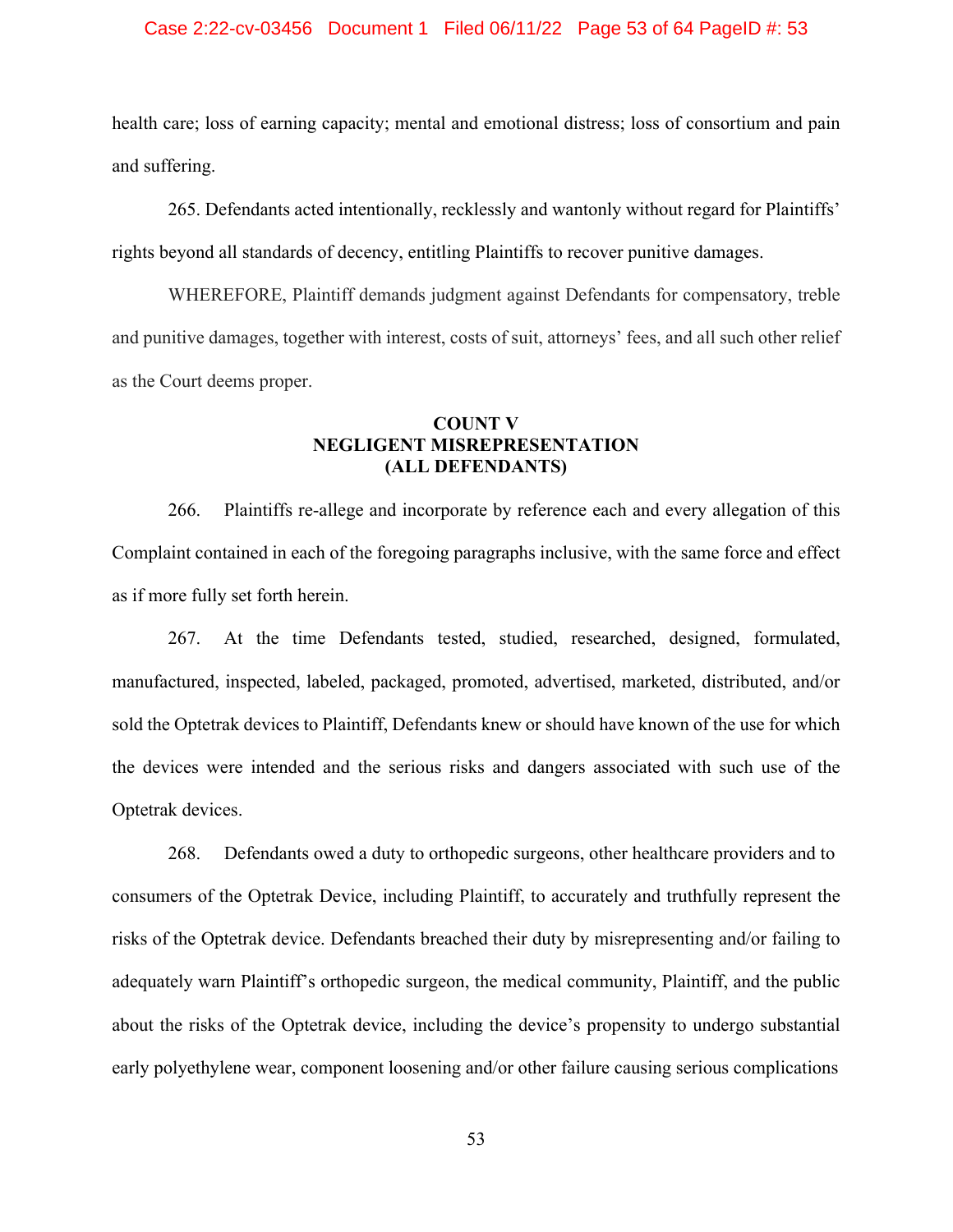### Case 2:22-cv-03456 Document 1 Filed 06/11/22 Page 54 of 64 PageID #: 54

including tissue damage, osteolysis, and other injuries as well as the need for revision surgery in patients, which Defendants knew or in the exercise of diligence should have known.

 269. The Defendants, as the designers, manufacturers, sellers, promoters, and/or distributors of the Optetrak Device knew, or reasonably should have known, that health care professionals and consumers of the Optetrak Device would rely on information disseminated and marketed to them regarding the product when weighing the potential benefits and potential risks of implanting Optetrak Device.

270. The Defendants, as the designers, manufacturers, sellers, promoters, and/or distributors of the Optetrak Device knew, or reasonably should have known, that the patients implanted with Optetrak Device would suffer early failure and require revision surgery because the information disseminated by Defendants and relied upon by health care professionals and consumers, including Plaintiff, was materially inaccurate, misleading, or otherwise false.

271. The Defendants failed to exercise reasonable care to ensure that the information they disseminated to health care professionals and consumers concerning the quality and longevity of the Optetrak Device was accurate, complete, and not misleading. As a result, Defendants disseminated information to health care professionals and consumers that was materially inaccurate, misleading, false, and unreasonably dangerous to consumers such as Plaintiff.

272. Among Defendants' numerous misrepresentations and misleading omissions are Defendants' assurances that the Optetrak device was safe, had an excellent performance record, and did not have a greater propensity to undergo substantial early polyethylene wear, component loosening and/or other failure causing serious complications including tissue damage, osteolysis, and other injuries as well as the need for revision surgery in patients.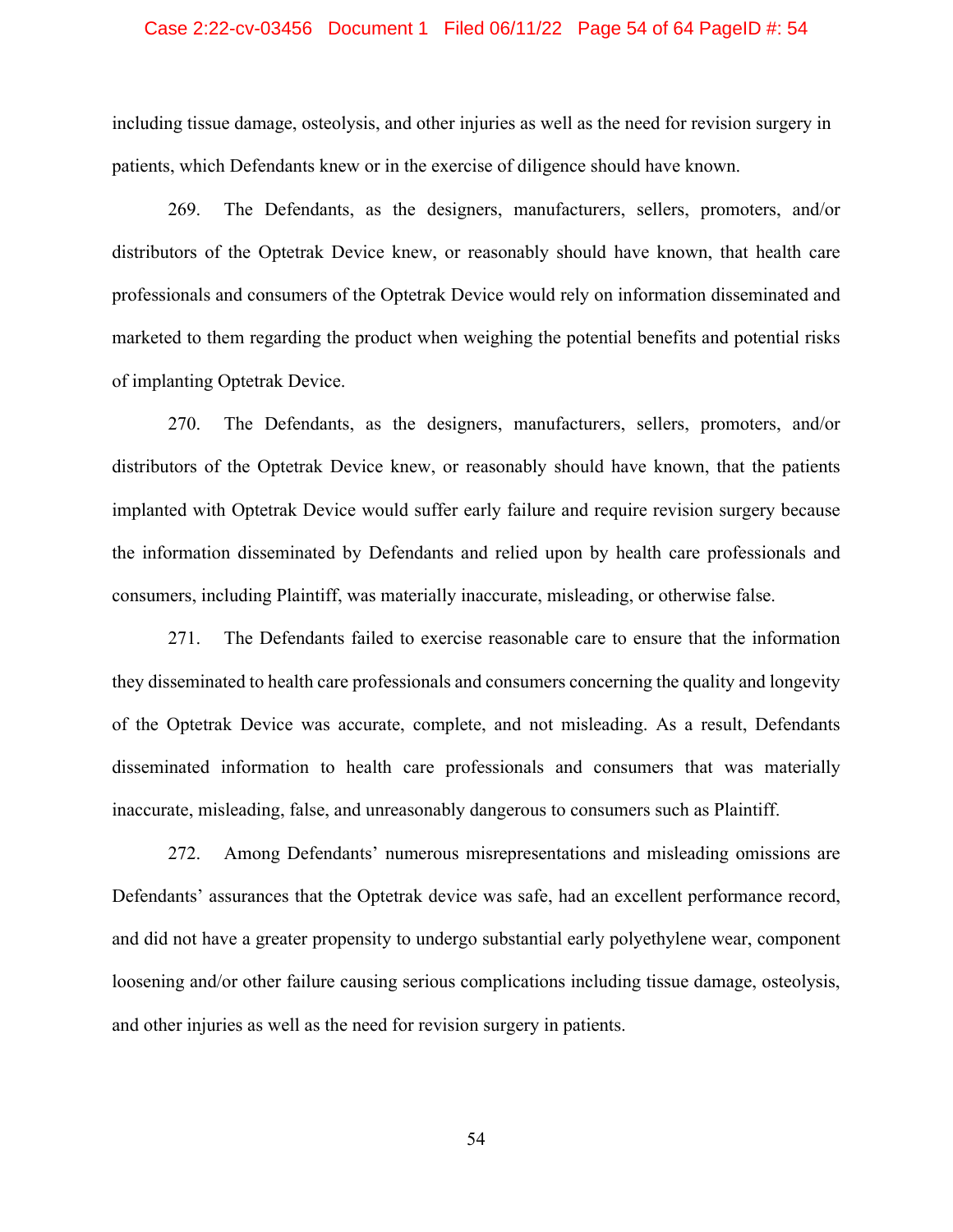### Case 2:22-cv-03456 Document 1 Filed 06/11/22 Page 55 of 64 PageID #: 55

273. Despite their knowledge of serious problems with the Optetrak device, Defendants urged their sales representatives to continue marketing the Optetrak device, and distributed medical literature, white papers, non-peer reviewed studies, and other communications to surgeons in an effort to mislead them and the general public about the risks associated with the Optetrak device and instead create the image and impression that the Optetrak device was safe.

274. Defendants made such statements even after they became aware of numerous and serious complications with the Optetrak Device. Defendants did not reveal (and instead concealed) their knowledge of numerous and serious complications and other bad data.

275. Defendants made these representations with the intent to induce reliance thereon, and to encourage purchase and implantation of the Optetrak Device.

276. The misrepresentations made by Defendants, in fact were false and known by Defendants to be false at the time the misrepresentations were made.

277. Misrepresentations spanned a number of years, but also include the critical time period of 2017 – 2018 when the company was in the process of being acquired by the Private Equity Group TPG Capital which in February 2018 successfully completed a merger agreement. As a result, TPG acquired all of the issued and outstanding common stock of Exactech. In connection with the transaction, Exactech's founders, CEO and certain other management shareholders exchanged a portion of their shares in the transaction, for new equity securities in the post-closing ownership of the Company. *See* https://www.exac.com/exactech-announcescompletion-of-merger-with-tpg-capital/.

278. Full disclosure of the magnitude of the problem with the polyethylene failure might have negatively impacted the merger prospects and the merger may have been one of the reasons the problems were concealed.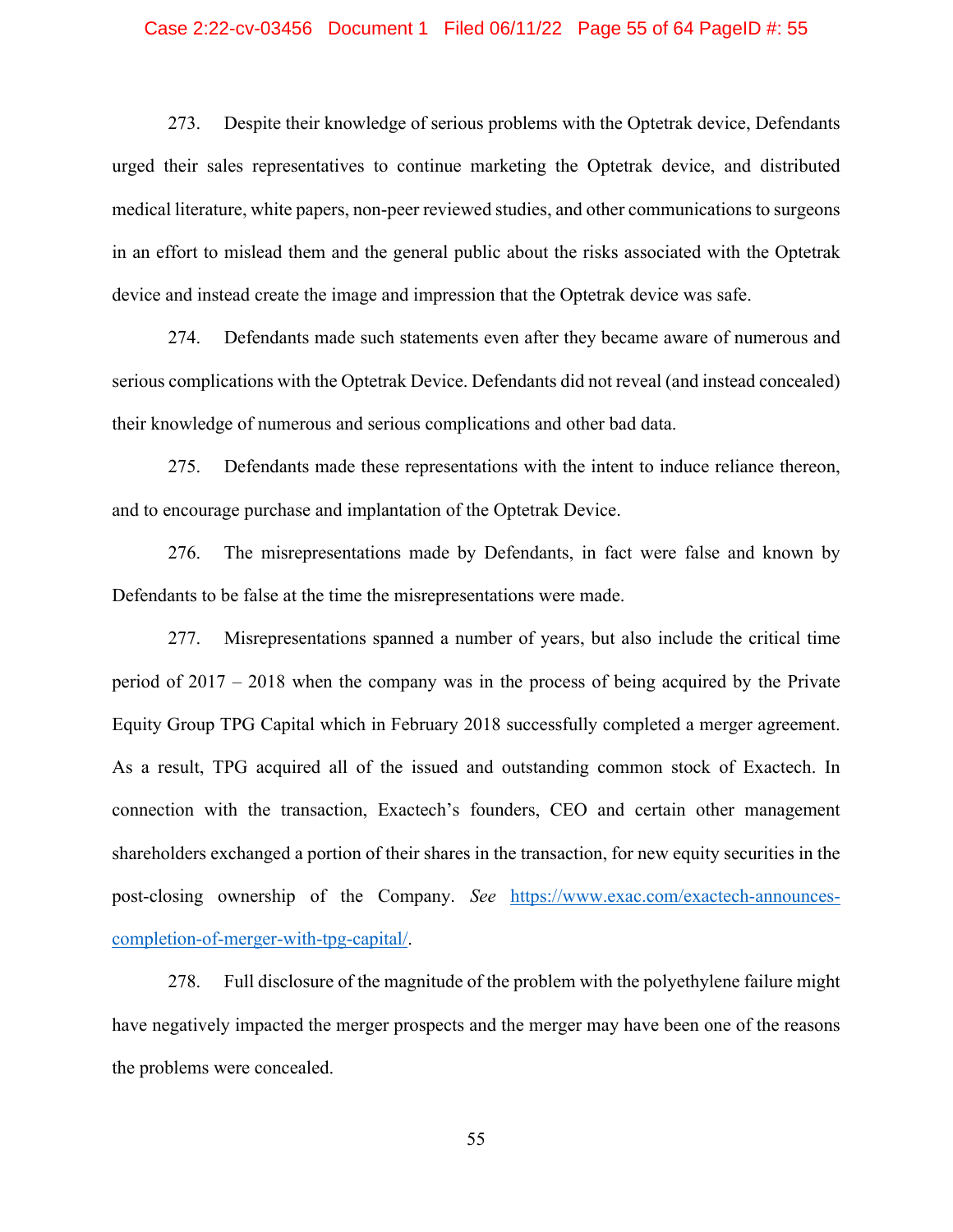### Case 2:22-cv-03456 Document 1 Filed 06/11/22 Page 56 of 64 PageID #: 56

279. Nevertheless, after the merger in 2018, it still took four years for Defendants to reveal the product defects and their health consequences to the medical community and to the patients, including Plaintiff, even though the key officers of Exactech generally continued with their roles in the newly merged company.

280. Defendants failed to exercise ordinary care in making their representations concerning the Optetrak Device and, in the manufacture, sale, testing, quality assurance, quality control, and distribution in interstate commerce of the Optetrak Device.

281. By reason of the foregoing acts, omissions and conduct committed by the Defendants, Plaintiff was caused to sustain serious personal injuries, conscious pain and suffering, physical disability, mental anguish, emotional distress, fear, loss of enjoyment of life, medical expenses, and financial losses.

282. By reason of the foregoing acts, omissions and conduct committed by Defendants, Plaintiff was caused to sustain serious personal injuries, conscious pain and suffering, and physical disability that will require continued and additional medical treatment.

283. As a direct and proximate result of Defendants' acts and omissions, including Defendants' negligent misrepresentations regarding the Optetrak Device, Plaintiff CHARLES CUNEO was implanted with the Optetrak Device and was caused to sustain serious personal injuries, conscious pain and suffering, physical disability, mental anguish, emotional distress, fear, loss of enjoyment of life, medical expenses, and financial losses.

284. As a further direct, proximate and legal consequence of Defendants' acts and omissions, including Defendants' negligent misrepresentations regarding the Optetrak Device, Plaintiffs have sustained and will sustain future damages, including but not limited to cost of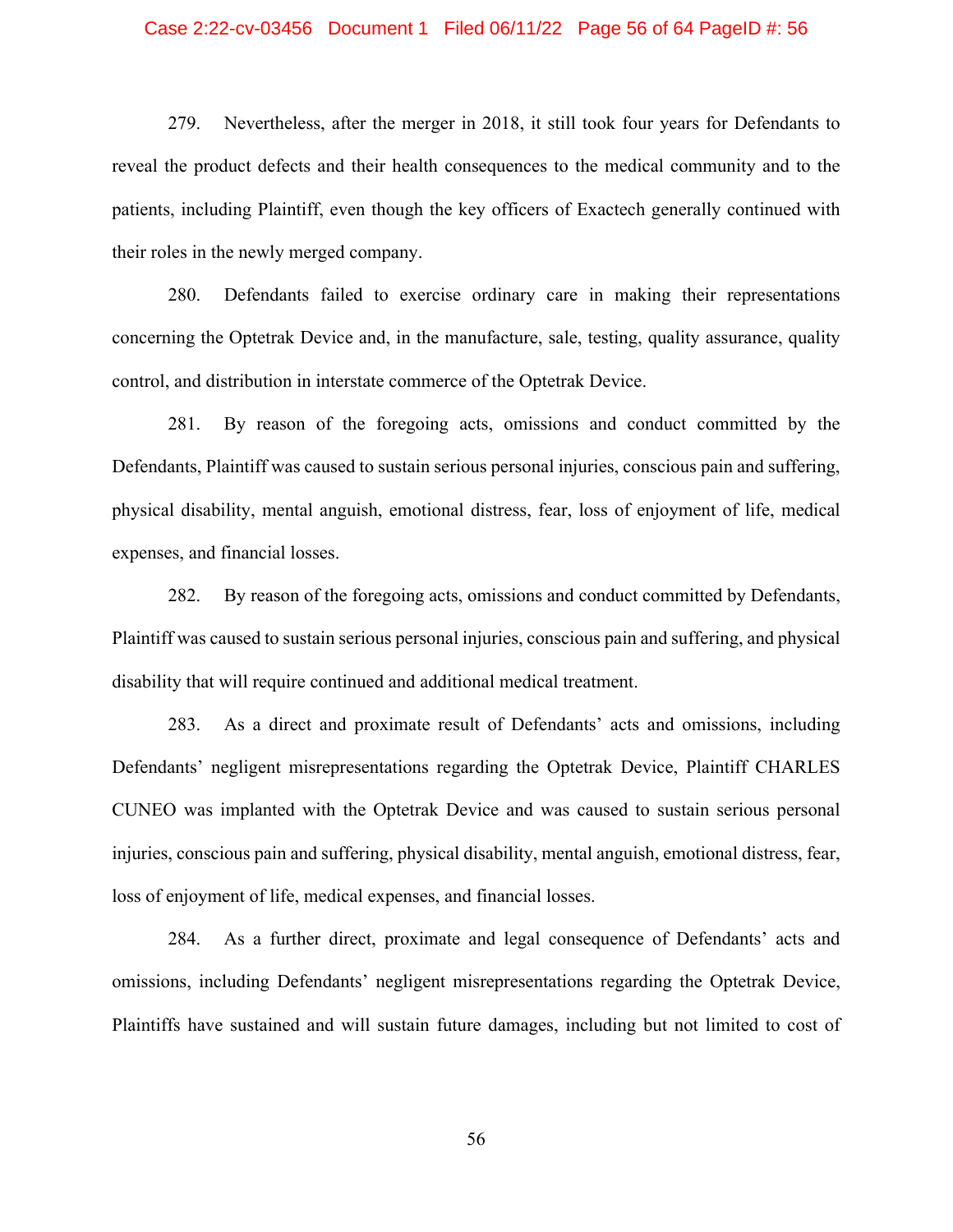### Case 2:22-cv-03456 Document 1 Filed 06/11/22 Page 57 of 64 PageID #: 57

medical care; rehabilitation; home health care; loss of earning capacity; mental and emotional distress; loss of consortium and pain and suffering.

285. Defendants acted intentionally, recklessly and wantonly without regard for Plaintiffs' rights beyond all standards of decency, entitling Plaintiffs to recover punitive damages.

WHEREFORE, Plaintiff demands judgment against Defendants for compensatory, treble and punitive damages, together with interest, costs of suit, attorneys' fees, and all such other relief as the Court deems proper.

# **COUNT VI BREACH OF EXPRESS WARRANTY (ALL DEFENDANTS)**

286. Plaintiffs re-allege and incorporate by reference each and every allegation of this Complaint contained in each of the foregoing paragraphs inclusive, with the same force and effect as if more fully set forth herein.

287. Prior to Plaintiff's knee surgery, and at all times relevant to this action, the Defendants tested, studied, researched, designed, formulated, manufactured, inspected, labeled, packaged, promoted, advertised, marketed, distributed, and sold the Optetrak Device for implantation into consumers, such as Plaintiff, by orthopedic surgeons in the United States. These actions were under the ultimate control and supervision of Defendants.

 288. Defendants expressly represented and warranted that Optetrak Devices were safe and effective devices for those patients requiring a knee replacement.

289. Defendants promised that the Optetrak Device had excellent long-term clinical outcomes and that "surgeons and patients can have every confidence in the performance and longevity of the Optetrak knee system."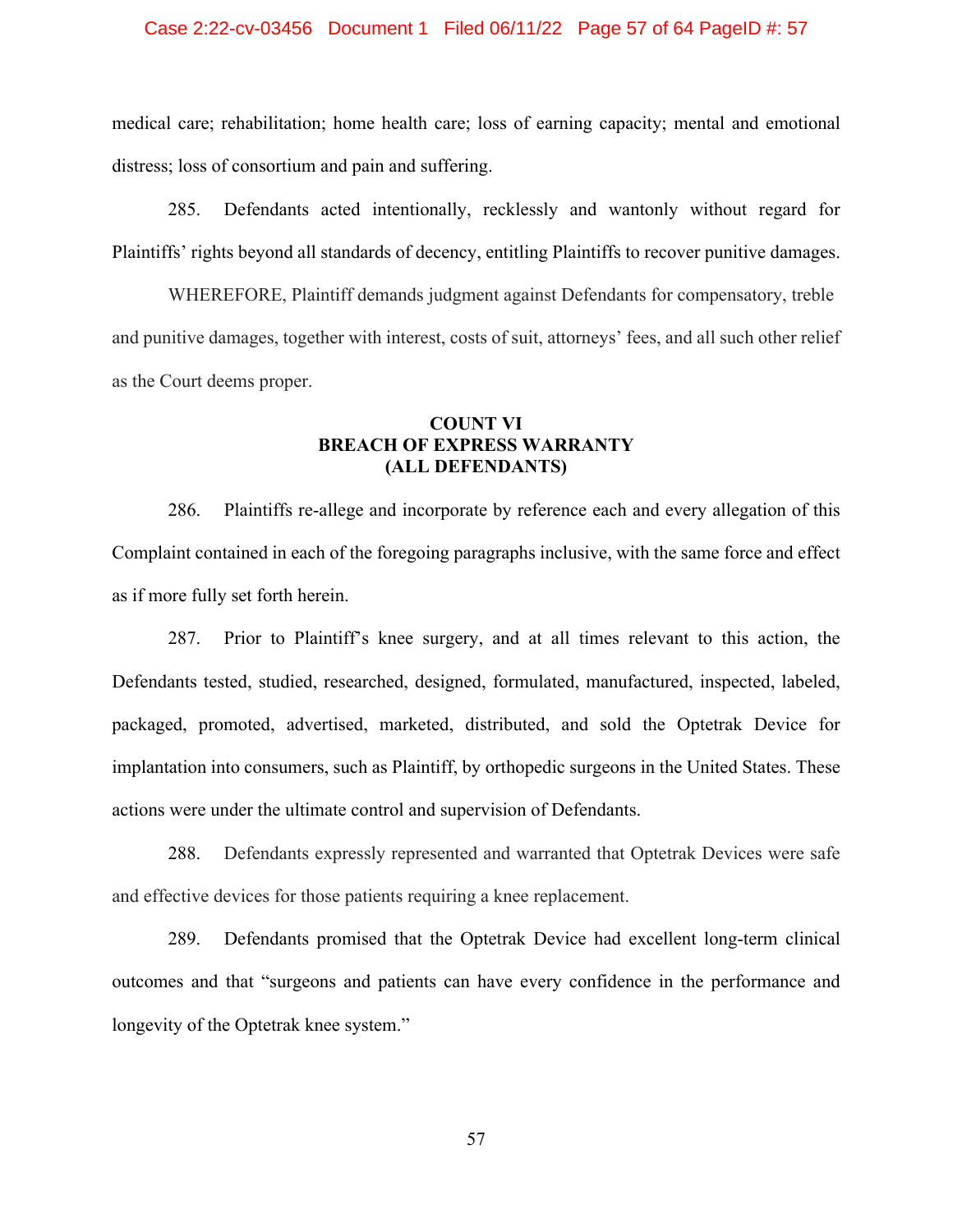### Case 2:22-cv-03456 Document 1 Filed 06/11/22 Page 58 of 64 PageID #: 58

290. At the time Defendants manufactured, marketed, sold and/or distributed the Optetrak Devices, they knew that the devices were intended for human use, and that Plaintiff was a foreseeable user of the Optetrak Device.

291. The express warranties represented by Defendants were a part of the basis for Plaintiff's use of the Optetrak Device, and he and his surgeon relied on these warranties in deciding to use the Optetrak Device.

292. At the time of the making of the express warranties, Defendants had knowledge of the purpose for which the Optetrak Devices were to be used and warrantied the same to be in all respects safe, effective and proper for such purpose.

293. The Optetrak Devices do not conform to these express representations as demonstrated by the fact that Plaintiff's implant failed prematurely due to reasons related to the recall and defects with the device and he is scheduled to undergo revision surgery.

294. At the time Defendants marketed, sold and/or distributed the Optetrak Devices, Defendants expressly warranted that the total knee replacement systems, including all of their component parts, were safe and merchantable for their intended use.

295. Plaintiff CHARLES CUNEO and his implanting physician reasonably relied upon Defendants' express warranties.

296. Plaintiff CHARLES CUNEO used the Optetrak Device for its intended purpose, and in a reasonable foreseeable manner.

297. The Optetrak Devices manufactured and sold by Defendants, did not conform to Defendants' express representations because the Optetrak Device caused serious injury to Plaintiff when used as recommended and directed.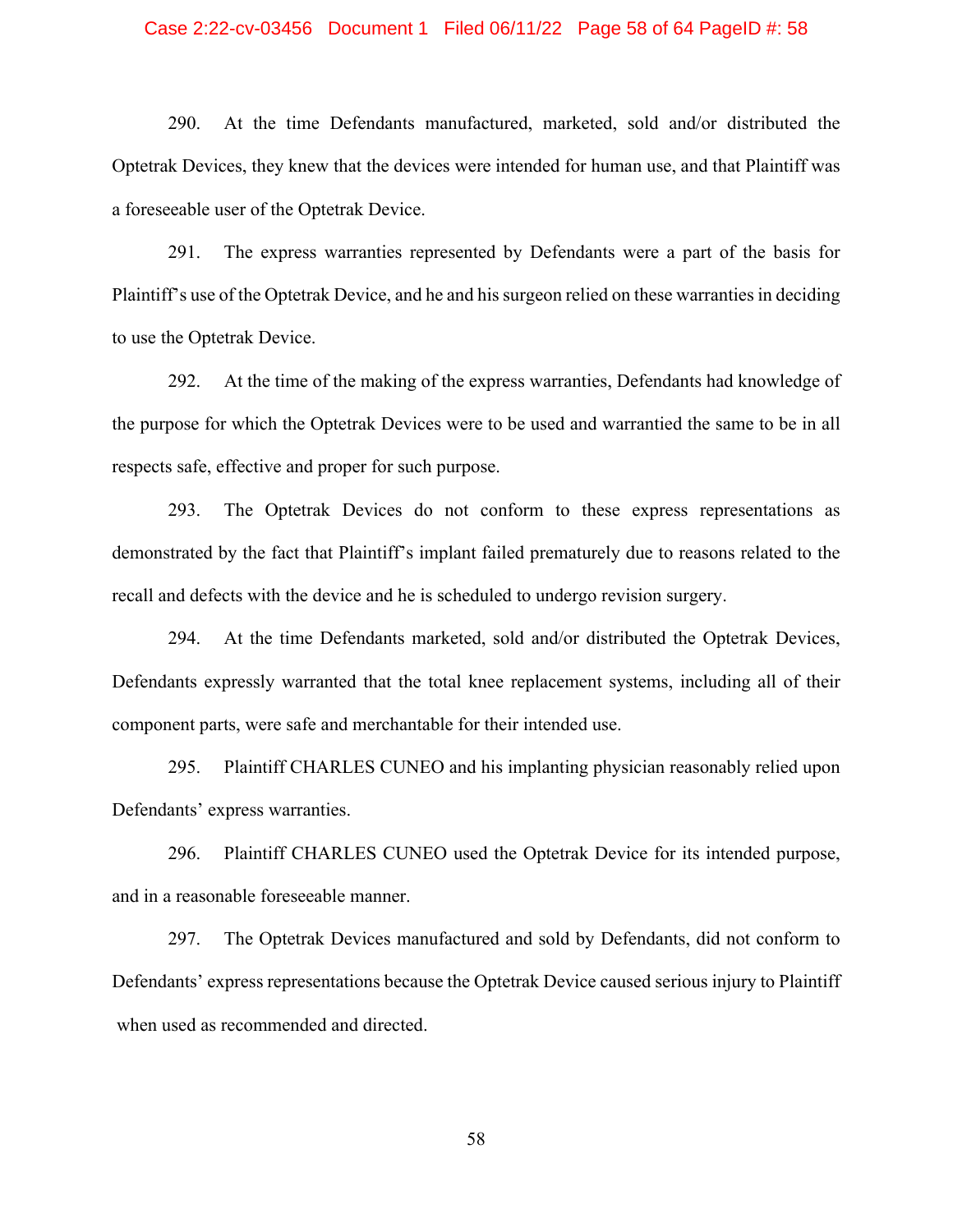### Case 2:22-cv-03456 Document 1 Filed 06/11/22 Page 59 of 64 PageID #: 59

298. As a direct and proximate result of Defendants' acts and omissions, including breach of express warranty, Plaintiff CHARLES CUNEO was implanted with the Optetrak Device and was caused to sustain serious personal injuries, conscious pain and suffering, physical disability, mental anguish, emotional distress, fear, loss of enjoyment of life, medical expenses, and financial losses.

299. As a further direct, proximate and legal consequence of Defendants' acts and omissions, including breach of express warranty, Plaintiffs have sustained and will sustain future damages, including but not limited to cost of medical care; rehabilitation; home health care; loss of earning capacity; mental and emotional distress; loss of consortium and pain and suffering.

300. Defendants acted intentionally, recklessly and wantonly without regard for Plaintiffs' rights beyond all standards of decency, entitling Plaintiffs to recover punitive damages.

WHEREFORE, Plaintiffs demand judgment against Defendants for compensatory and punitive damages, together with interest, costs of suit, attorneys' fees and all such other relief as the Court deems proper.

## **COUNT VII BREACH OF IMPLIED WARRANTY (ALL DEFENDANTS)**

301. Plaintiffs re-allege and incorporate by reference each and every allegation of this Complaint contained in each of the foregoing paragraphs inclusive, with the same force and effect as if more fully set forth herein.

302. Prior to Plaintiff's initial knee surgery, and at all times relevant this action, Defendants tested, studied, researched, designed, formulated, manufactured, inspected, labeled, packaged, promoted, advertised, marketed, distributed, and/or sold the Optetrak Device for implantation into consumers, such as Plaintiff, by orthopedic surgeons in the United States.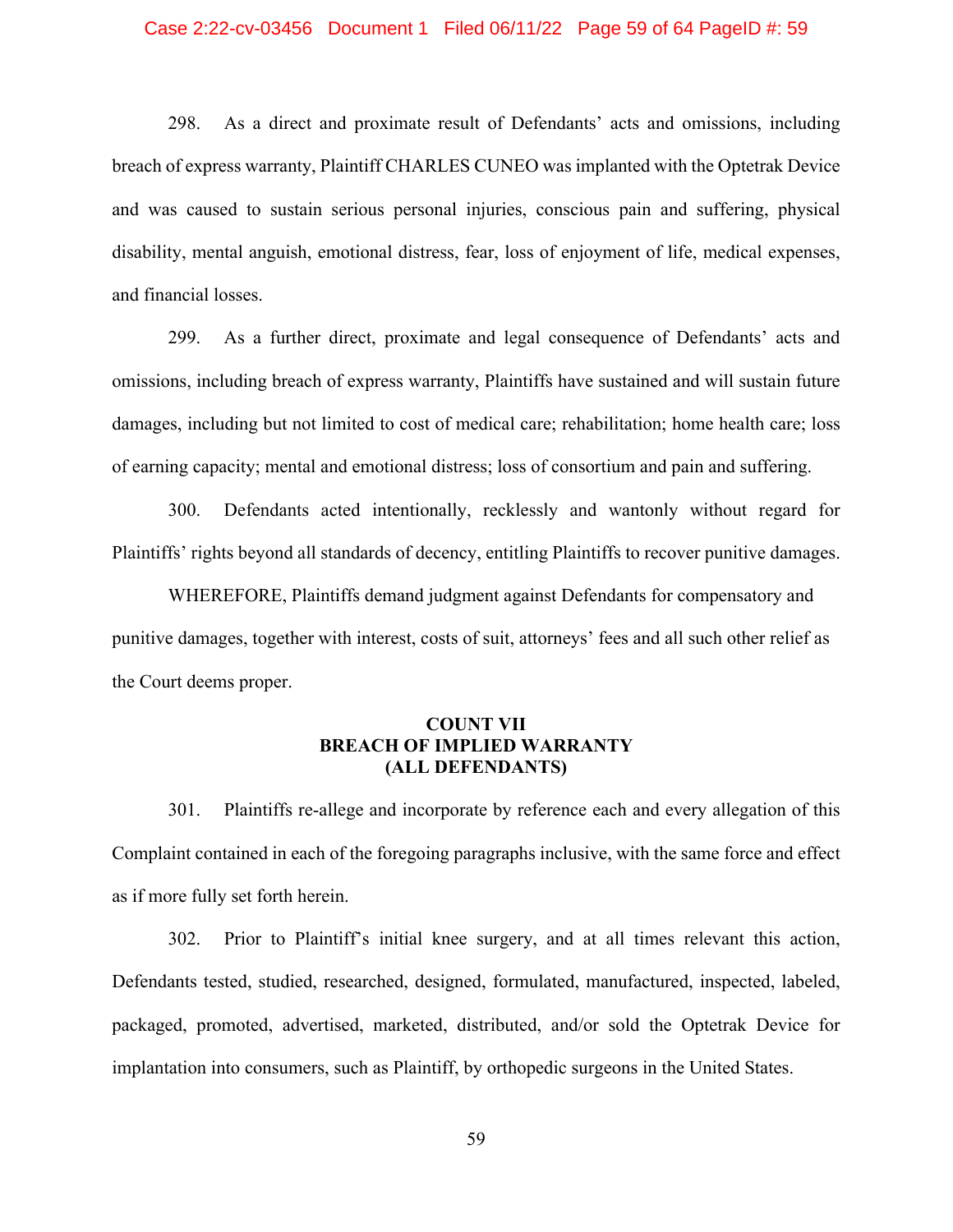### Case 2:22-cv-03456 Document 1 Filed 06/11/22 Page 60 of 64 PageID #: 60

303. Defendants impliedly warranted, through its marketing, advertising, distributors and sales representatives, that the Optetrak Device was of merchantable quality, and fit for the ordinary purposes and uses for which it was sold.

304. In fact, the Optetrak Device was not of merchantable quality nor fit for the ordinary purposes and uses for which it was sold and did not meet the expectations of consumers.

305. The Optetrak Device manufactured and supplied by Defendants was not of merchantable quality and was not fit for the ordinary and/or particular purpose for which it was intended as physicians and patients would expect the components to be properly packaged and stored as to avoid premature degradation of component materials.

306. Plaintiff CHARLES CUNEO and/or his physician reasonably relied upon the skill and judgment of Defendants as to whether the Optetrak Device was of merchantable quality and safe for its intended and particular use and purpose.

307. Contrary to such implied warranties, the Optetrak Device was not of merchantable quality or safe for its intended and particular use and purpose, because Defendants failed to package the polyethylene components of the Optetrak Device in vacuum bags containing a secondary barrier layer containing ethylene vinyl alcohol (EVOH) as to prevent the components from undergoing increased oxidation and causing patients to experience substantial early polyethylene wear, component loosening and/or other failure causing serious complications including tissue damage, osteolysis, and other injuries as well as the need for revision surgery.

308. As a direct and proximate result of Defendants' acts and omissions, including breach of implied warranties, Plaintiff CHARLES CUNEO was implanted with the Optetrak Device and was caused to sustain serious personal injuries, conscious pain and suffering, physical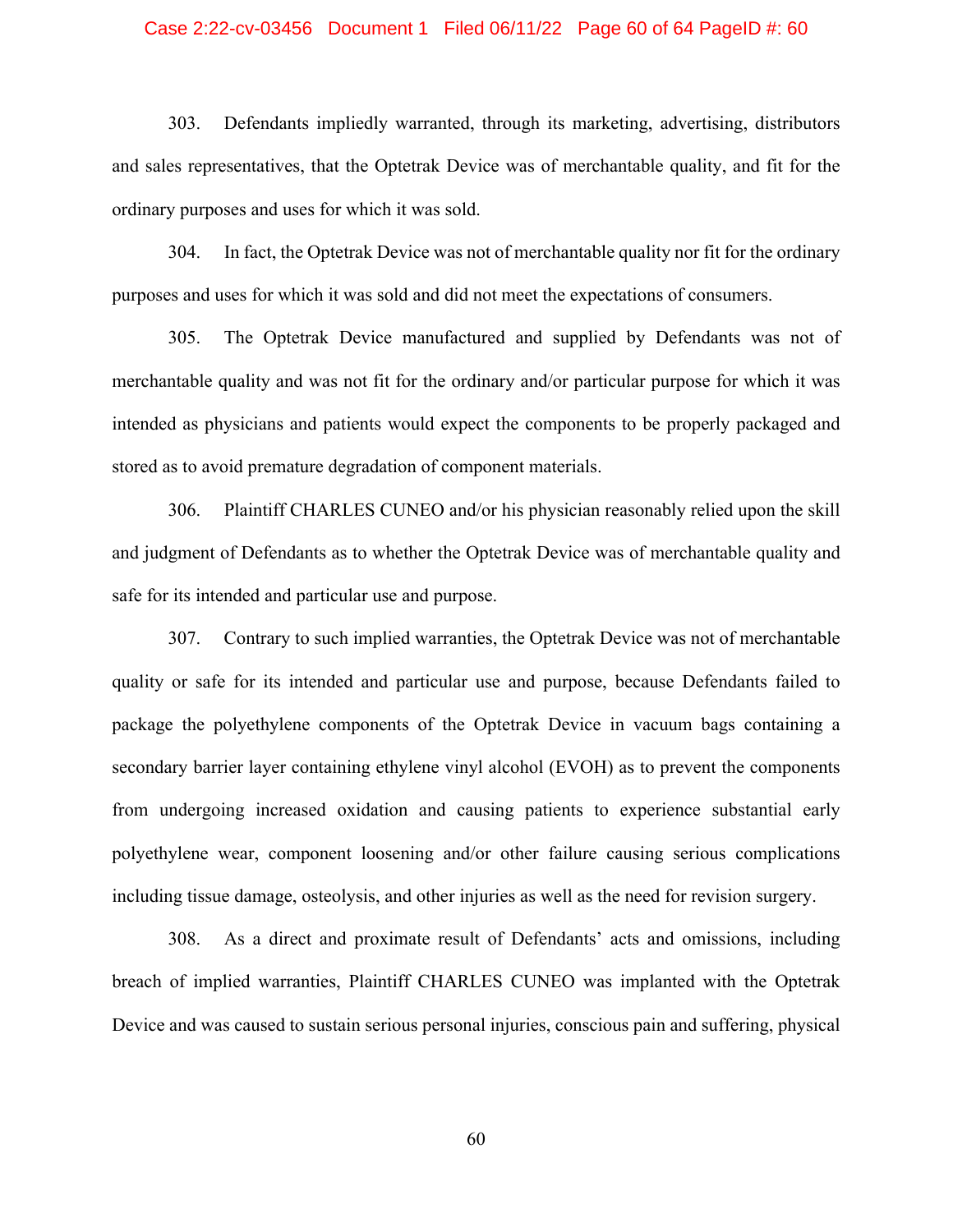### Case 2:22-cv-03456 Document 1 Filed 06/11/22 Page 61 of 64 PageID #: 61

disability, mental anguish, emotional distress, fear, loss of enjoyment of life, medical expenses, and financial losses.

309. As a further direct, proximate and legal consequence of Defendants' acts and omissions, including breach of implied warranties, Plaintiffs have sustained and will sustain future damages, including but not limited to cost of medical care; rehabilitation; home health care; loss of earning capacity; mental and emotional distress; loss of consortium and pain and suffering.

310. Defendants acted intentionally, recklessly and wantonly without regard for Plaintiffs' rights beyond all standards of decency, entitling Plaintiffs to recover punitive damages.

WHEREFORE, Plaintiffs demand judgment against Defendants for compensatory and punitive damages, together with interest, costs of suit, attorneys' fees and all such other relief as the Court deems proper.

# **COUNT VIII CONSUMER FRAUD – VIOLATION OF GBL §§ 349 AND 350 (ALL DEFENDANTS)**

311. Plaintiffs re-allege and incorporate by reference each and every allegation of this Complaint contained in each of the foregoing paragraphs inclusive, with the same force and effect as if more fully set forth herein.

 312. The Defendants acted, used and employed unconscionable commercial practices, deception, fraud, false pretenses, false promises and misrepresentations, and knowingly concealed, suppressed and omitted material facts with the intent that consumers, including the Plaintiff herein and his physicians and medical providers, rely upon such concealment, suppression and omission, in connection with the sale, advertisement and promotion of Optetrak devices, in violation of all applicable state consumer fraud statutes, for the purpose of influencing and inducing physicians and medical providers to prescribe the Optetrak for knee arthroplasty, to patients/consumers such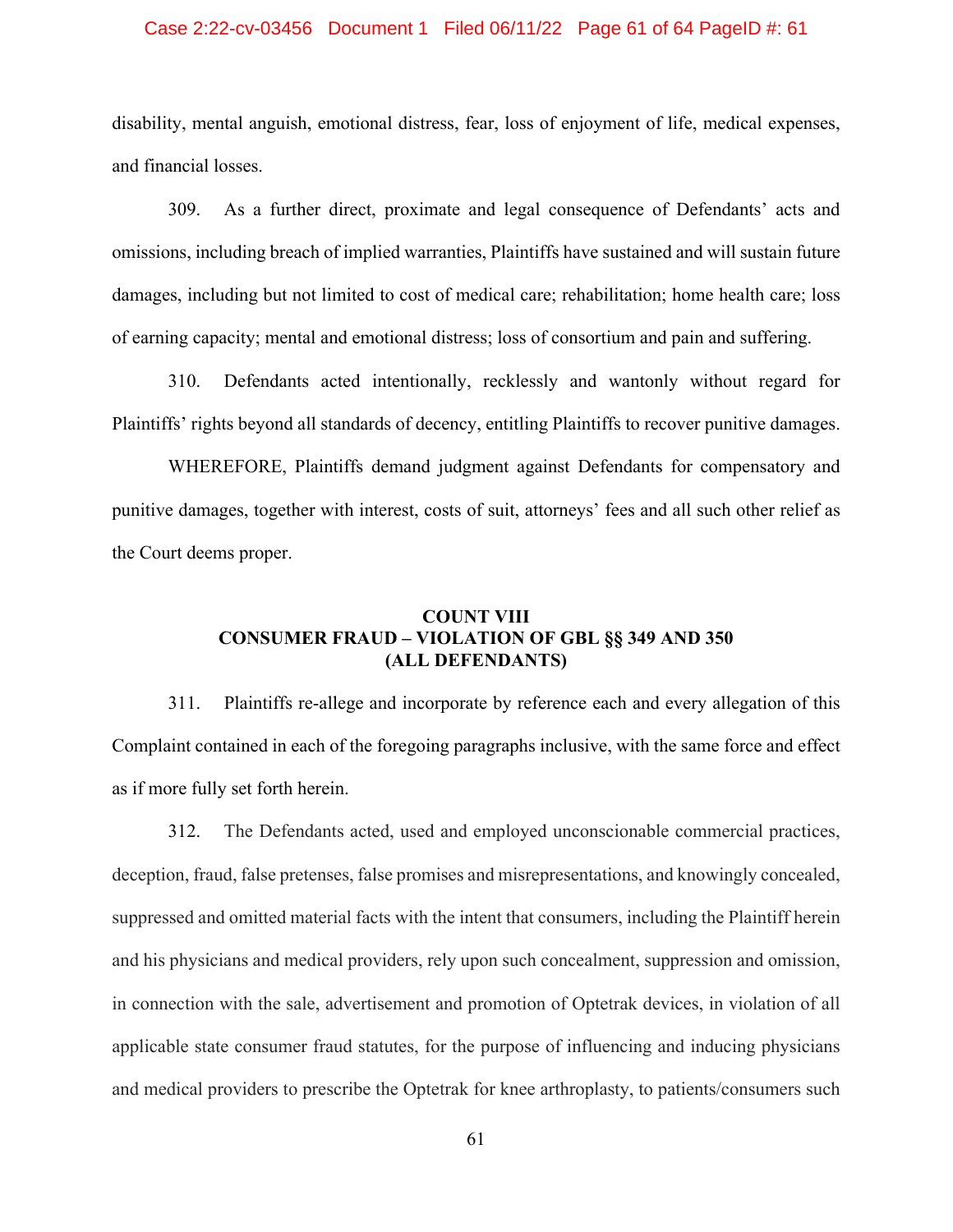### Case 2:22-cv-03456 Document 1 Filed 06/11/22 Page 62 of 64 PageID #: 62

as the Plaintiff herein. By reason of the Defendants' unconscionable, deceptive and fraudulent acts and practices, and false pretenses, false promises and misrepresentations, reasonable patients/consumers acting reasonably, such as the Plaintiff herein, were caused to suffer ascertainable loss of money and property and actual damages.

313. The Defendants engaged in consumer-oriented, commercial conduct by selling and advertising the Optetrak Device.

314. The Defendants misrepresented and omitted material information regarding the Optetrak devices by failing to disclose known risks.

315. The Defendants' misrepresentations and concealment of material facts constitute unconscionable commercial practices, deception, fraud, false pretenses, misrepresentation, and/or the knowing concealment, suppression, or omission of material facts with the intent that others rely on such concealment, suppression, or omission in connection with the sale and advertisement of the Optetrak Device, in violation of New York General Business Law ("GBL") §§349 and 350.

316. New York has enacted statutes to protect consumers from deceptive, fraudulent, and unconscionable trade and business practices. The Defendants violated these statutes by knowingly and falsely representing that the subject product was fit to be used for the purpose for which it was intended, when the Defendants knew it was defective and dangerous, and by other acts alleged herein.

317. The Defendants engaged in the deceptive acts and practices alleged herein in order to sell the subject product to the public, including the Plaintiff herein.

318. As a direct and proximate result of the Defendants' violations of GBL §§349 and 350, the Plaintiff has suffered damages, for which they are entitled to compensatory damages, equitable and declaratory relief, punitive damages, costs and reasonable attorneys' fees.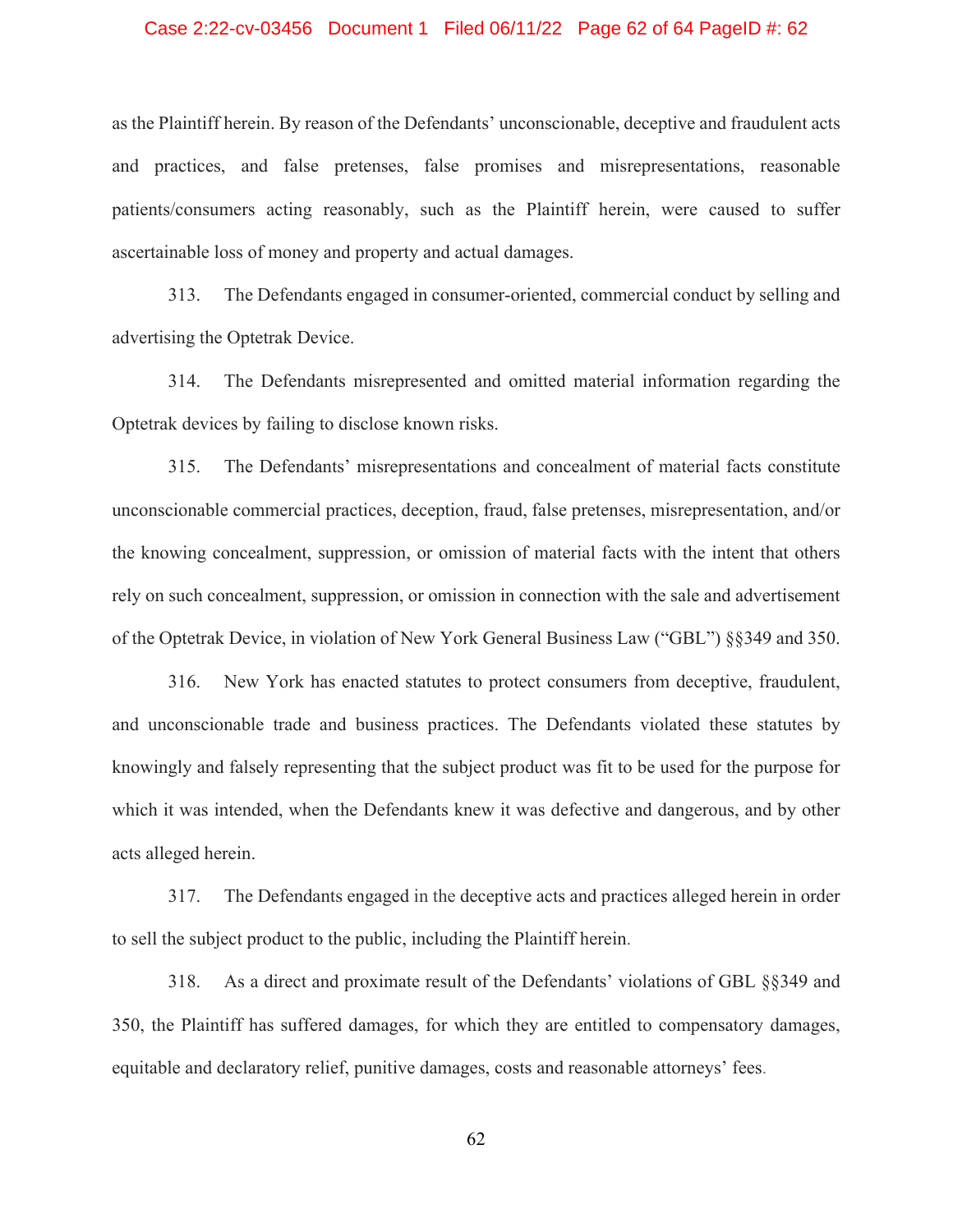### Case 2:22-cv-03456 Document 1 Filed 06/11/22 Page 63 of 64 PageID #: 63

319. As a direct and proximate result of Defendants' conduct, the Plaintiff used Defendants' Optetrak Device and the Plaintiff suffered serious physical injury, harm, damages and economic loss and will continue to suffer such harm, damages and economic loss in the future.

WHEREFORE, Plaintiff demands judgment against Defendants for compensatory, treble and punitive damages, together with interest, costs of suit, attorneys' fees, and all such other relief as the Court deems proper.

## **COUNT IX LOSS OF CONSORTIUM AND SERVICES (ALL DEFENDANTS)**

320. Plaintiffs re-allege and incorporate by reference each and every allegation of this Complaint contained in each of the foregoing paragraphs inclusive, with the same force and effect as if more fully set forth herein.

321. Plaintiffs hereby incorporate by reference all previous paragraphs of this Complaint as if fully set forth herein and further allege as follows:

322. At all relevant times, Plaintiff JOANNE CUNEO was and is the lawfully wedded wife of Plaintiff CHARLES CUNEO, and as such, was and is entitled to the services, consortium and society of CHARLES CUNEO.

323. As a result of the foregoing strict products liability, negligence, negligent misrepresentations and breach of warranties by the Defendants, Plaintiff JOANNE CUNEO was deprived of the services, consortium and society of CHARLES CUNEO.

324. As a direct, proximate and legal consequence of Defendants' wrongful conduct as described herein, whether through strict liability or negligence, Plaintiff JOANNE CUNEO has suffered and will continue to suffer the loss of support, companionship, service, love, affection, society, intimate relations and other elements of consortium all to the detriment of their marital